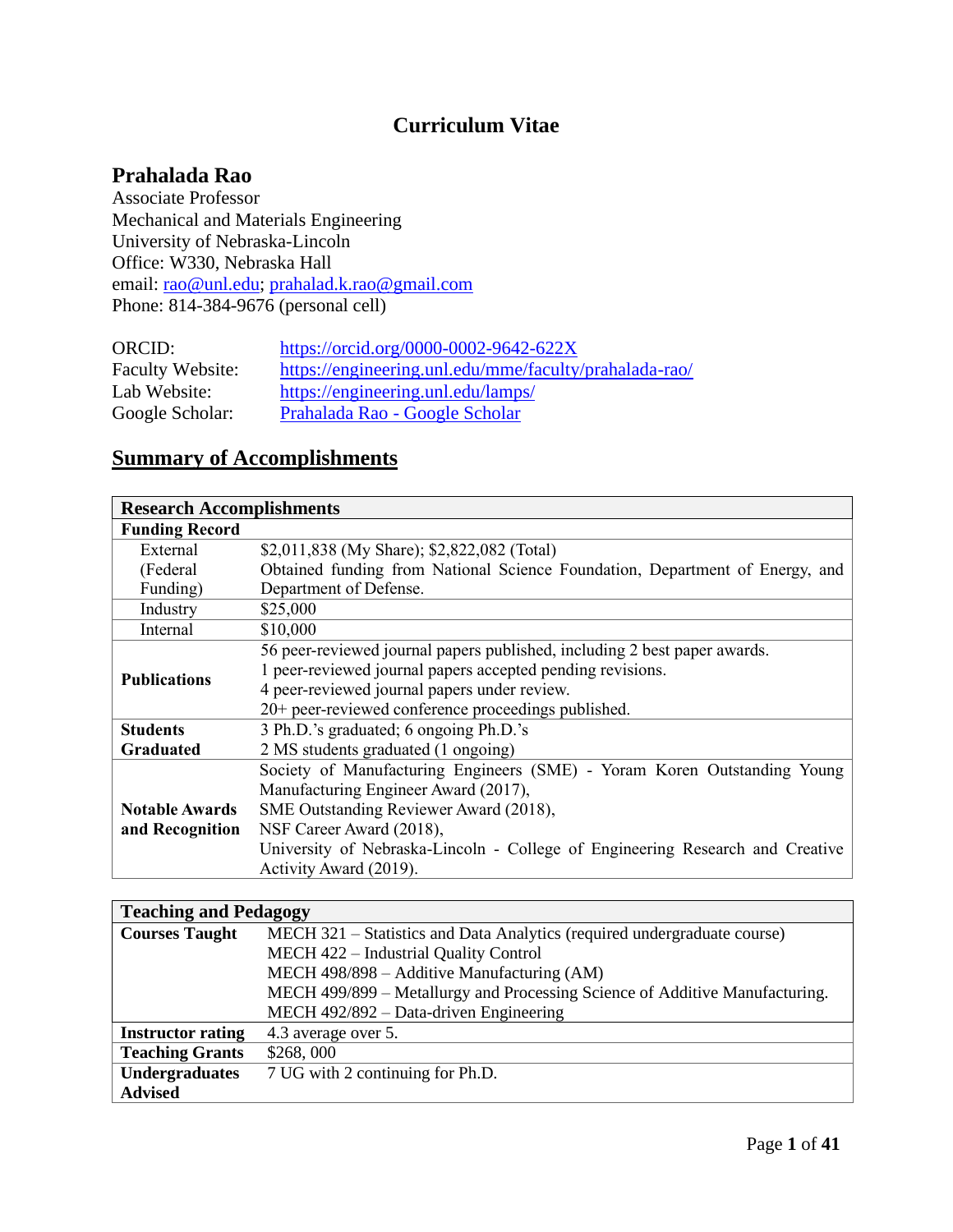# **Section 1 Education and Employment History**

# **Section 1.1 Education History**

# *Doctor of Philosophy*

Industrial Engineering and Management Oklahoma State University, Stillwater, Oklahoma. December 2008 – August 2013.

#### *Master of Science*

Industrial Engineering and Management Oklahoma State University, Stillwater, Oklahoma. August 2003 – August 2006.

# *Bachelor of Engineering*

Production Engineering (First Class) Victoria Jubilee Technical Institute (VJTI), Bombay University, India. August 1999 – May 2003.

# **Section 1.2 Employment History**

#### *University of Nebraska-Lincoln.*

Associate Professor, August 2020 – Present Assistant Professor, August 2016 – August 2020. Mechanical and Materials Engineering

# *Binghamton University (State University of New York).*  Assistant Professor (Tenure-track)

System Science and Industrial Engineering August 2014 – August 2016.

# *Virginia Polytechnic Institute and State University (Virginia Tech).*

Post-Doctoral Research Associate Grado Department of Industrial and Systems Engineering August 2013 – August 2014.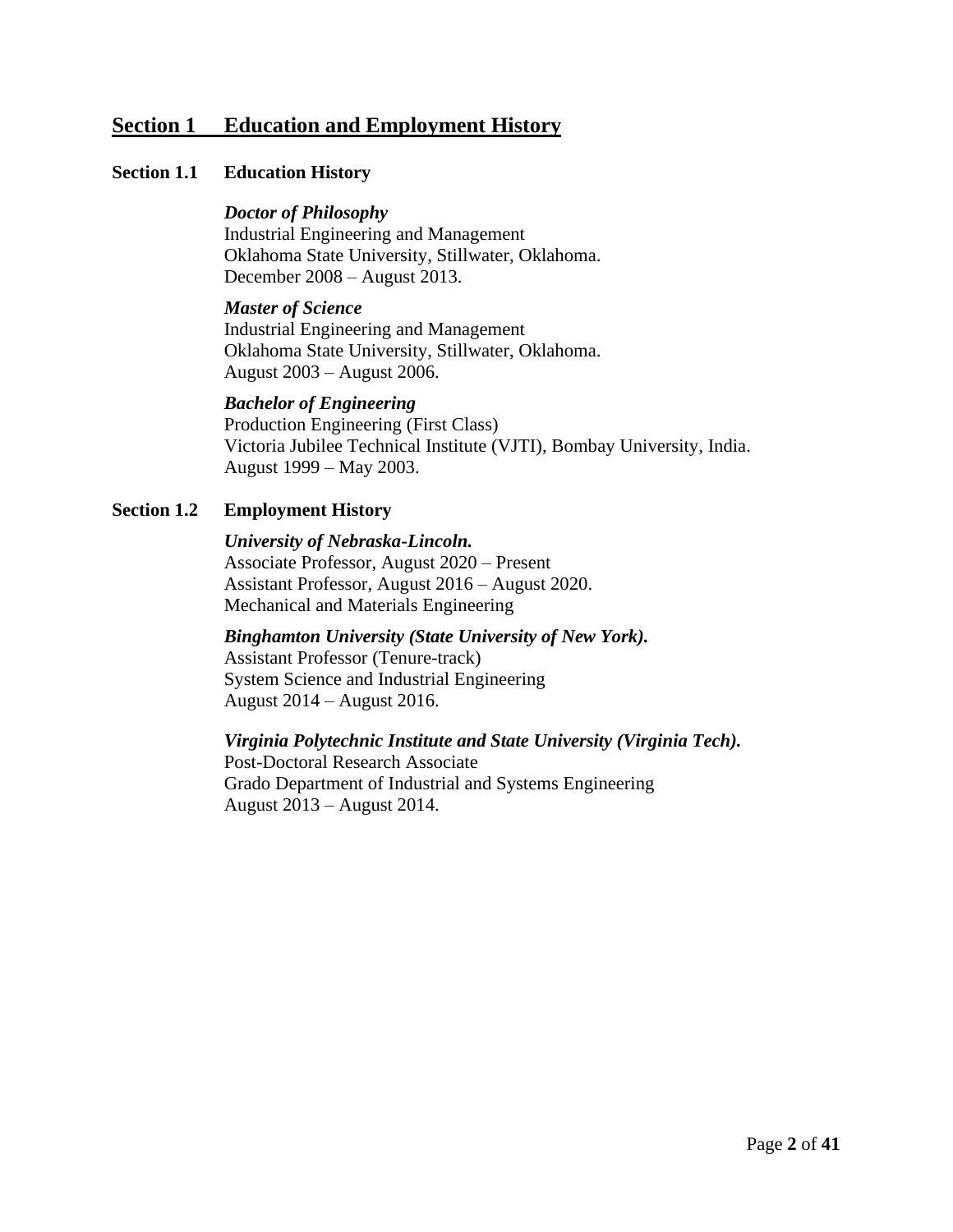# **Section 2 Research Accomplishments**

# **Section 2.1 Publications**

*The following subscripts indicate students under my supervision. 1: Undergraduate student. 2: Master's student. 3: Ph.D. student graduated under my supervision at University of Nebraska-Lincoln (UNL). 3\*: Ph.D. student graduated from Binghamton University. 4: Postdoctoral researcher.*

# **Section 2.1.1 Peer reviewed journal publications**

1. A. Ramalho, T.G. Santos, B. Bevans<sup>3</sup>, Z. Smoqi<sup>3</sup>, P. Rao, J.P. Oliveira,

*Effect of contaminations on the acoustic emissions during wire and arc additive manufacturing of 316L stainless steel*,

Additive Manufacturing, Volume 51, 2022 [doi: 1016/j.addma.2021.102585.](https://www.sciencedirect.com/science/article/pii/S2214860421007326?dgcid=author) Collaboration with NOVA University, Lisbon, Portugal.

2. S. Ramesh, O. Harrysson, **P. Rao**, A. Tamayol, D. R. Cormier, Y. Zhang, I. V. Rivero *Extrusion bioprinting: Recent progress, challenges, and future opportunities* Bioprinting, Volume 21, 2021 [doi:1016/j.bprint.2020.e00116.](https://doi.org/10.1016/j.bprint.2020.e00116)

Collaboration with North Carolina State, Rochester Institute of Technology, and Connecticut.

3. S. Gerdes<sup>3</sup>, S. Ramesh, Azadeh Mostafavi, A. Tamayol, I. V. Rivero, P. Rao

*Extrusion-based 3D (Bio)Printed Tissue Engineering Scaffolds: Process–Structure–Quality Relationships*

ACS Biomaterials, Science and Engineering, 2021, 7, 10, 4694–4717 [doi: 10.1021/acsbiomaterials.1c00598](https://doi.org/10.1021/acsbiomaterials.1c00598)

Collaboration with Rochester Institute of Technology and University of Connecticut.

4. K. D. Cole, A. Riensche<sup>3</sup> , **P. Rao,**

*Discrete Green's functions and spectral graph theory for computationally efficient thermal modeling*

International Journal of Heat and Mass Transfer, Volume 183, Part B, February 2022, 122112. doi: [/10.1016/j.ijheatmasstransfer.2021.122112](https://doi.org/10.1016/j.ijheatmasstransfer.2021.122112)

5. R. Yavari<sup>3</sup>, A. Riensche<sup>3</sup>, E. Tekerek, L. Jacquemetton, H. Halliday, M. Vandever, A. Tenequer, V. Perumal, A. Kontsos, Z. Smoqi<sup>3</sup>, K. Cole, P. Rao,

*Digitally twinned additive manufacturing: Detecting flaws in laser powder bed fusion by combining thermal simulations with in-situ meltpool sensor data*

Materials & Design, Volume 211, 2021, 110167.

Special Issue: In-line metrology, design optimization and material development in additive manufacturing, pp :109229

[doi: 10.1016/j.matdes.2021.110167.](https://www.sciencedirect.com/science/article/pii/S026412752100722X)

Collaboration with SigmaLabs, Drexel University, & Navajo Technical University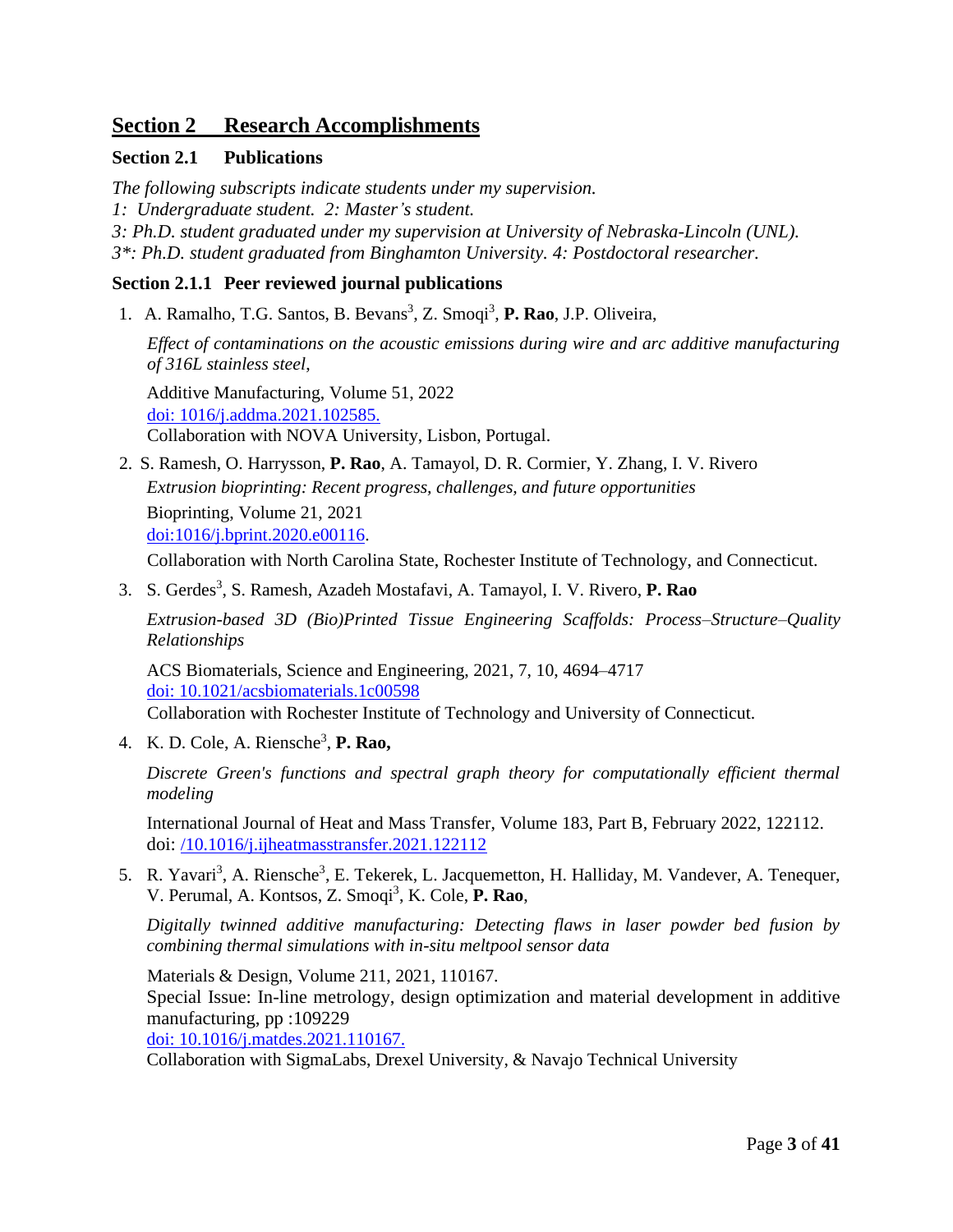6. R. Yavari<sup>3</sup>, Z. Smoqi<sup>3</sup>, A. Riensche<sup>3</sup>, B. Bevans<sup>3</sup>, H. Kobir<sup>2</sup>, H. Mendoza, H. Song, K. Cole, **P. Rao**

*Part-Scale Thermal Simulation of Laser Powder Bed Fusion Using Graph Theory: Effect of Thermal History on Porosity, Microstructure Evolution, and Recoater Crash.*

Materials & Design, Volume 204, 2021, 109685

Special Issue: In-line metrology, design optimization and material development in additive manufacturing, pp :109229

[doi: 10.1016/j.matdes.2021.109685.](https://www.sciencedirect.com/science/article/pii/S0264127521002379)

Collaboration with Edison Welding Institute

7. R. Yavari<sup>3</sup>, R. Williams, A. Riensche<sup>3</sup>, P. A. Hooper, K. D. Cole, L. Jacquemetton, H. Halliday, **P. Rao** *Thermal Modeling in Metal Additive Manufacturing using Graph Theory – Application to Laser Powder Bed Fusion of a Large Volume Impeller.* Additive Manufacturing. Volume 41, 2021,

Doi[:10.1016/j.addma.2021.101956](https://doi.org/10.1016/j.addma.2021.101956)

Collaboration with Imperial College London, Sigma Labs, Inc, and Navaho Technical University.

- 8. R. Salary, J. Lombardi, D. Weerawarne, **P. Rao**, and M. Poliks *A Computational Fluid Dynamics (CFD) Investigation of Pneumatic Atomization, Aerosol Transport and Deposition in Aerosol Jet Printing (AJP) Process.*  Journal of Micro- and Nanomanufacturing, Volume 9, Issue 1: 010903 (16 pages) doi: [10.1115/1.4049958](https://doi.org/10.1115/1.4049958) Collaboration with Binghamton University and Marshall University
- 9. R. Chen, **P. Rao**, Y. Liu, E. Reutzel, H. Yang. *Recurrence Network Analysis of Design-quality Interactions in Additive Manufacturing* Additive Manufacturing (In-press, January 2021) doi: [10.1016/j.addma.2021.101861](https://doi.org/10.1016/j.addma.2021.101861) Collaboration with Penn State and NIST.
- 10. Z. Smoqi<sup>3</sup> , J. Toddy, H. Halliday, J. E. Shield, and **P. Rao**. *Process-Structure Relationship in the Directed Energy Deposition of Cobalt-Chromium Alloy Coatings.* Materials and Design, Volume 197, January 2021. Special Issue: In-line metrology, design optimization and material development in additive manufacturing, pp :109229. [doi: 10.1016/j.matdes.2020.109229](https://doi.org/10.1016/j.matdes.2020.109229) Collaboration with Navajo Technological University
- 11. H. Yang, **P. Rao**, T. Simpson, Y. Lu, P. Witherell, A. R. Nassar, E. Reutzel, and S. Kumara *Six-sigma Quality Management of Additive Manufacturing.* Proceedings of the IEEE Volume: 109, Issue: 4, April 2021 doi: [10.1109/JPROC.2020.3034519](https://doi.org/10.1109/JPROC.2020.3034519) Collaboration with NIST and Penn State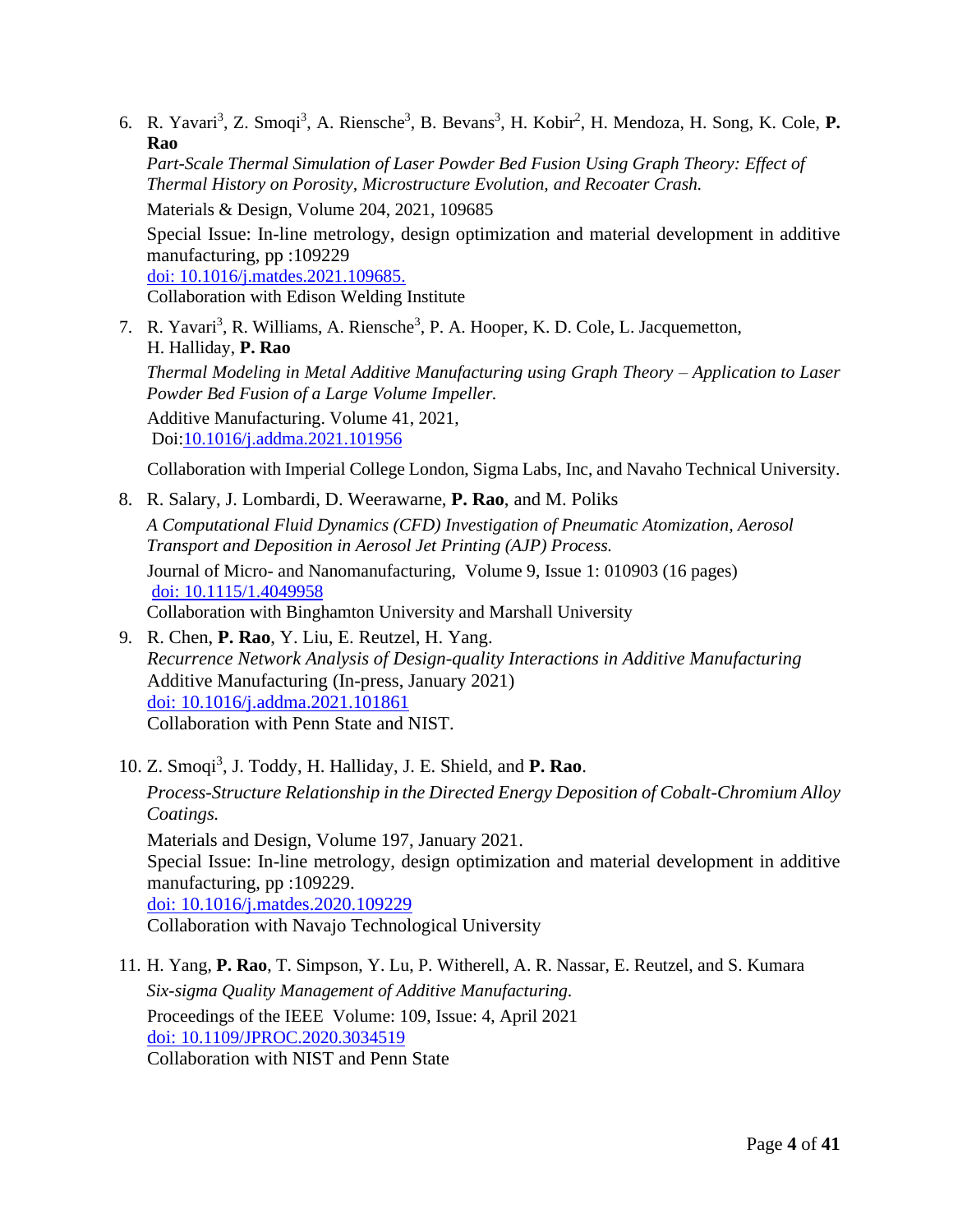12. J. Liu, J. Zheng, **P. Rao**, and Z. Kong*.*

*Machine learning–driven in situ process monitoring with vibration frequency spectra for chemical mechanical planarization.*  International Journal Advanced Manufacturing Technology, 111, 1873–1888 (2020). [doi:/10.1007/s00170-020-06165-1](https://doi.org/10.1007/s00170-020-06165-1) Collaboration with Auburn University and Virginia Tech.

13. A. C. Gaikwad<sup>3</sup>, B. Giera, G.M. Guss, J-B Forien, M. J. Matthews, and P. Rao. *Heterogeneous Sensing and Scientific Machine Learning for Quality Assurance in Laser Powder Bed Fusion – A Single-track Study.* Additive Manufacturing, December 2020, Volume 36, pp. 101659 [doi:/10.1016/j.addma.2020.101659](https://doi.org/10.1016/j.addma.2020.101659) Collaboration with Lawrence Livermore National Laboratory

14. R. Yavari<sup>3</sup>, R.J. Williams, K. Cole, P. Hooper, and P. Rao.

*Thermal Modeling in Metal Additive Manufacturing using Graph Theory: Experimental Validation with In-situ Infrared Thermography Data from Laser Powder Bed Fusion.*

ASME Transactions, Journal of Manufacturing Science and Engineering, 142(12): 121005, 2020. [doi: 10.1115/1.4047619.](https://asmedigitalcollection.asme.org/manufacturingscience/article-abstract/doi/10.1115/1.4047619/1084837/Thermal-Modeling-in-Metal-Additive-Manufacturing?redirectedFrom=fulltext) Collaboration with Imperial College, London

15. J. Williams<sup>3</sup>, P. Rao, A. Samal, M. Johnson. *Paired Trial Classification: A Novel Deep Learning Technique for MVPA.* Frontiers of Neuroscience, Volume 14, Issue 47, April 2020. [doi: 10.3389/fnins.2020.00417](https://www.frontiersin.org/articles/10.3389/fnins.2020.00417/full) Collaboration with Center for Brain, Biology, and Behavior – UNL.

16. R. Salary, J.P. Lombardi, D. L. Weerawane, M.S. Tootooni<sup>3</sup>, P. Rao, M. Poliks. *A Sparse Representation-based Classification (SRC) Approach for Near Real-time Functional Monitoring of Aerosol Jet-Printed Electronic Devices*. ASME Transactions, Journal of Manufacturing Science and Engineering 142(8): 081007, 2020. [doi:/10.1115/1.4047045](https://doi.org/10.1115/1.4047045) Collaboration with Binghamton University and Marshall University.

- 17. K. Cole, R. Yavari<sup>3</sup>, and **P.Rao**. *Computational heat transfer with spectral graph theory: Quantitative verification,*  International Journal of Thermal Sciences. Volume 153, July 2020. [doi: 10.1016/j.ijthermalsci.2020.106383](https://www.sciencedirect.com/science/article/pii/S1290072920300752?dgcid=coauthor)
- 18. S. Gerdes<sup>3</sup>, A. Mostafavi, S. Ramesh, A. Memic, I. Rivero, P. Rao, and A. Tamayol. *Process-Structure-Quality Relationships of 3D Printed PCL-Hydroxyapatite Scaffolds*, Tissue Engineering (Part A), (Accepted, in-press, available online). [doi: 10.1089/ten.TEA.2019.0237](https://www.liebertpub.com/doi/abs/10.1089/ten.TEA.2019.0237) Collaboration with Rochester Institute of Technology and UConn Medical School.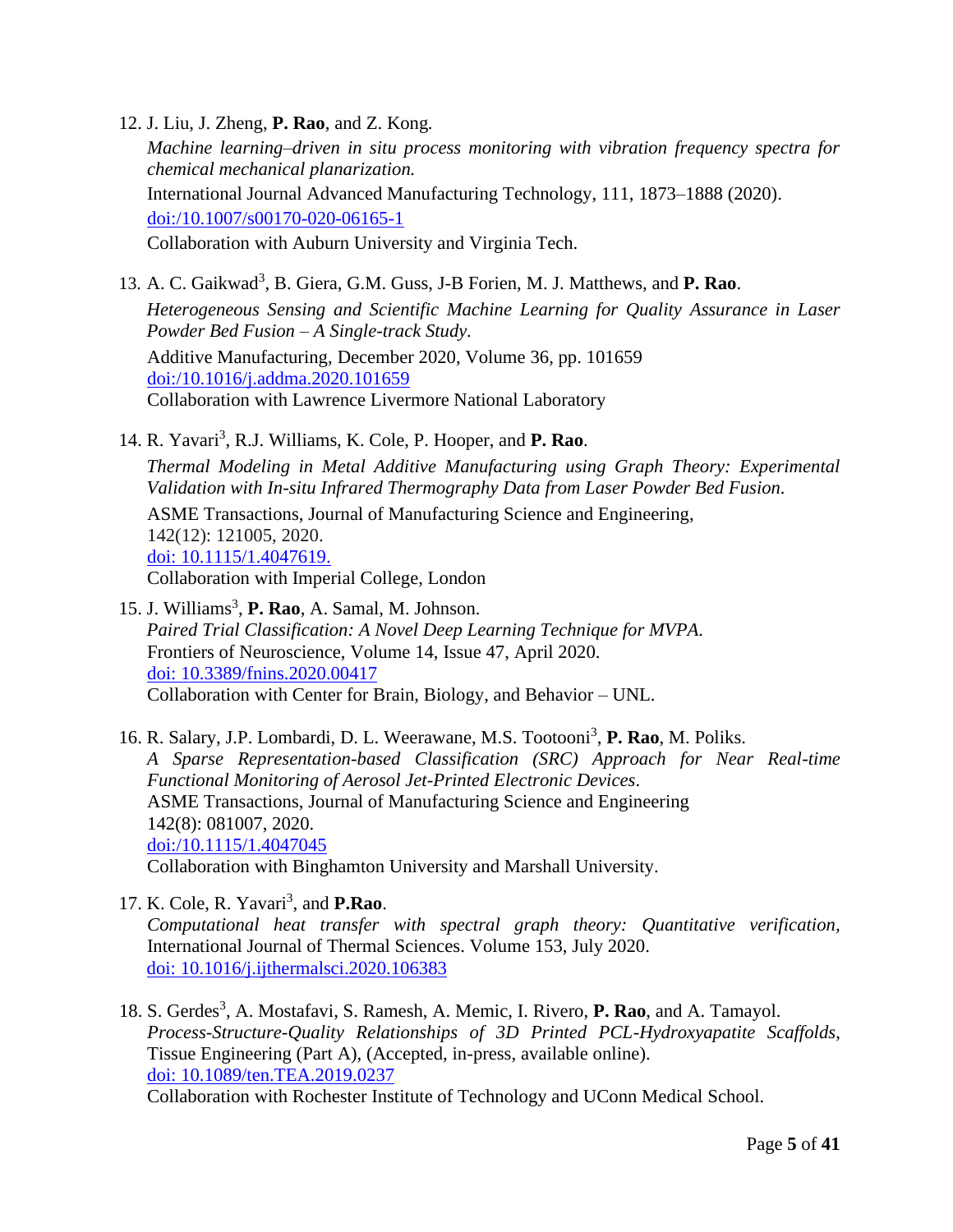19. A.C. Gaikwad<sup>3</sup>, R. Yavari<sup>3</sup>, M. Montazeri<sup>3</sup>, K. Cole, L. Bian, and P. Rao. *Toward the Digital Twin in Metal Additive Manufacturing – Integrating Thermal Simulations, Sensing, and Analytics to Detect Process Faults.* IISE Transactions, Volume 52, Issue 11, pp. 1204-1217 [doi: 10.1080/24725854.2019.1701753](https://www.tandfonline.com/doi/abs/10.1080/24725854.2019.1701753?journalCode=uiie21) Article highlighted in the Oct. 2020 Issue of the Industrial Engineer Magazine. Collaboration with Mississippi State.

- 20. A.C. Gaikwad<sup>3</sup> , F. Imani, H. Yang, E. Reutzel, and, **P. Rao**. *Prediction of Thin Wall Build Quality in Laser Powder Bed Fusion using Deep Learning of In-Situ Images,* ASTM Journal of Smart and Sustainable Manufacturing Systems 3 (1), pp. 98-121, 2019. [doi:10.1520/SSMS20190027](https://doi.org/10.1520/SSMS20190027) Collaboration with Penn State Applied Research Laboratory.
- 21. M. Montazeri<sup>3</sup> , A. Nassar. C. Stutzman, **P. Rao**. *Heterogeneous Sensor-based Condition Monitoring in Directed Energy Deposition*, Additive Manufacturing, Volume 30, December 2019, 100916. [doi.org/10.1016/j.addma.2019.100916](https://doi.org/10.1016/j.addma.2019.100916) Collaboration with Penn State Applied Research Laboratory by Dr. Nassar.
- 22. M. Amini, S.I. Chang, and **P. Rao**. *A Cybermanufacturing and Artificial Intelligence Framework for Laser Powder Bed Fusion (LPBF) Additive Manufacturing Process.* Manufacturing Letters, 21, pp. 41-44, 2019. doi[:10.1016/j.mfglet.2019.08.007](https://doi.org/10.1016/j.mfglet.2019.08.007) Collaboration with Kansas State University
- 23. M. Roy, R. Yavari<sup>3</sup>, C. Zhou, O. Wodo, and P. Rao. *Prediction and Experimental Validation of Part Thermal History in Fused Filament Fabrication Additive Manufacturing Process.* ASME Transactions, Journal of Manufacturing Science and Engineering 141(12), pp. 121001-10, 2019. [doi: 10.1115/1.4045056](https://doi.org/10.1115/1.4045056) Collaboration with University of Buffalo (SUNY)
- 24. M. Montazeri<sup>3</sup>, A. Nassar, A. Dunbar, and **P. Rao**. *In-Process Monitoring of Porosity in Additive Manufacturing Using Optical Emission Spectroscopy Signals*. IISE Transactions (Manufacturing and Design), Volume 52(5), 2019. [doi: 10.1080/24725854.2019.1659525](https://www.tandfonline.com/doi/full/10.1080/24725854.2019.1659525) Collaboration with State Applied Research Laboratory.
- 25. R. Yavari<sup>3</sup>, K. Cole, and **P. Rao**. *Thermal Modeling in Metal Additive Manufacturing using Graph Theory*. ASME Transactions, Journal of Manufacturing Science and Engineering 2019, Vol. 141, pp. 0710071-20. [doi: 10.1115/1.4043648](http://manufacturingscience.asmedigitalcollection.asme.org/article.aspx?articleid=2733087&resultClick=3)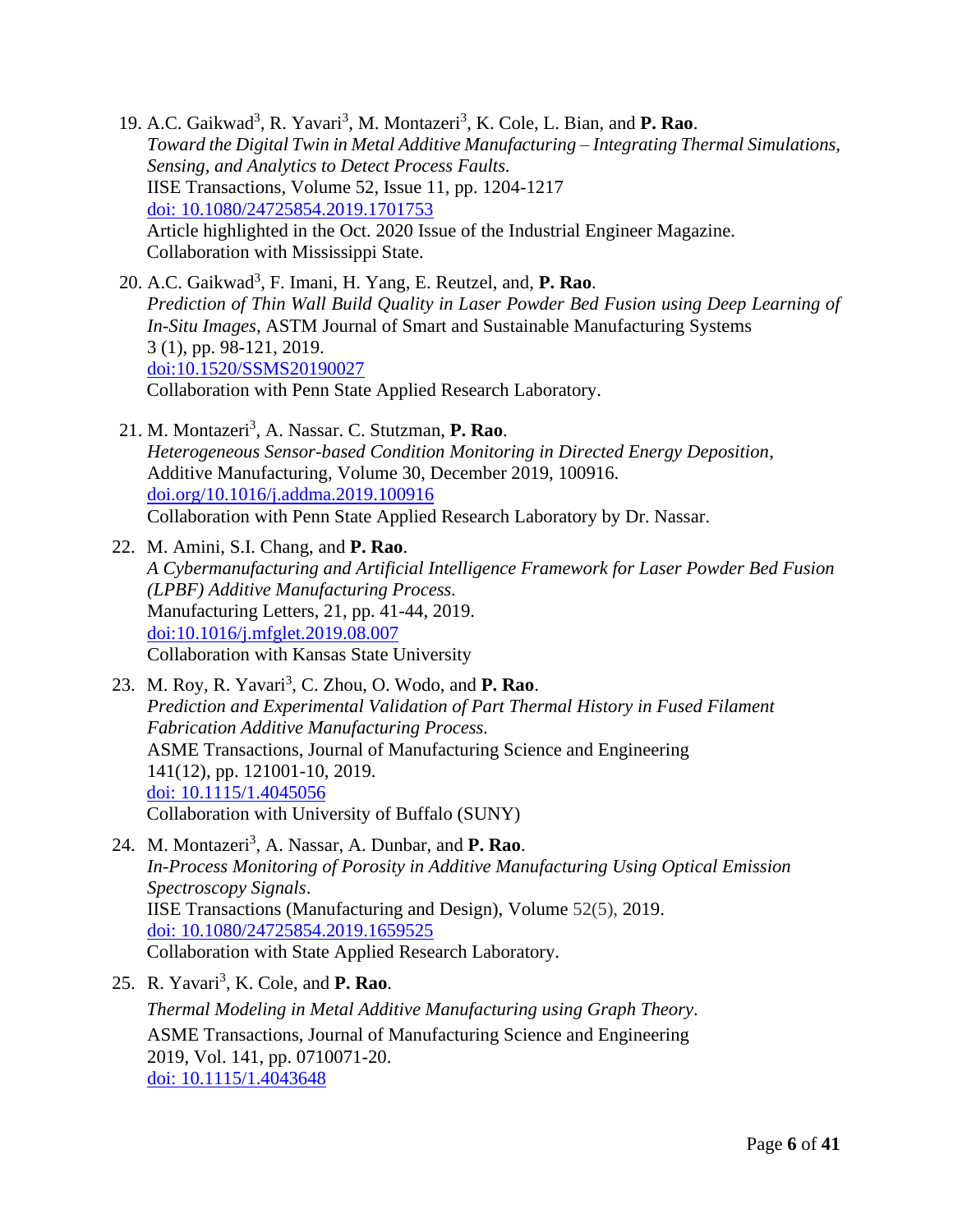- 26. J. Lombardi, R. Salary<sup>3</sup>, D. Weerawarne, P. Rao, M. Poliks. *Image-Based Closed-Loop Control of Aerosol Jet Printing Using Classical Control Methods* ASME Transactions, Journal of Manufacturing Science and Engineering 141(7), 071011-20, 2019. [doi: 10.1115/1.4043659](https://manufacturingscience.asmedigitalcollection.asme.org/article.aspx?articleid=2733088) Collaboration with Binghamton University and Marshall University
- 27. L.J. Rhodes, M. Rios, J. Williams<sup>3</sup>, G. Quiñones, P. Rao, V. Miskovic. *The Role of Low-Level Image Features in The Affective Categorization of Rapidly Presented Scenes* PLoS ONE 14(5): e0215975, 2019 . [doi: 10.1371/journal.pone.0215975](https://journals.plos.org/plosone/article?id=10.1371/journal.pone.0215975) Collaboration with Center for Brian Biology and Behavior – UNL and Binghamton University.
- 28. F. Imani, B. Yao, R. Chen, **P. Rao**, H. Yang. *Joint Multifractal and Lacunarity Analysis of Image Profiles for Manufacturing Quality Control* (Technical Brief)

ASME Transactions, Journal of Manufacturing Science and Engineering, 141(4), 044501-08, 2018. [doi: 10.1115/1.4042579.](http://manufacturingscience.asmedigitalcollection.asme.org/article.aspx?articleid=2724434&resultClick=3) Collaboration with Penn State.

- 29. J. Williams<sup>3</sup>, P. Dryburgh, A. Clare, P. Rao, and A. Samal. *Defect Detection and Monitoring in Metal Additive Manufactured Parts through Deep Learning of Spatially Resolved Acoustic Spectroscopy Signals.* ASTM Journal of Smart and Sustainable Manufacturing Vol. 2(1), 204-226, 2018. [doi/10.1520/SSMS20180035](https://www.astm.org/DIGITAL_LIBRARY/JOURNALS/SSMS/PAGES/SSMS20180035.htm) Collaboration with Nottingham University
- 30. J. Liu, C. Liu, Y. Bai, Z. Kong, **P. Rao**, and C. Williams. *Layer-wise Spatial Modeling of Porosity in Additive Manufacturing.* IISE Transactions, Volume 51, 2019 - Issue 2: Additive Manufacturing Special Issue, Article Highlighted in January 2019 issue of the Industrial and Systems Engineer Magazine. [doi:/10.1080/24725854.2018.1478169](https://www.tandfonline.com/doi/abs/10.1080/24725854.2018.1478169) Collaboration with Virginia Tech.
- 31. F. Imani, A. Gaikwad<sup>2</sup>, M. Montazeri<sup>3</sup>, P. Rao, H. Yang, E. Reutzel. *Process Mapping and In-Process Monitoring of Porosity in Laser Powder Bed Fusion Using Layerwise Optical Imaging* ASME Transactions, Journal of Manufacturing Science and Engineering, 140(10), 101009-23, 2018. [doi: 10.1115/1.4040615](http://manufacturingscience.asmedigitalcollection.asme.org/article.aspx?articleid=2686568) Collaboration with Penn State Applied Research Lab.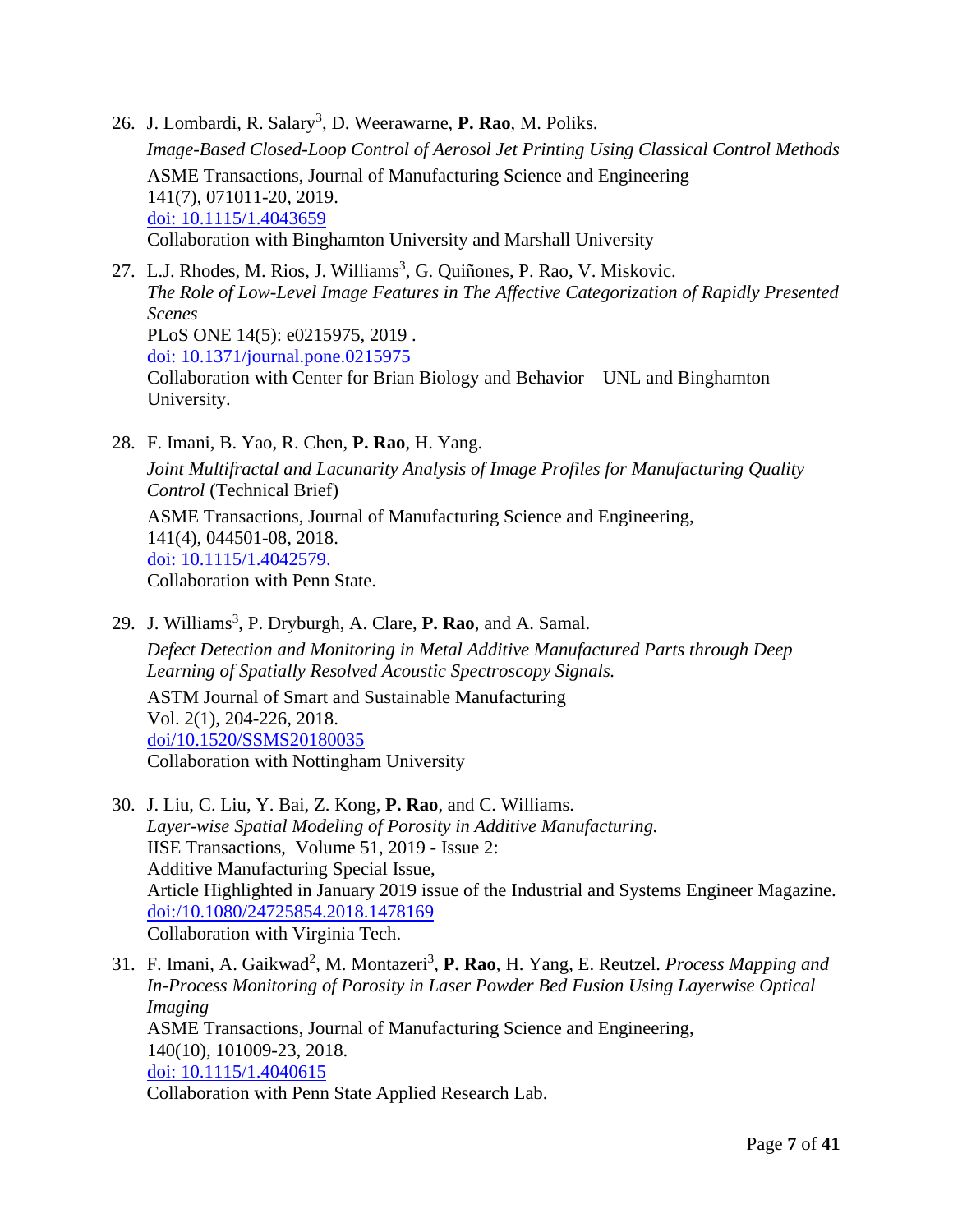- 32. X. Wang, M. Sealy, R. Williams, **P. Rao**, Y. Guo. *Stochastic Modeling and Analysis of Spindle Energy Consumption During Hard Milling.* ASME Transactions, Journal of Manufacturing Science and Engineering, 140(6), 060801-14, 2018. [doi.org/10.1115/1.4040728](file:///C:/Users/praha/Dropbox%20(Personal)/CV_monthly%20updates/External%20CV/doi.org/10.1115/1.4040728)
- 33. M. Montazeri<sup>3</sup> and **P. Rao**. *Heterogeneous Sensor-based Build Condition Monitoring in Laser Powder Bed Fusion Additive Manufacturing Process using a Spectral Graph Theoretic Approach*. ASME Transactions, Journal of Manufacturing Science and Engineering, 140(9), 091002-18, 2018. [doi: 10.1115/1.4040264](http://manufacturingscience.asmedigitalcollection.asme.org/article.aspx?articleid=2681693)
- 34. M. Montazeri<sup>3</sup>, R. Yavari<sup>3</sup>, P. Rao, P. Boulware. *In-process Monitoring of Material Cross-Contamination Defects in Laser Powder Bed Fusion*. ASME Transactions, Journal of Manufacturing Science and Engineering, 140(11), 111001-20, 2018. [doi: 10.1115/1.4040543](http://manufacturingscience.asmedigitalcollection.asme.org/article.aspx?articleid=2685298) Collaboration with Edison Welding Institute, Ohio.
- 35. M. Sealy, G. Madireddy, R. Williams, **P. Rao**, M. Toursangsaraki. *Review Article - Hybrid Processes in Additive Manufacturing.* ASME Transactions, Journal of Manufacturing Science and Engineering, Vol. 140(6), pp. 060801-14, 2018. [doi:10.1115/1.4038644.](http://manufacturingscience.asmedigitalcollection.asme.org/article.aspx?articleid=2665941&resultClick=3)
- 36. H. Sun, **P. Rao**, Z. Kong, X. Deng and R. Jin. *Functional Quantitative and Qualitative Models for Quality Modeling in a Fused Deposition Modeling Process*. IEEE Transactions, Automation Science and Engineering, Vol. 15(1), pp. 393-403, 2018. [doi: 10.1109/TASE.2017.2763609.](https://ieeexplore.ieee.org/abstract/document/8103913) Collaboration with Virginia Tech
- 37. M. S. Tootooni<sup>3</sup>, **P. Rao**, C-A. Chou, Z. Kong. *A Spectral Graph Theoretic Approach for Monitoring Multivariate Time Series Data from Complex Dynamical Processes.*  IEEE Transactions, Automation Science and Engineering Vol.15(1), pp.127-144, 2018. [doi: 10.1109/TASE.2016.2598094](https://ieeexplore.ieee.org/abstract/document/7556960) Collaboration with Virginia Tech
- 38. M. Khanzadeh, **P. Rao**, R. Jafari-Marandi, B. K. Smith, M. Tschopp, L. Bian. *Characterizing the Geometric Accuracy of Additively Manufactured Components Using Self-Organizing Maps.*  ASME Transactions, Journal of Manufacturing Science and Engineering, Vol 140(3), pp. 031011- 031023, 2017. [doi: 10.1115/1.4038598](http://manufacturingscience.asmedigitalcollection.asme.org/article.aspx?articleid=2665162) Collaboration with Mississippi State and Army Research Lab.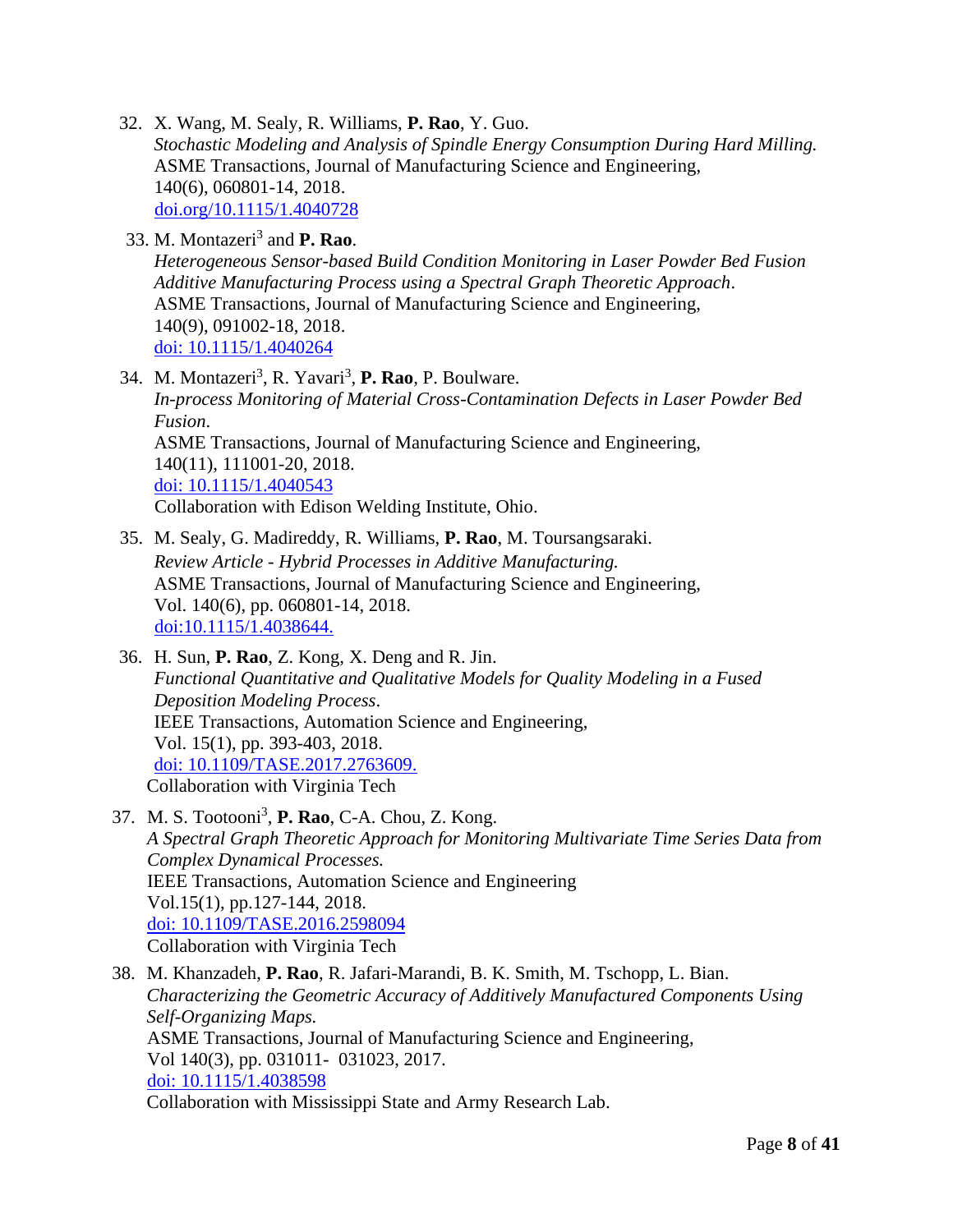- 39. M. Aboutaleb, M. Tschopp, **P. Rao**, L. Bian. *Accelerated Multiobjective Optimization of Part Geometric Accuracy in Additive Manufacturing (AM)*. ASME Transactions, Journal of Manufacturing Science and Engineering, Vol. 139(10), pp. 101001 – 101014, 2017. [doi: 10.1115/1.4037319](http://manufacturingscience.asmedigitalcollection.asme.org/article.aspx?articleid=2645865) Collaboration with Mississippi State University
- 40. R. Salary<sup>3</sup>, J. Lombardi, **P. Rao**, M. Poliks. *Aerosol Jet Printing (AJP) of Flexible Electronic Devices: Online Monitoring of Functional Electrical Properties Using Shape-from-Shading (SfS) Image Analysis.*  ASME Transactions, Journal of Manufacturing Science and Engineering, Vol. 139(10), pp. 101010 – 101023, 2017. [doi:10.1115/1.4036660](http://manufacturingscience.asmedigitalcollection.asme.org/article.aspx?articleid=2626354) Collaboration with Binghamton University
- 41. M.S. Tootooni<sup>3</sup>, A. Dsouza<sup>2</sup>, R. Donovan<sup>1</sup>, **P. Rao**, Z. Kong, P. Borgesen.

*Classifying the Dimensional Variation in Additive Manufactured Parts from Laser-Scanned 3D Point Cloud Data using Machine Learning Approaches.* 

ASME Transactions, Journal of Manufacturing Science and Engineering, Vol. 139(9), pp. 091005 – 091019, 2017. [doi: 10.1115/1.4036641](http://manufacturingscience.asmedigitalcollection.asme.org/article.aspx?articleid=2626353) Collaboration with Virginia Tech

- 42. M.S. Tootooni<sup>3</sup>, C. Liu, D. Roberson, R. Donovan<sup>1</sup>, P. Rao, Z. Kong, S.T.S. Bukkapatnam. *Online Non-contact Surface Finish Machining using Graph-based Image Analysis.*  SME Journal of Manufacturing Systems, Vol. 41, pp. 266-276, October 2016. [doi: 10.1016/j.jmsy.2016.09.007.](https://www.sciencedirect.com/science/article/pii/S0278612516300644) Collaboration with Virginia Tech
- 43. R. Salary<sup>3</sup>, J. Lombardi, M.S. Tootooni<sup>3</sup>, R. Donovan<sup>1</sup>, P. Rao, M. Poliks, P. Borgesen. *Computational Fluid Dynamics Modeling and Online Monitoring of Aerosol Jet Printing.*  ASME Transactions, Journal of Manufacturing Science and Engineering, 139(2), pp. 021015-021036, October 2016. [doi:10.1115/1.4034591](http://manufacturingscience.asmedigitalcollection.asme.org/article.aspx?articleid=2551757)

44. J. Liu, Omer F. Beyca, **P. Rao**, Z. Kong, and S. Bukkapatnam. *Dirichlet Process Gaussian Mixture (DPGM) Models for Real-Time Monitoring and its Application to Chemical Mechanical Planarization.*  IEEE Transactions, Automation Science and Engineering, Vol. 14(1), pp. 208-221, 2017. doi: [10.1109/TASE.2016.2599436.](https://doi.org/10.1109/TASE.2016.2599436) Collaboration with Virginia Tech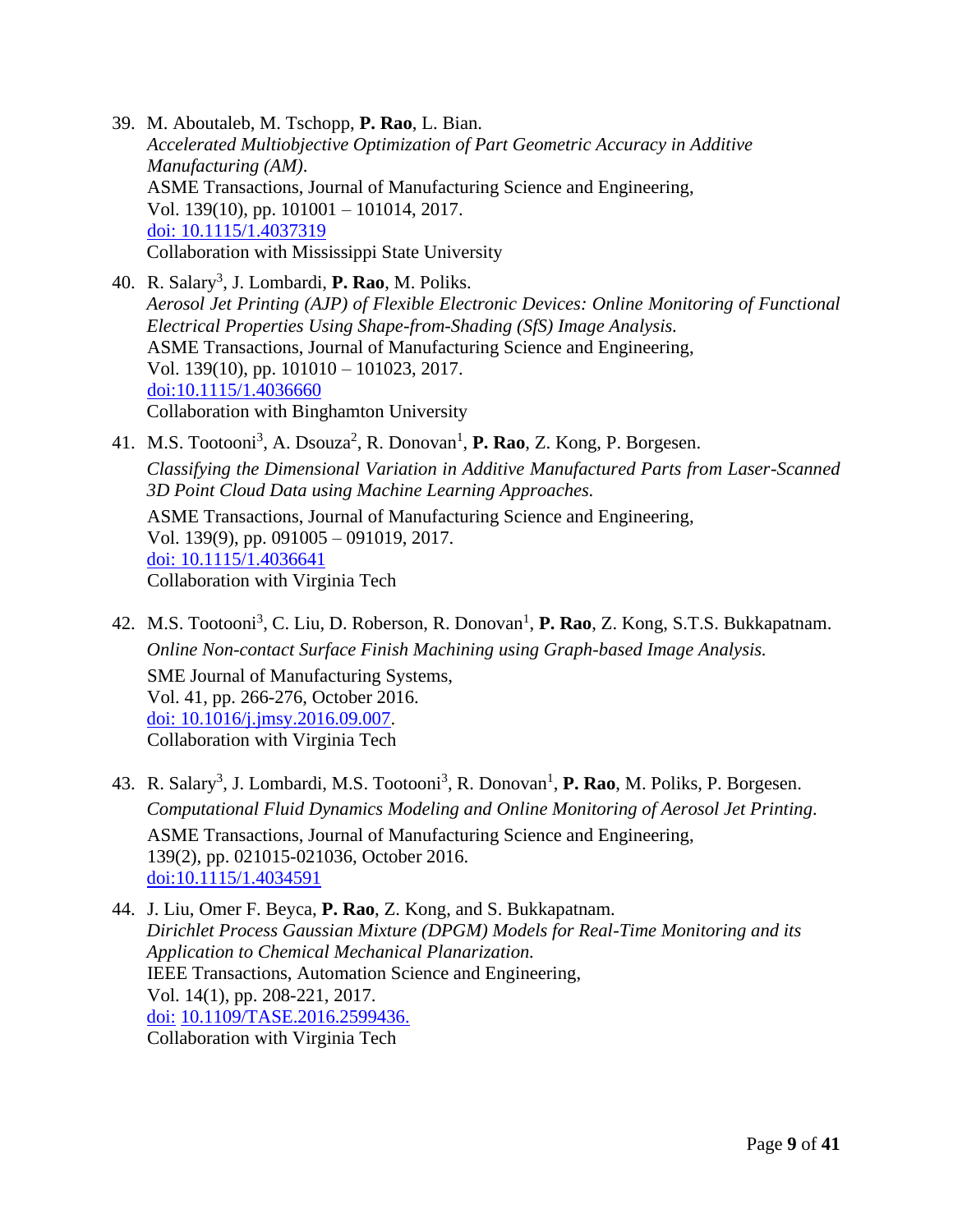45. **P. Rao**, Z. Kong, C. Duty, R. Smith, V. Kunc, and L. Love. *Assessment of Dimensional Integrity and Spatial Defect Localization in Additive Manufacturing (AM) using Spectral Graph Theory.*  ASME Transactions, Journal of Manufacturing Science and Engineering, 138(5), pp. 051007, 2015. [doi: 10.1115/1.4031574](http://manufacturingscience.asmedigitalcollection.asme.org/article.aspx?articleid=2441875) Collaboration with Oak Ridge National Laboratory.

- 46. O. Beyca, **P. Rao**, Z. Kong, S. Bukkapatnam, and R. Komanduri. *Heterogeneous Sensor Data Fusion Approach for Real-time Monitoring in Ultraprecision Machining (UPM) process using non-parametric Bayesian clustering and evidence theory.*  IEEE Transactions, Automation Science and Engineering, 13(2), pp.1033-1044, 2016. doi: [10.1109/TASE.2015.2447454](http://ieeexplore.ieee.org/xpl/login.jsp?reload=true&tp=&arnumber=7165687&url=http%3A%2F%2Fieeexplore.ieee.org%2Fxpls%2Fabs_all.jsp%3Farnumber%3D7165687)
- 47. **P. Rao**, J. Liu, D. Roberson, and Z. Kong, and C. Williams. *Online Real-time Quality Monitoring in Additive Manufacturing Processes using Heterogeneous Sensors.*  ASME Transactions, Journal of Manufacturing Science and Engineering. 137(6), pp. 061007, 2015. [doi: 10.1115/1.4029823.](http://manufacturingscience.asmedigitalcollection.asme.org/article.aspx?articleid=2469630&resultClick=1) Collaboration with Virginia Tech.
- 48. K. Bastani, **P. Rao**, and Z. Kong.

*An Online Sparse Estimation-based Classification (OSEC) Approach for Real-time Monitoring in Advanced Manufacturing Process from Heterogeneous Sensor Data.*  IIE Transactions, Quality and Reliability Engineering, 48(7), pp. 579-598, 2016. [doi: 10.1080/0740817X.2015.1122254](http://www.tandfonline.com/doi/abs/10.1080/0740817X.2015.1122254)

# **Best Paper Award**,

Invited talk at IISE Conference, 2018. Article highlighted in the June 2016 (Volume 48, Number 9) Issue of the Industrial and Systems Engineer (ISE) Magazine.

49. **P. Rao**, S. Bukkapatnam, O. Beyca, Z. Kong, K. Case, and R. Komanduri.

*A Graph-Theoretic Approach for Quantification Of Surface Morphology and Its Application To Chemical Mechanical Planarization (CMP) Process*. IIE Transactions, Quality and Reliability Engineering, 47(10), pp. 1-24, 2015. [doi: 10.1080/0740817X.2014.1001927](http://www.tandfonline.com/doi/abs/10.1080/0740817X.2014.1001927#.VPOJGy60I-B)

**Best Paper Award** (Honorable Mention)

Invited talk at IISE Conference, 2017.

Article highlighted in the September 2015, (Volume 47, Number 6) issue of the Industrial Engineer Magazine (now called Industrial and Systems Engineer).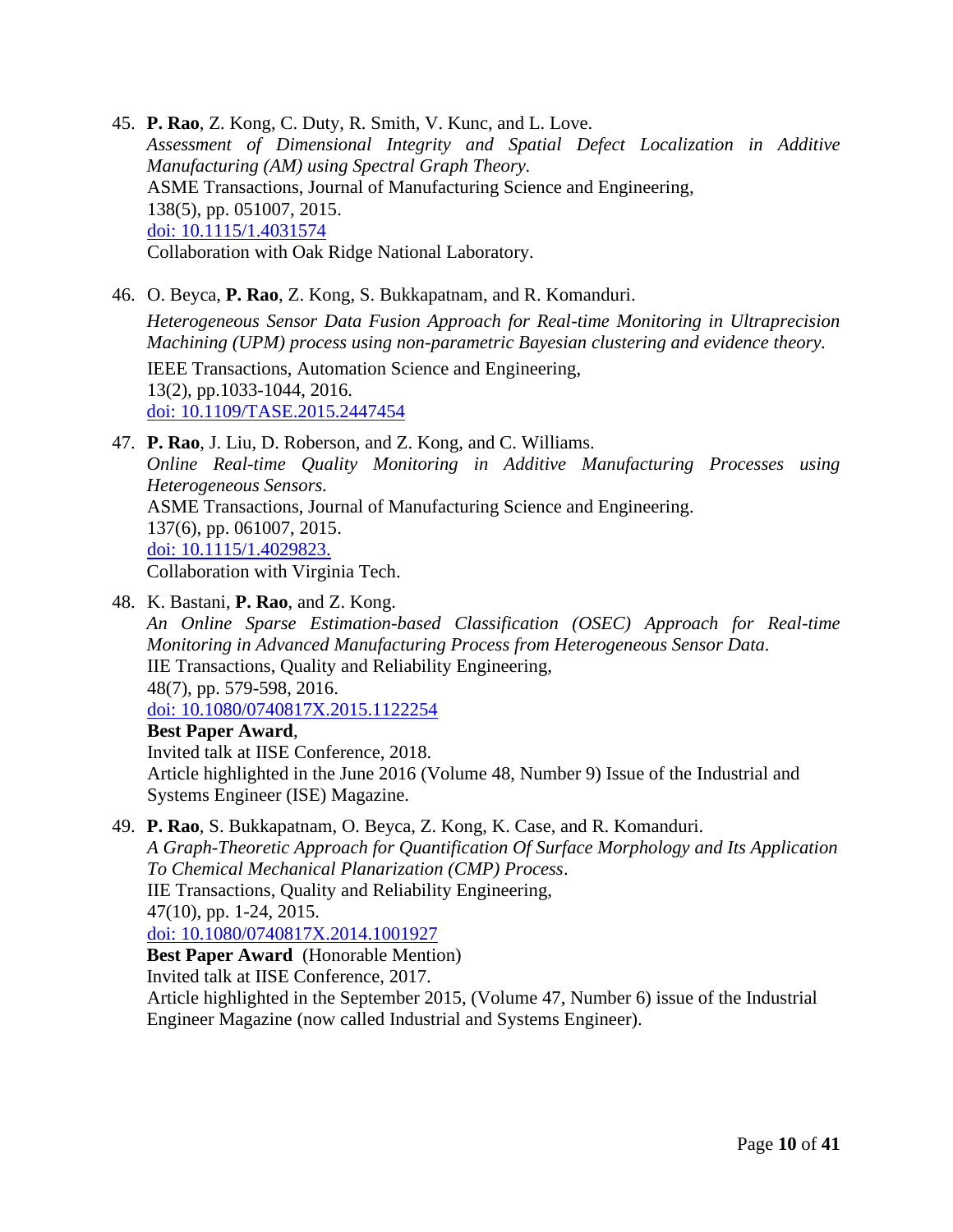- 50. **P. Rao**, S. Bukkapatnam, O. Beyca, Z. Kong, and R. Komanduri. *Real-time Identification of Incipient Surface Morphology Variations in Ultraprecision Machining Process.*  ASME Transactions, Journal of Manufacturing Science and Engineering, 136(2), pp. 021008, 2014. [doi: 10.1115/1.4026210](http://manufacturingscience.asmedigitalcollection.asme.org/article.aspx?articleid=1790333)
- 51. **P. Rao**, M. Bhushan, S. Bukkapatnam, Z. Kong, S. Byalal O. Beyca, A. Fields, and R. Komanduri. *Process-Machine Interaction (PMI) Modeling and Monitoring of Chemical Mechanical Planarization (CMP) Process Using Wireless Vibration Sensors*. IEEE Transactions, Semiconductor Manufacturing, 27(1), pp. 1-15, 2014. doi: [10.1109/TSM.2013.2293095](http://ieeexplore.ieee.org/xpl/articleDetails.jsp?arnumber=6675842)
- 52. S. Bukkapatnam, **P. Rao**, W-C. Lih, N. Chandrashekeran, and R. Komanduri. *Process Characterization and Statistical Analysis of oxide CMP on a Silicon Wafer,*  Applied Physics (A), 88(4) pp. 785-792, 2007. [doi: 10.1007/s00339-007-4082-x](http://link.springer.com/article/10.1007/s00339-007-4082-x)
- 53. S. Bukkapatnam, **P. Rao**, and R. Komanduri. *Experimental Dynamics Characterization and Monitoring of MRR in Oxide Chemical Mechanical Planarization (CMP) Process*. International Journal of Machine Tools and Manufacture, 48(12-13), pp.1375-1386, 2008,. [doi:10.1016/j.ijmachtools.2008.05.006.](http://dx.doi.org/10.1016/j.ijmachtools.2008.05.006)
- 54. Wen-Chen Lih, S. Bukkapatnam, **P. Rao**, N. Chandrasekharan, R. Komanduri. *Adaptive Neuro-Fuzzy Inference System Modeling of MRR and WIWNU in CMP Process with Sparse Experimental Data*. IEEE Transactions, Automation Science and Engineering, 5(1), pp. 71 -83, 2008. doi: [10.1109/TASE.2007.911683](http://dx.doi.org/10.1109/TASE.2007.911683)
- 55. S. Bukapatnam, R. Komanduri, H. Yang, **P. Rao**, W.C. Lih, M. Malshe, L.M. Raff, B. Benjamin, and M. Rockley. *Classification of Atrial Fibrillation Episodes from Sparse Electro-Cardiogram Data*. Journal of Electrocardiology, 41(4), pp. 292-299, 2008. [doi:10.1016/j.jelectrocard.2008.01.004](http://dx.doi.org/10.1016/j.jelectrocard.2008.01.004)
- 56. J.M, Govardhan, S. Bukkapatnam, Y. Bhamare, **P. Rao**, and V. Rajamani. *Statistical analysis and design of RFID systems for monitoring vehicle ingress/egress in warehouse environments*. International Journal of Radio Frequency Identification Technology and Applications, 1(2), pp. 123-146, 2007, [doi: 10.1504/IJRFITA.2007.013140](http://www.inderscienceonline.com/doi/abs/10.1504/IJRFITA.2007.013140)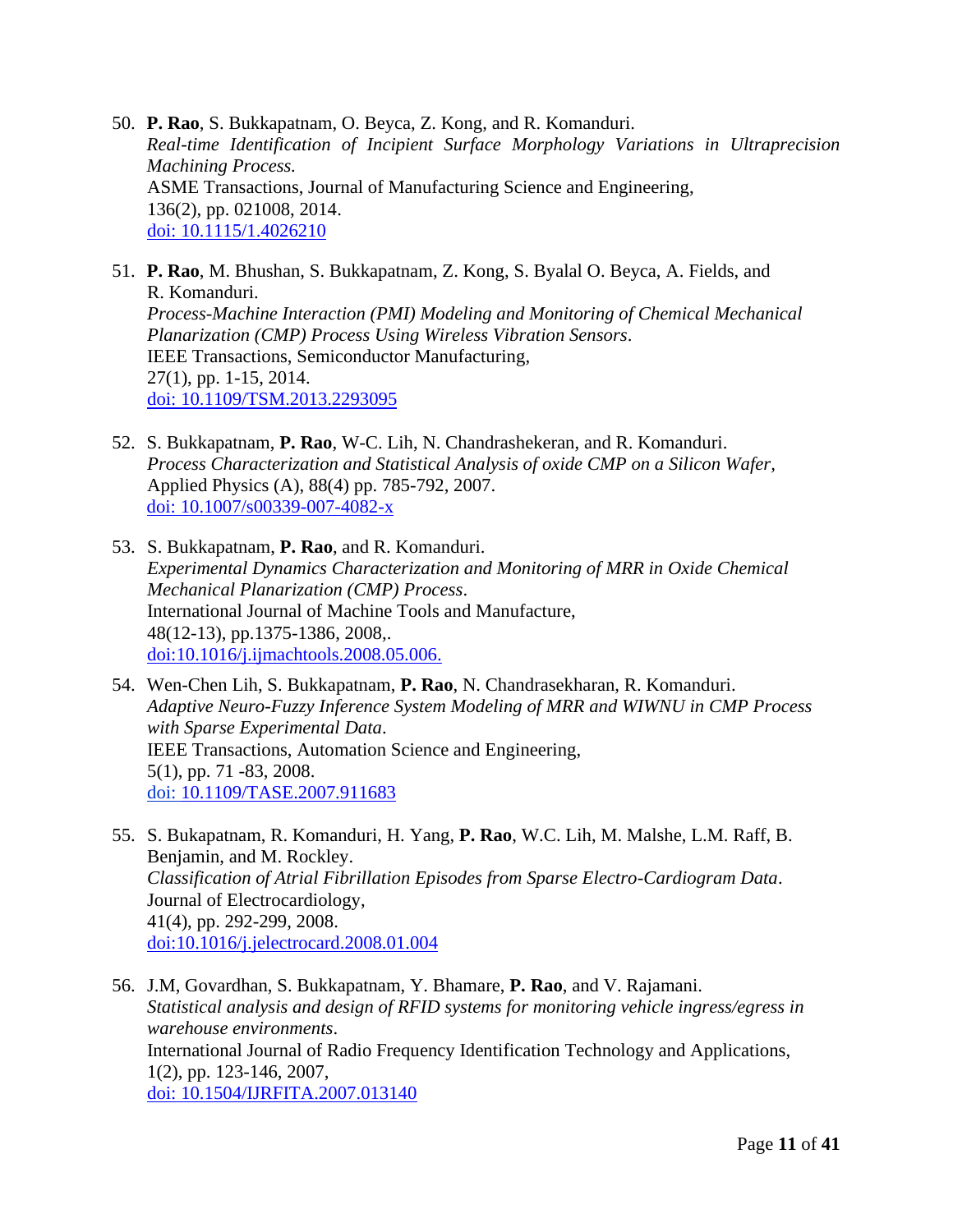#### **Section 2.1.2 Numbered list peer reviewed journal publications accepted for publication**

- 1. J. Severson, R. Yavari, A. Reinsche, K. Cole P. Rao Thermal Modeling of Directed Energy Deposition Additive Manufacturing using Graph Theory, SME Journal of Manufacturing Processes (Accepted with Minor Revisions).
- 2. Z. Smoqi, A. Gaikwad, B. Bevans, M.H. Kobir, J. Craig, A-A. Haj, A. Peralta, Prediction of Porosity in Laser Powder Bed Fusion using Physics-informed Meltpool Signatures and Machine Learning, Journal of Materials Processing Technology (Conditionally accepted, pending Major Revisions, January 2022),

# **Section 2.1.3 Peer reviewed journal publications submitted under review**

- 3. Z. Smoqi, B. D. Bevans, J. Craig, A. Abu-Haj, B. Roeder, B. Macy, J. E. Shield, **P. Rao**, *Closed-loop Control of Meltpool Temperature in Directed Energy Deposition Additive Manufacturing Using a Co-axial Two-wavelength Pyrometer*, Materials and Design (Revisions Required) Collaboration with Stratonics, Inc.
- 4. A. Gaikwad, T. Chang, B. Giera, N. Watkins, S. Mukherjee, A. Pascall, D. Stobbe, P. Rao, *Inprocess Monitoring of Droplet-on-Demand Liquid Metal Jetting Additive Manufacturing using Machine Learning*, Journal of Intelligent Manufacturing (Under Review).
- 5. H. Kobir, B. Bevans, R. Yavari, L. Castro, A. Riensche, *Thermomechanical Modeling in Additive Manufacturing using Graph Theory – Prediction of Recoater Crash*, Progress in Additive Manufacturing (Under Review).

### **Section 2.1.4 Books and book chapters**

1. P. Rao.

Chapter 6: Process Monitoring and Control, in *Laser-based Additive Manufacturing of Metal Parts - Modeling, Optimization, and Control of Mechanical Properties*, Eds. Linkan Bian, Nima Shamsaei, and John Usher, CRC Press, Taylor and Francis Group, ISBN: 978-1-4987- 3998-6 Publication Date: August 16, 2017.

- 2. B. Khoda, T. Benny<sup>2</sup>, P. Rao, M. Sealy, C. Zhou. Chapter 8: Applications of Laser-based Additive Manufacturing, in *Laser-based Additive Manufacturing of Metal Parts - Modeling, Optimization, and Control of Mechanical Properties*, Eds. Linkan Bian, Nima Shamsaei, and John Usher, CRC Press, Taylor and Francis Group, ISBN: 978-1-4987-3998-6 Publication Date: August 16, 2017. Number of Pages: 46.
- 3. P. Rao, R. Komanduri, and S. Bukkapatnam *Sensor-based Modeling and Monitoring of Chemical Mechanical Polishing*, VDM Verlag, ISBN 978-3-639-03564-3. December 3, 2008.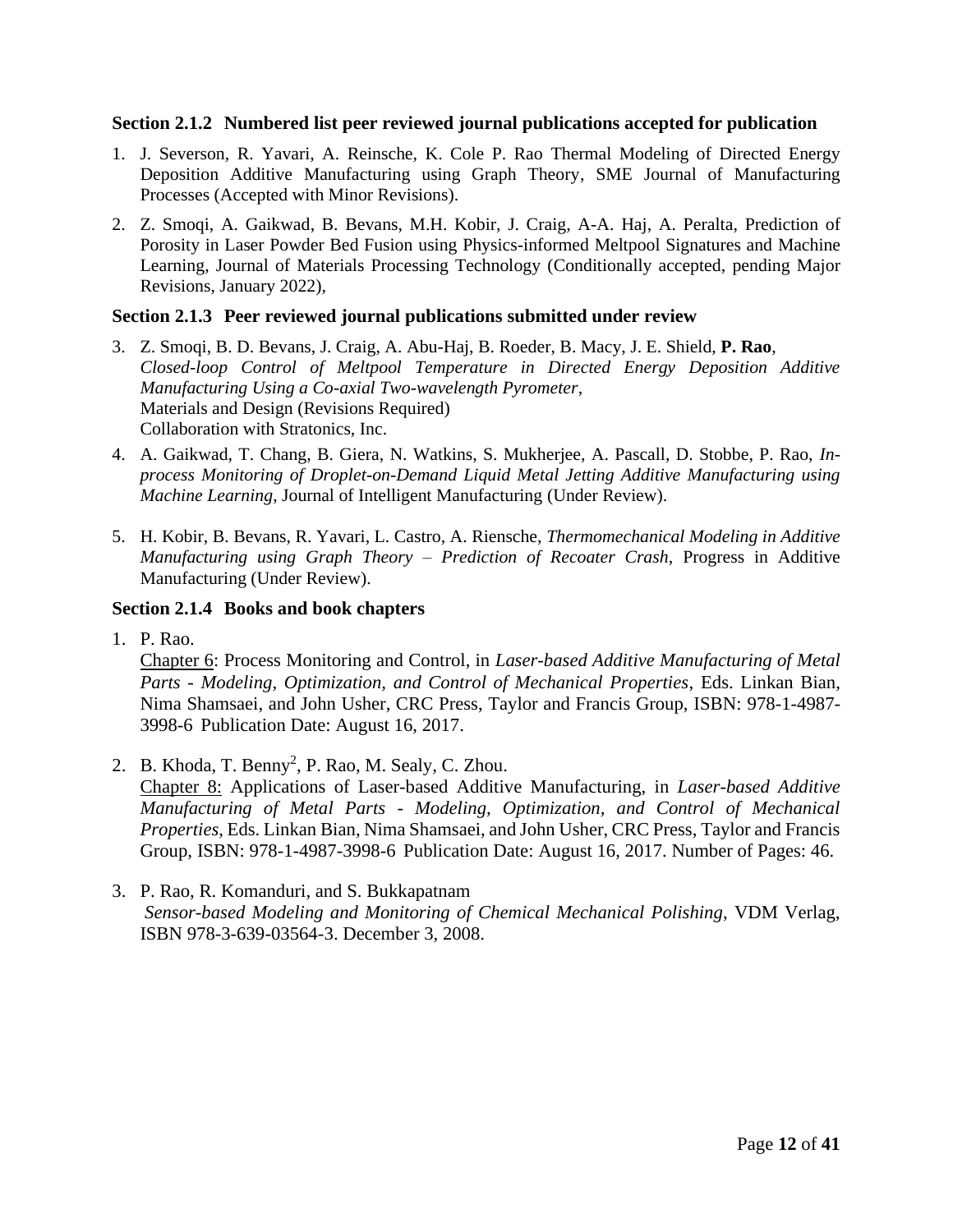# **Section 2.1.5 Peer reviewed conference proceedings.**

- 1. Yavari, Reza<sup>3</sup>, Richard Williams, Cole, Kevin D., Paul Hooper and **Rao, Prahalad**. *Thermal modeling in metal additive manufacturing using graph theory: experimental validation with in-situ infrared thermography data from laser powder bed fusion.* Paper#: MSEC2020-8433 Proceedings of the ASME 2020 15th International Manufacturing Science and Engineering Conference MSEC2020 June 22-26, 2019, Cincinnati, OH, USA. V001T01A028; 10 pages. doi: [10.1115/MSEC2020-8433](https://doi.org/10.1115/MSEC2020-8433)
- 2. Yavari, Reza<sup>3</sup>, Cole, Kevin D., and **Rao, Prahalad.** *A Graph Theoretic Approach for Near Real-Time Prediction of Part-Level Thermal History in Metal Additive Manufacturing Processes.* Paper #: MSEC2019-2875 Proceedings of the ASME 2019 14th International Manufacturing Science and Engineering Conference. Volume 1: Additive Manufacturing; Manufacturing Equipment and Systems; Bio and Sustainable Manufacturing. Erie, Pennsylvania, USA. June 10–14, 2019. V001T01A030. doi[:10.1115/MSEC2019-2875](https://asmedigitalcollection.asme.org/MSEC/proceedings-abstract/MSEC2019/58745/V001T01A030/1070714)
- 3. Yavari, Reza<sup>3</sup>, Severson, Jordan<sup>2</sup>, Gaikwad, Aniruddha<sup>3</sup>, Cole, Kevin, and **Rao, Prahalad.**

*Predicting Part-Level Thermal History in Metal Additive Manufacturing Using Graph Theory: Experimental Validation With Directed Energy Deposition of Titanium Alloy Parts*. Paper #: MSEC2019-3034

Proceedings of the ASME 2019 14<sup>th</sup> International Manufacturing Science and Engineering Conference. Volume 1: Additive Manufacturing; Manufacturing Equipment and Systems; Bio and Sustainable Manufacturing. Erie, Pennsylvania, USA. June 10–14, 2019. V001T01A038. [doi: 10.1115/MSEC2019-3034](https://proceedings.asmedigitalcollection.asme.org/MSEC/proceedings-abstract/MSEC2019/58745/V001T01A038/1070702)

4. Gaikwad, Aniruddha<sup>3</sup>, Imani, Farhad, **Rao, Prahalad**, Yang, Hui, and Reutzel, Edward.

*Design Rules and In-Situ Quality Monitoring of Thin-Wall Features Made Using Laser Powder Bed Fusion*. Paper #: MSEC2019-3035

Proceedings of the ASME 2019 14th International Manufacturing Science and Engineering Conference. Volume 1: Additive Manufacturing; Manufacturing Equipment and Systems; Bio and Sustainable Manufacturing. Erie, Pennsylvania, USA. June 10–14, 2019. V001T01A039. [doi: 10.1115/MSEC2019-3035](https://doi.org/10.1115/MSEC2019-3035)

5. Roy, Mriganka, Yavari, Reza<sup>3</sup>, Zhou, Chi, Wodo, Olga, and Rao, Prahalad.

*Modeling and Experimental Validation of Part-Level Thermal Profile in Fused Filament Fabrication.* Paper # MSEC2019-2897

Proceedings of the ASME 2019 14th International Manufacturing Science and Engineering Conference*.* Volume 1: Additive Manufacturing; Manufacturing Equipment and Systems; Bio and Sustainable Manufacturing*. Erie, Pennsylvania, USA. June 10–14, 2019. V001T01A031.*  [doi: 10.1115/MSEC2019-2897](https://doi.org/10.1115/MSEC2019-2897)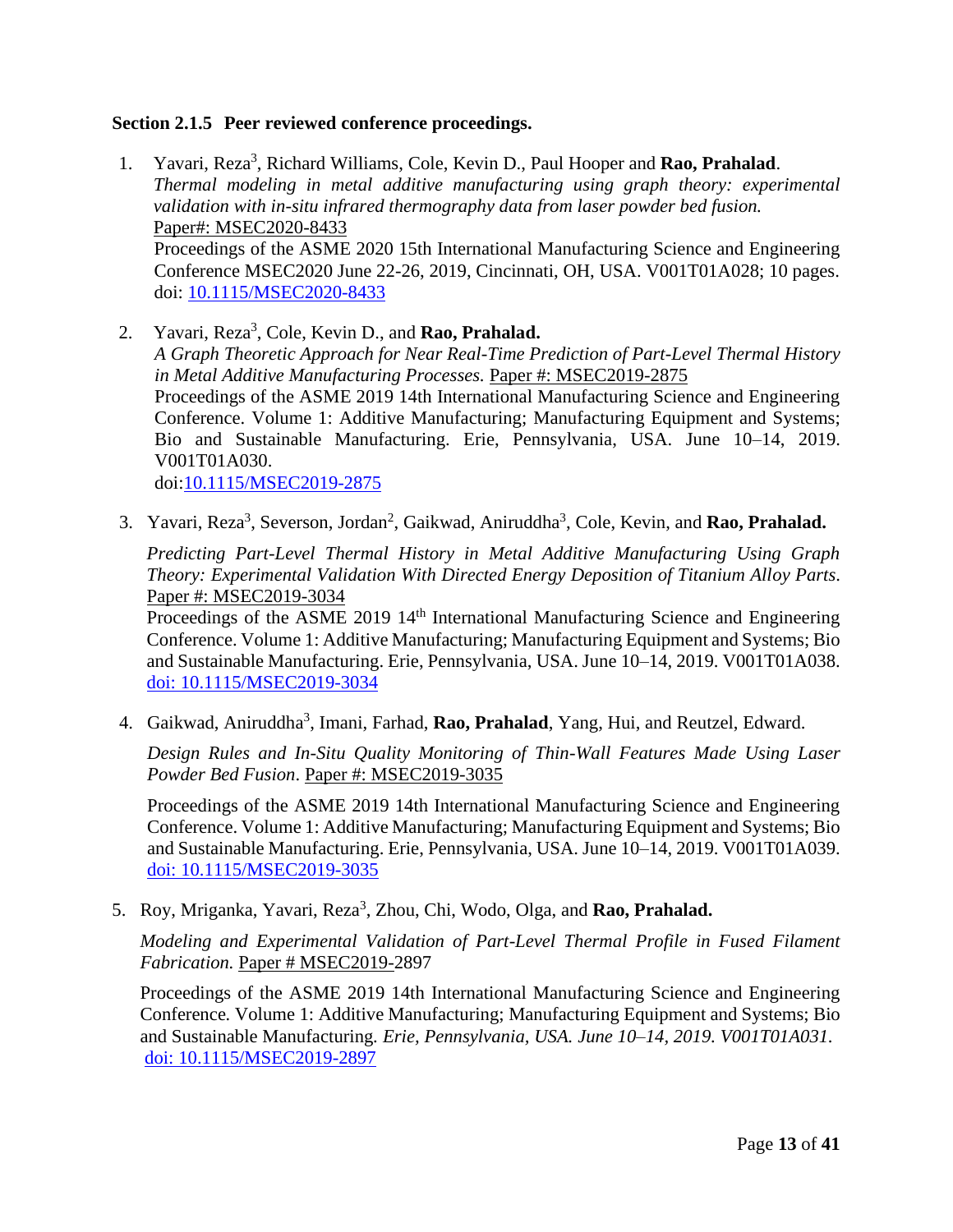6. Salary, Roozbeh Ross, Lombardi, Jack P., Weerawarne, Darshana L., **Rao, Prahalad K**., and Poliks, Mark D.

*A State-of-the-Art Review on Aerosol Jet Printing (AJP) Additive Manufacturing Process*. Paper # MSEC2019-3008.

Proceedings of the ASME 2019 14th International Manufacturing Science and Engineering Conference*.* Volume 1: Additive Manufacturing; Manufacturing Equipment and Systems; Bio and Sustainable Manufacturing*. Erie, Pennsylvania, USA. June 10–14, 2019. V001T01A035.*  [doi: 10.1115/MSEC2019-3008](https://doi.org/10.1115/MSEC2019-3008)

7. M. Reza Yavari<sup>3</sup> , Kevin D. Cole, **Prahalada Rao**.

*Design Rules for Additive Manufacturing – Understanding the Fundamental Thermal Phenomena to Reduce Scrap*

Proceedia Manufacturing, Volume 33, 2019, Pages 375-382.

Global Conference on Sustainability in Manufacturing, Lexington, Kentucky, October  $2<sup>nd</sup>$  – 4<sup>th</sup>, 2018. Lodging, and conference registration for Prahalada Rao was sponsored by a National Science Foundation travel grant. doi: [10.1016/j.promfg.2019.04.046](https://doi.org/10.1016/j.promfg.2019.04.046)

8. J. Lombardi, R. Salary, D. Weerawarne, **P. Rao**, M. Poliks*.*

*In-situ Image-Based Monitoring and Closed-Loop Control of Aerosol Jet Printing*. Paper # MSEC2018-6487

46th Proceedings of the North American Manufacturing Research Institution (NAMRI) of SME/2018 Manufacturing Science and Engineering Conference (MSEC) of the ASME, June 18th-June 22nd, Texas A&M University, College Station, TX, 2018, pp. V001T01A039; 10 pages.

[doi:10.1115/MSEC2018-6487](http://proceedings.asmedigitalcollection.asme.org/proceeding.aspx?articleid=2704215)

9. F. Imani, B. Yao, R. Chen, **P. Rao**, H. Yang.

*Fractal pattern recognition of image profiles for manufacturing process monitoring and control*. Paper # MSEC2018-6523,

46th Proceedings of the North American Manufacturing Research Institution (NAMRI) of SME/2018 Manufacturing Science and Engineering Conference (MSEC) of the ASME, June 18th-June 22nd, Texas A&M University, College Station, TX, 2018, pp. V003T02A003; 10 pages.

[doi:10.1115/MSEC2018-6523](https://proceedings.asmedigitalcollection.asme.org/proceeding.aspx?articleid=2704299)

10. P. Mehta, **P. Rao**, Z. Wu, V. Jovanovic, O. Wodo, M. Kuttolamadom.

*Smart manufacturing: a state-of-the-art review in context of conventional and modern manufacturing process modeling, monitoring and control*. Paper # MSEC2018-6658,

46th Proceedings of the North American Manufacturing Research Institution (NAMRI) of SME/2018 Manufacturing Science and Engineering Conference (MSEC) of the ASME, June 18<sup>th</sup>-June 22<sup>nd</sup>, Texas A&M University, College Station, TX, 2018, pp. V003T02A008; 21 pages.

[doi:10.1115/MSEC2018-6658.](http://proceedings.asmedigitalcollection.asme.org/proceeding.aspx?articleid=2704304&resultClick=3)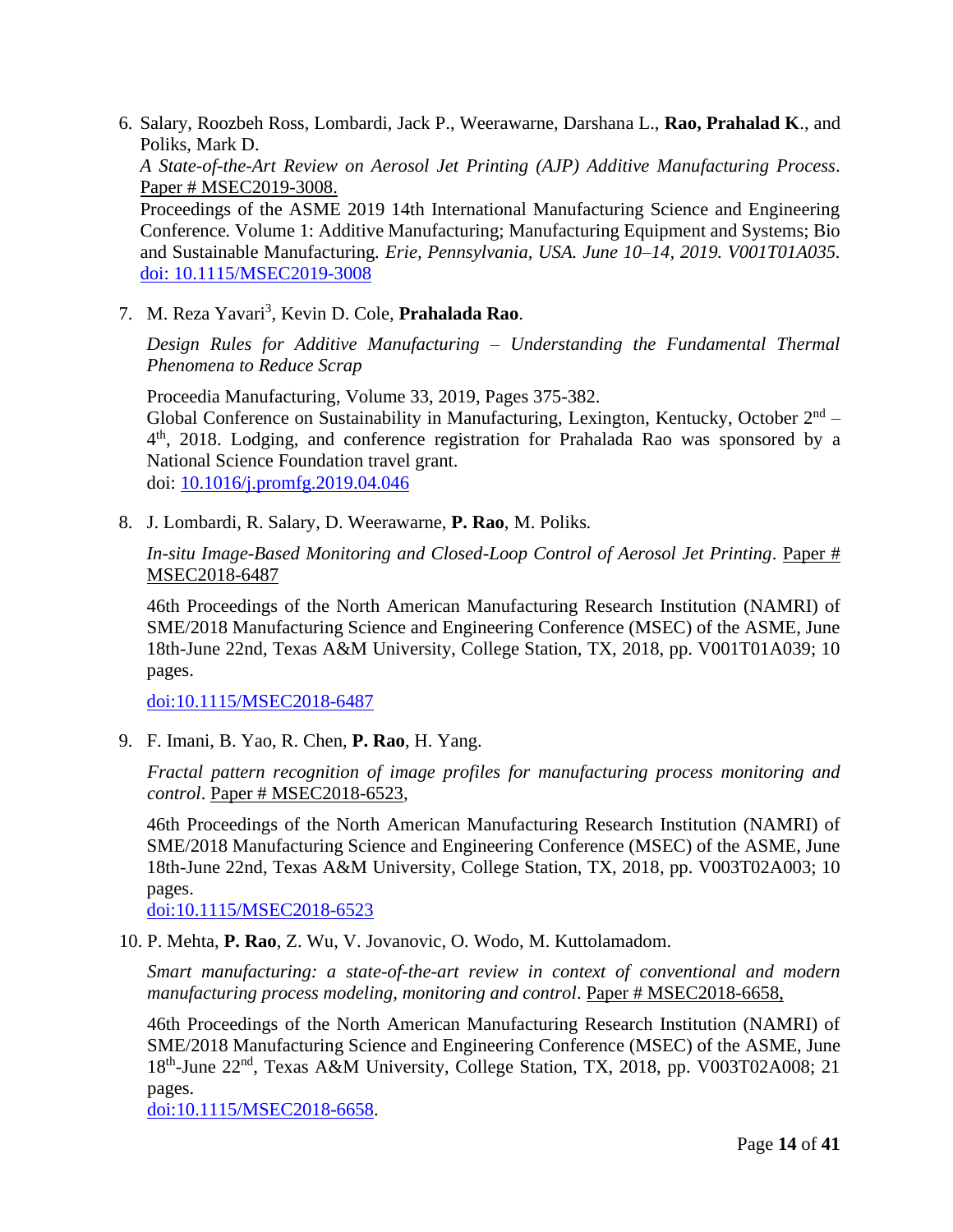11. M. Montazeri<sup>3</sup>, R. Yavari<sup>3</sup>, P. Rao, P. Boulware.

*In-Process Monitoring of Material Cross-Contamination in Laser Powder Bed Fusion* Paper # MSEC2018-6470,

46th Proceedings of the North American Manufacturing Research Institution (NAMRI) of SME/2018 Manufacturing Science and Engineering Conference (MSEC) of the ASME, June 18<sup>th</sup>-June 22<sup>nd</sup>, Texas A&M University, College Station, TX, 2018, pp. V001T01A037; 10 pages.

[doi:10.1115/MSEC2018-6470](http://proceedings.asmedigitalcollection.asme.org/proceeding.aspx?articleid=2704204)

12. F. Imani, A. Gaikwad<sup>2</sup>, M. Montazeri<sup>3</sup>, H. Yang, P. Rao.

*Layerwise In-process Quality Monitoring in Laser Powder Bed Fusion.* 

Paper # MSEC2018-6477,46th Proceedings of the North American Manufacturing Research Institution (NAMRI) of SME/2018 Manufacturing Science and Engineering Conference (MSEC) of the ASME, June  $18<sup>th</sup>$ -June  $22<sup>nd</sup>$ , Texas A&M University, College Station, TX, 2018, pp. V001T01A038; 14 pages. [doi:10.1115/MSEC2018-6477](http://proceedings.asmedigitalcollection.asme.org/proceeding.aspx?articleid=2704205&resultClick=3)

13. M.S. Tootooni<sup>3\*</sup>, A. Dsouza<sup>2</sup>, R. Donovan<sup>1</sup>, **P. Rao**, Z. Kong, P. Borgesen.

*Assessing The Geometric Integrity Of Additive Manufactured Parts From Point Cloud Data Using Spectral Graph Theoretic Sparse Representation-Based Classification* Paper # MSEC2017-2794,

45th Proceedings of the North American Manufacturing Research Institution (NAMRI) of SME/2017 Manufacturing Science and Engineering Conference (MSEC) of the ASME, June 4<sup>th</sup>-June 8<sup>th</sup>, University of Southern California, Los Angeles, CA, 2017, pp. V002T01A042; 13 pages.

[doi:10.1115/MSEC2017-2794](http://proceedings.asmedigitalcollection.asme.org/proceeding.aspx?articleid=2646240)

14. R. Salary, J. Lombardi, **P. Rao**, M. Poliks.

*Additive Manufacturing (AM) of Flexible Electronic Devices: Online Monitoring Of 3d Line Topology In Aerosol Jet Printing Process Using Shape-From-Shading (SfS) Image Analysis,*  Paper # MSEC2017-2947,

45th Proceedings of the North American Manufacturing Research Institution (NAMRI) of SME/2017 Manufacturing Science and Engineering Conference (MSEC) of the ASME, June 4<sup>th</sup>-June 8<sup>th</sup>, University of Southern California, Los Angeles, CA, 2017. pp. V002T01A046; 11 pages.

[doi:10.1115/MSEC2017-2947](http://proceedings.asmedigitalcollection.asme.org/proceeding.aspx?articleid=2646244)

15. M. S. Tootooni<sup>3\*</sup>, M. Fan, R. Sivasubramony<sup>2</sup>, C.-A. Chou, V. Miskovic, and **P. Rao**.

*Graph Theoretic Compressive Sensing Approach for Classification of Global Neurophysiological States from Electroencephalography (EEG) Signals*,

in Lecture Notes in Computer Science, Vol 9919, 2016, pp. 42-51. doi: 10.1007/978-3-319- 47103-7\_25. *Brain Informatics and Health: International Conference, BIH 2016,* Omaha, NE, USA, October 13-16, 2016 Proceedings. Online ISBN: 978-3-319-47103-7. [doi: 10.1007/978-3-319-47103-7\\_5](http://link.springer.com/chapter/10.1007/978-3-319-47103-7_5)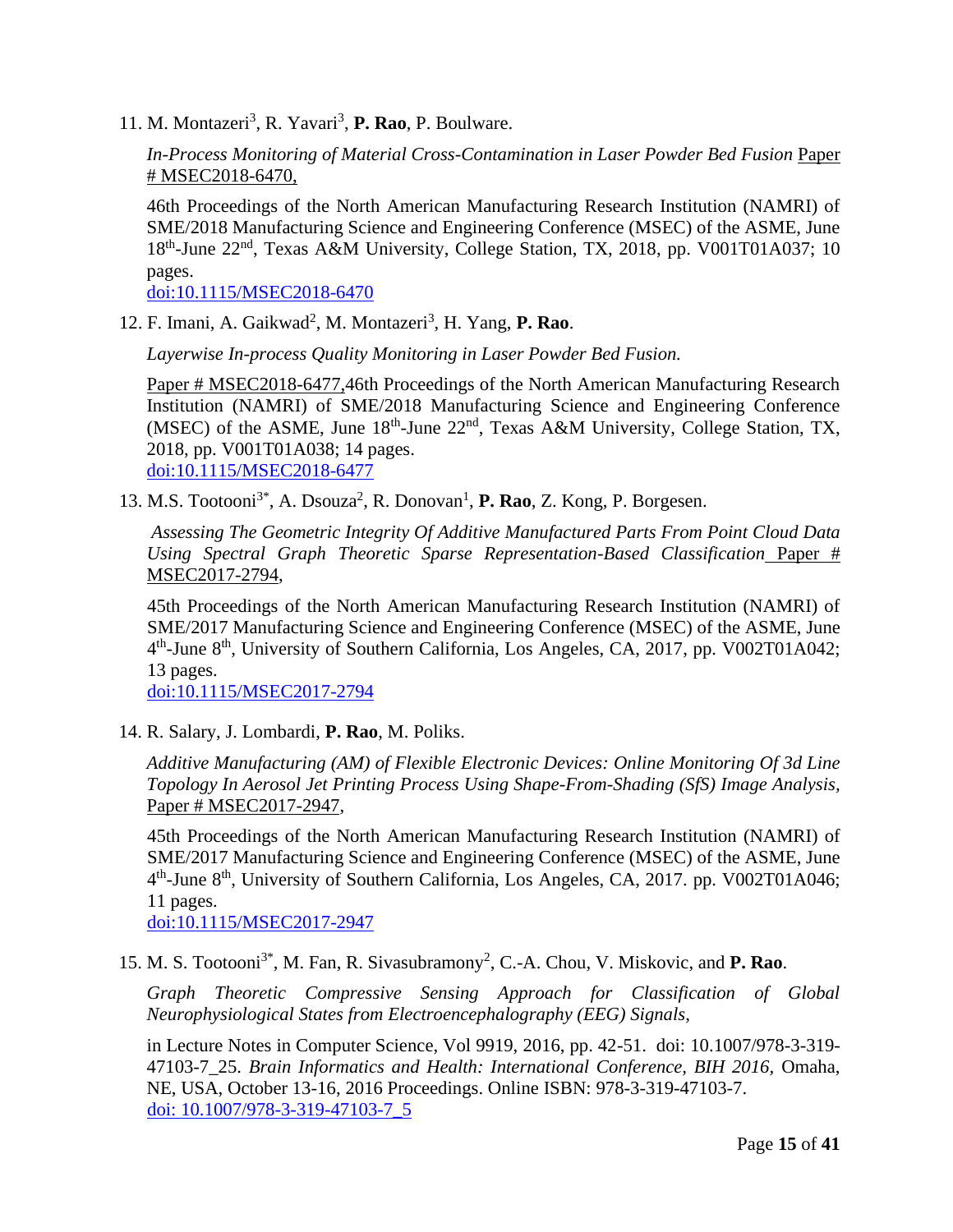16. M. Fan, M.Tootooni<sup>3\*</sup>, R. Sivasubramony<sup>2</sup>, V. Miskovic, **P. Rao**, C-A. Chou.

*Acute Stress Detection Using Recurrence Quantification Analysis of Electroencephalogram (EEG) Signals*.

in Lecture Notes in Computer Science, Vol 9919, 2016, pp. 252-261. doi: 10.1007/978-3- 319-47103-7\_25. *Brain Informatics and Health: International Conference, BIH 2016,*  Omaha, NE, USA, October 13-16, 2016 Proceedings. Online ISBN: 978-3-319-47103-7. [doi: 10.1007/978-3-319-47103-7\\_25](http://link.springer.com/chapter/10.1007/978-3-319-47103-7_25)

17. R. Salary, J. Lombardi, M. Tootooni<sup>3</sup>, R. Donovan<sup>1</sup>, P. Rao, M. Poliks.

*In-situ Sensor-based Monitoring and Computational Fluid Dynamics Modeling of Aerosol Jet Printing Process.* Paper # MSEC2016-8535,

44th Proceedings of the North American Manufacturing Research Institution (NAMRI) of SME/2016 Manufacturing Science and Engineering Conference (MSEC) of the ASME, June 27<sup>th</sup>-July 1<sup>st</sup>, Blacksburg, VA, 2016, pp. V002T04A049; 13 pages. [doi:10.1115/MSEC2016-8535.](http://proceedings.asmedigitalcollection.asme.org/proceeding.aspx?articleid=2558769)

18. **P. Rao,** Z. Kong, C. Duty, R. Smith.

*Three Dimensional Point Cloud-based Dimensional Integrity Assessment for Additive Manufactured Parts using Spectral Graph Theory.* Paper # MSEC2016-8516,

44th Proceedings of the North American Manufacturing Research Institution (NAMRI) of SME/2016 Manufacturing Science and Engineering Conference (MSEC) of the ASME, June 27<sup>th</sup>-July 1<sup>st</sup>, Blacksburg, VA, 2016. pp. V002T04A048; 14 pages. [doi:10.1115/MSEC2016-8516](http://proceedings.asmedigitalcollection.asme.org/proceeding.aspx?articleid=2558768)

19. **P. Rao**, Z. Kong, S. Bukkapatnam, O. Beyca, K. Case, R. Komanduri.

*Quantification of Ultraprecision Surface Morphology using an Algebraic Graph Theoretic Approach*. Paper # NAMRC 43-65 *Hoken Symposium*,

43rd Proceedings of the North American Manufacturing Research Institution (NAMRI) of SME, *Proceedia Manufacturing*, June 8<sup>th</sup> – June 12<sup>th</sup>, Charlotte, NC, 2015. Volume 1, 2015, Pages 12-26.

[doi.org/10.1016/j.promfg.2015.09.025](http://www.sciencedirect.com/science/article/pii/S2351978915010252)

20. **P. Rao**, J. Liu, D. Roberson, Z. Kong. *Sensor-based Online Fault Detection in Additive Manufacturing*, Paper # MSEC 2015-9389

43rd Proceedings of the North American Manufacturing Research Institution (NAMRI) of SME, June  $8^{th}$  – June  $12^{th}$ , Charlotte, NC, 2015. pp. V002T04A010; 13 pages. [doi:10.1115/MSEC2015-9389.](http://proceedings.asmedigitalcollection.asme.org/proceeding.aspx?articleid=2445985)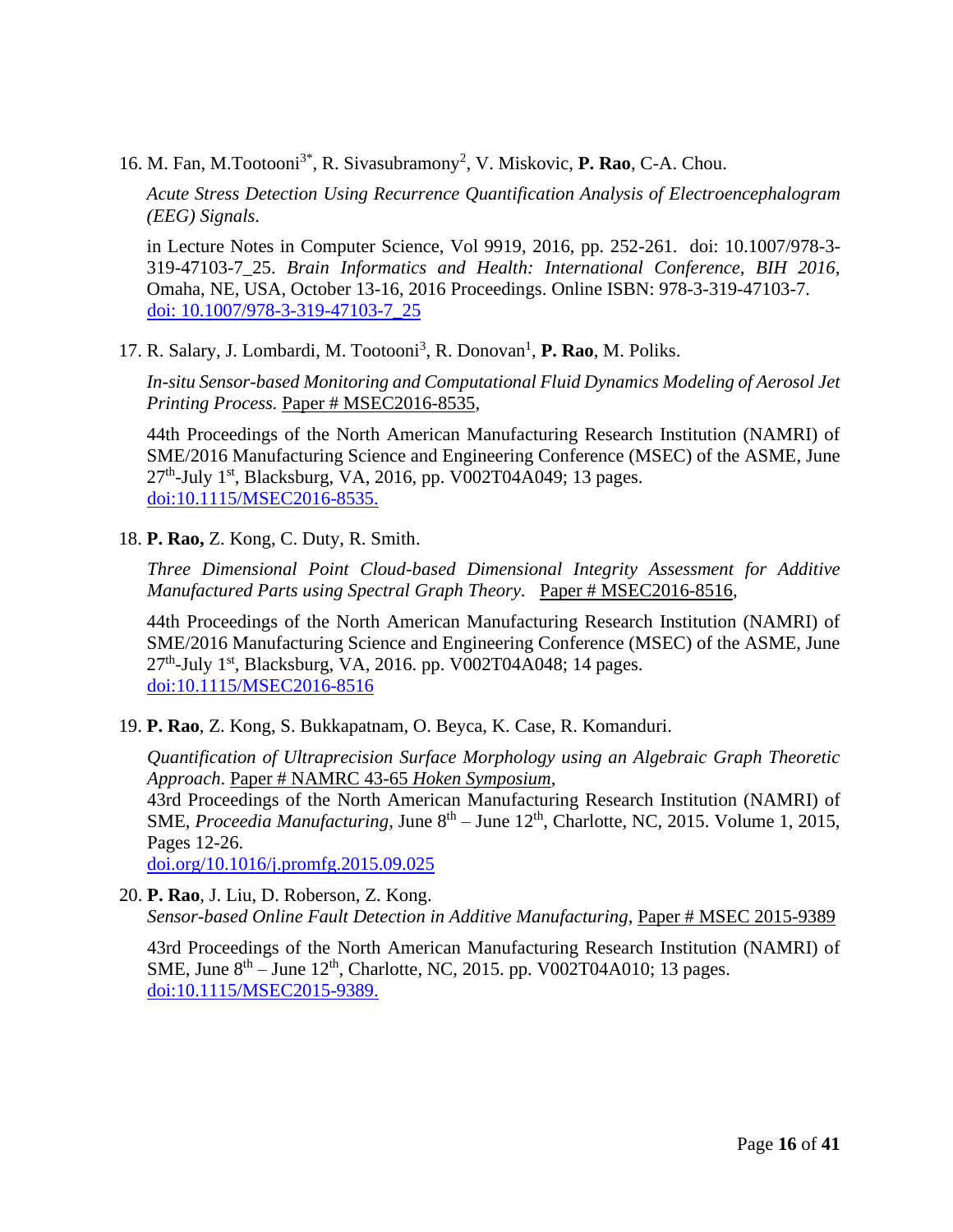# **Section 2.1.7 Invited talks or keynote speeches.**

- 1. Invited Talk: M4AM: *Modeling, Monitoring, Materials, and Machine Learning for Flawfree Additive Manufacturing*. University of Cincinnati, OH. 02/12/2021, Host: Dr. M. Jog.
- 2. Invited Talk: M4AM: *Modeling, Monitoring, Materials, and Machine Learning for Flawfree Additive Manufacturing*. Florida International Univ.. 01/12/2021. Host: Dr. A. Agarwal
- 3. Invited Talk: *The Digital Twin in Additive Manufacturing*: *Thermal Modeling, Sensing, and Analytics for Zero Part Defects in Additive Manufacturing*. International Virtual Conference on Innovations in Advanced Materials Processing, Vellore Institute of Technology, India, 06/24/2020
- 4. *The Digital Twin in Additive Manufacturing*: *Thermal Modeling, Sensing, and Analytics for Zero Part Defects in Additive Manufacturing*, Industrial and Systems Engineering, Texas A&M, February 7<sup>th</sup>, 2020. Sponsor: Dr. Satish Bukkapatnam
- 5. *Smart Additive Manufacturing: Modeling, Sensing, and Analytics for Zero Part Defects.*  Oak Ridge National Laboratory. December 10<sup>th</sup>, 2019. Sponsor: Dr. Scott Smith.
- 6. *Ultrafast Thermal Simulation in Additive Manufacturing,*  General Electric Global Research Center, Edge and Controls Conference (Invited Talk). Niskayuna, NY, September 11th, 2019. Sponsor: Dr. Subhrajit Roychowdhury
- 7. *The Digital Twin in Additive Manufacturing*: *Thermal Modeling, Sensing, and Analytics for Zero Part Defects in Additive Manufacturing*, Mechanical and Nuclear Engineering, Rensselaer Polytechnic Institute. September 13<sup>th</sup>, 2019. Sponsor: Dr. Johnson Samuel.
- 8. *Ushering the Digital Twin in Metal Additive Manufacturing,*  International Young Scientist Forum on Smart Manufacturing and Artificial Intelligence, Northwestern Polytechnic University, Taicang, China, July 12th, 2019. Sponsor: Dr. Min Xia.
- 9. *Correct-as-you-Build in AM – Fixing Part Defects Inside the Machine*, Optomec Inc., December 4<sup>th</sup>, 2018. Sponsor: Mr. Tom Cobb and Mrs. Karen Manley.
- 10. *Integrating In-Process Sensing, Big Data Analytics, and Modeling for Zero Part Defects in Smart Additive Manufacturing*, University of Michigan, September 14<sup>th</sup>, 2018, Sponsor: Dr. Judy Jin.
- 11. *Additive Manufacturing (AM/3D Printing) – Fiction, Fantasy, or Fact.* September 6<sup>th</sup>, 2018. Total Manufacturing Company. Sponsor: UNL Industry Relations
- 12. *Additive Manufacturing (AM/3D Printing) Fiction, Fantasy, or Fact. August, 16<sup>th</sup> 2018.* Dell Technologies, Roundrock Austin Texas, Sponsor: Dr. Mario Cornejo
- 13. Invited Webinar: Smart Additive Manufacturing. October 9<sup>th</sup>, 2018. Sponsor: Dr. Linkan Bian on behalf of Institute of Industrial Engineers, Manufacturing and Design Division.
- 14. *Big Data Analytics in Additive Manufacturing*, Kansas State University. March 28<sup>th</sup>, 2018. Sponsor: Dr. Dong Lin
- 15. *The Unusual Effectiveness of Spectral Graph Theory for Quality Assurance in Additive Manufacturing*. Foundations of Accuracy Control for Additive Manufacturing Workshop , University of Southern California. February 8<sup>th</sup>, 2018. Sponsor: Dr. Qiang Huang.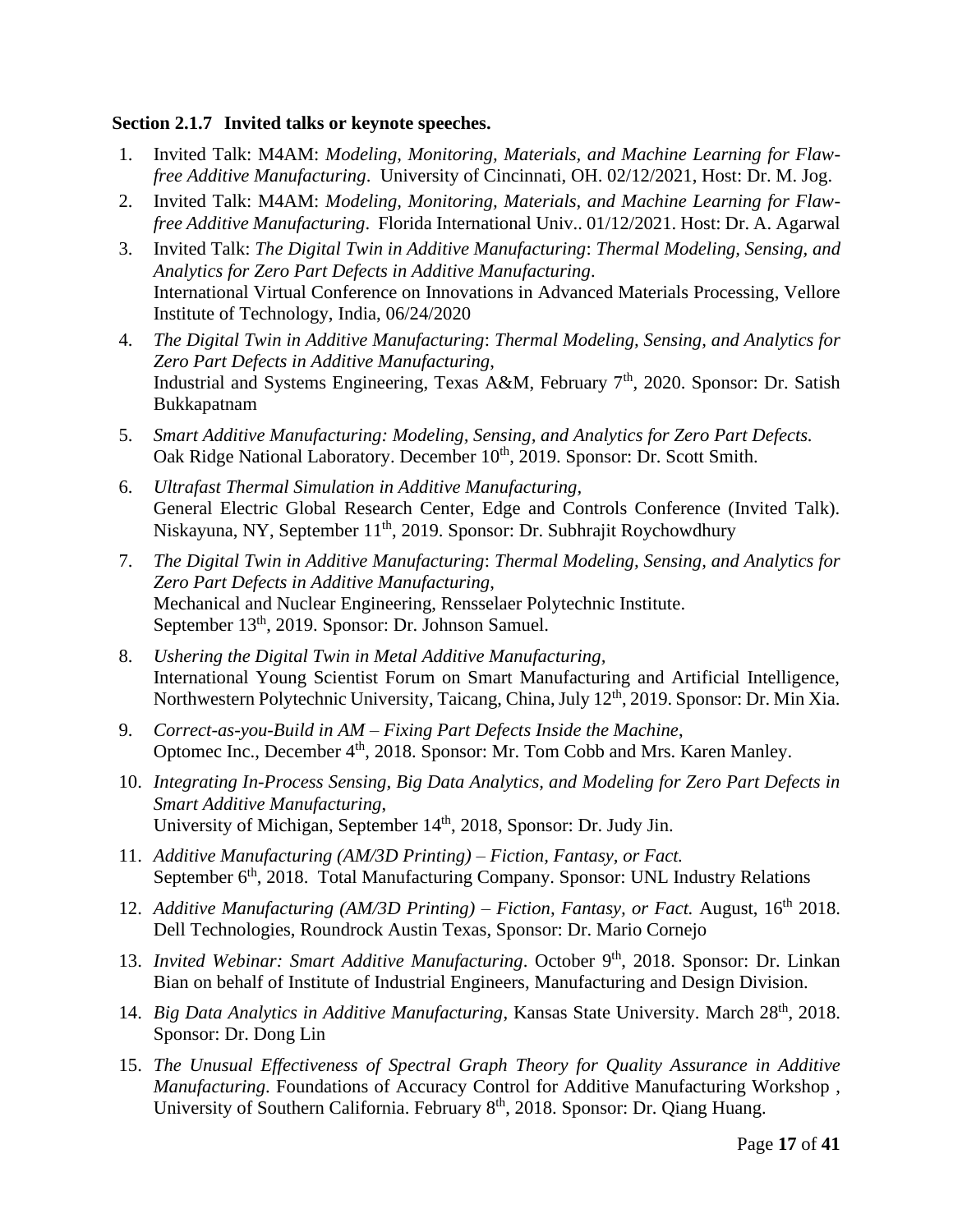- 16. *Graph Theoretic Signal Processing - Application to Additive Manufacturing and Neurophysiology***,** Virginia Tech. February 27th, 2018. Sponsor: Dr. James Kong
- 17. *Big Data Analytics in Additive Manufacturing*, Iowa State University. February 21st, 2018. Sponsor: Dr. Iris Rivero.
- 18. *Invited Talk: Qualify-as-you-build A Paradigm for Sustainability in Additive Manufacturing (AM) through Big Data Analytics***.** Emerging Researcher Showcase, 2017 International Forum on Sustainable Manufacturing, Institute of Sustainable Manufacturing, University of Kentucky. December 7<sup>th</sup>-8<sup>th</sup>, 2017. Sponsor: Travel, lodging, and conference registration was funded through a NSF Travel Grant. Invited by: Dr. Fazleena Badurdeen and Dr. I.S Jawahir.
- 19. *Big Data Analytics in Additive Manufacturing*, National Institute of Standards and Technology. November 14<sup>th</sup>, 2017. Sponsor: Dr. Brandon Lane
- 20. *Graph Theoretic Sensor Fusion Application to Additive Manufacturing and Neurophysiology.* October 12th, 2017. Pennsylvania State University, Sponsor: Dr. Hui Yang
- 21. *Towards Certify-as-you-build in Aerosol Jet Printing (AJP): Process Modeling, Online Monitoring, and Quality Assurance. April 21<sup>st</sup>, 2016, North Dakota State University,* Sponsor: Dr. Om Prakash Yadav
- 22. Invited Webinar: In-process Ouality Assurance in Additive Manufacturing. April 4<sup>th</sup>, 2017. Sponsor: Dr. Z. Kong on behalf of Institute of Industrial Engineers, Quality Control and Reliability Engineering Division.
- 23. *Graph Theoretic Sensor Fusion and its Application to Additive Manufacturing and Neurophysiology*, University of Kentucky (Spring 2016), Sponsor: Dr. I.S. Jawahir.
- 24. *Graph Theoretic Sensor Fusion and its Application to Additive Manufacturing and Neurophysiology*, University at Buffalo (Fall 2015, Spring 2016), Sponsor: Dr. Chi Zhou, Dr. Ann Bizantz.
- 25. *Graph Theoretic Sensor Fusion and its Application to Additive Manufacturing and Neurophysiology*, Texas Tech University (Spring 2016), Sponsor: Dr. Han-Chou Zhang
- 26. *Graph Theoretic Sensor Fusion and its Application to Additive Manufacturing and Neurophysiology*, Kansas State University (Spring 2016), Sponsor: Dr. Bradley Kramer
- 27. *Graph Theoretic Sensor Fusion and its Application to Additive Manufacturing and Neurophysiology*, University of Iowa (Spring 2016), Sponsor: Dr. Yong Chen
- 28. *Graph Theoretic Sensor Fusion and its Application to Additive Manufacturing and Neurophysiology*, University of South Florida (Spring 2016), Sponsor: Dr. Tapas K. Das
- 29. *Invited Webinar: Additive Manufacturing: Capabilities, Research Challenges and Process Monitoring*. Presented with Dr. Alaa Elwany. Feb. 25<sup>th</sup>, 2016. Sponsor: Institute of Industrial Engineers, Quality Control and Reliability Engineering Division.

**Section 2.1.8** Numbered list (in reverse chronological order) of Other Publications

- 1. Short Article- Newsletter for the Manufacturing and Design Division of the IISE, Additive Manufacturing – Research Opportunities for Industrial Engineers, Fall 2018. [URL.](http://www.iise.org/Details.aspx?id=47445)
- 2. *The final step toward quality in additive manufacturing* Industrial and Systems Engineer Magazine, April 2019, Volume 51, Number 4. [URL](https://www.iise.org/isemagazine/details.aspx?id=48747)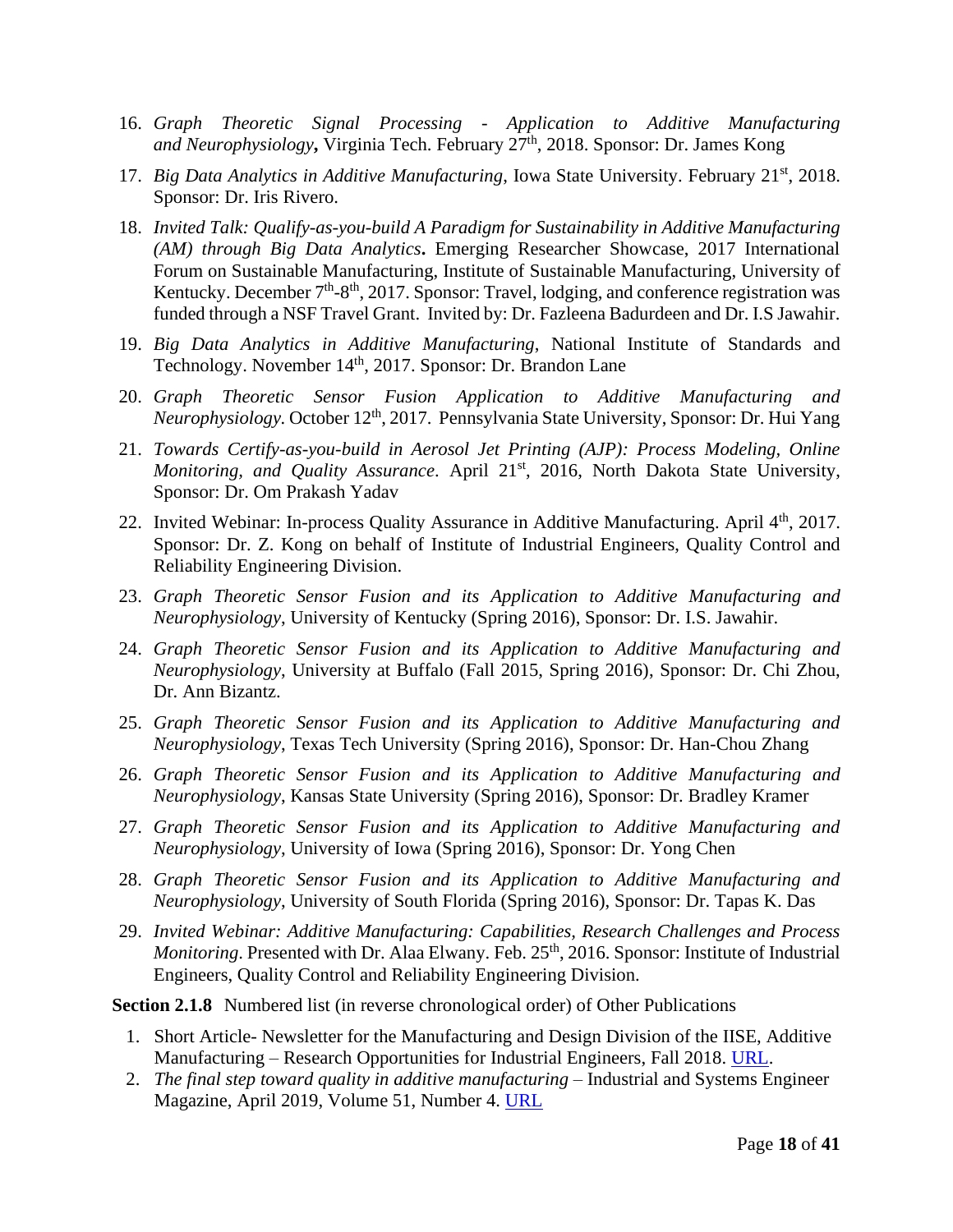# **Section 2.2 Research Funding**

# **Section 2.2.1 Internally Funded Research Grants.**

| Project Title                                                                   | Sponsor                             | Role | Dates                         | <b>Total</b><br>Amount | Percentage<br>Attributable<br>to me |
|---------------------------------------------------------------------------------|-------------------------------------|------|-------------------------------|------------------------|-------------------------------------|
| <b>Magnetic Abrasive</b><br>Finishing (MAF) of<br><b>Metal 3D Printed Parts</b> | Layman Fund<br><b>NU</b> Foundation | PI   | $05/01/2017$ to<br>04/30/2019 | \$10,000               | 100%                                |

*Summary Table of Internal Funded Projects.*

1. Project ID 45228: Magnetic Abrasive Finishing (MAF) of Metal 3D Printed Parts

Sponsor: Layman Fund Agency Class: NU Foundation PI: Prahalada Rao Co-PI: None Requested Amount: \$10,000 Cost Share: \$0 Current Awarded Amount: \$10,000 Current Awarded Period: 05/01/2017 - 04/30/2018 Official WBS Number(s): 2611230166001 Amount Attributable to me: \$10,000 (100%)

# *Short one paragraph description.*

Abstract: This work proposes an approach to polish complicated geometries through a novel process called Magnetic Abrasive Finishing. The key idea is to use a magnetically-active abrasive slurry to reach the inside of parts created using additive manufacturing.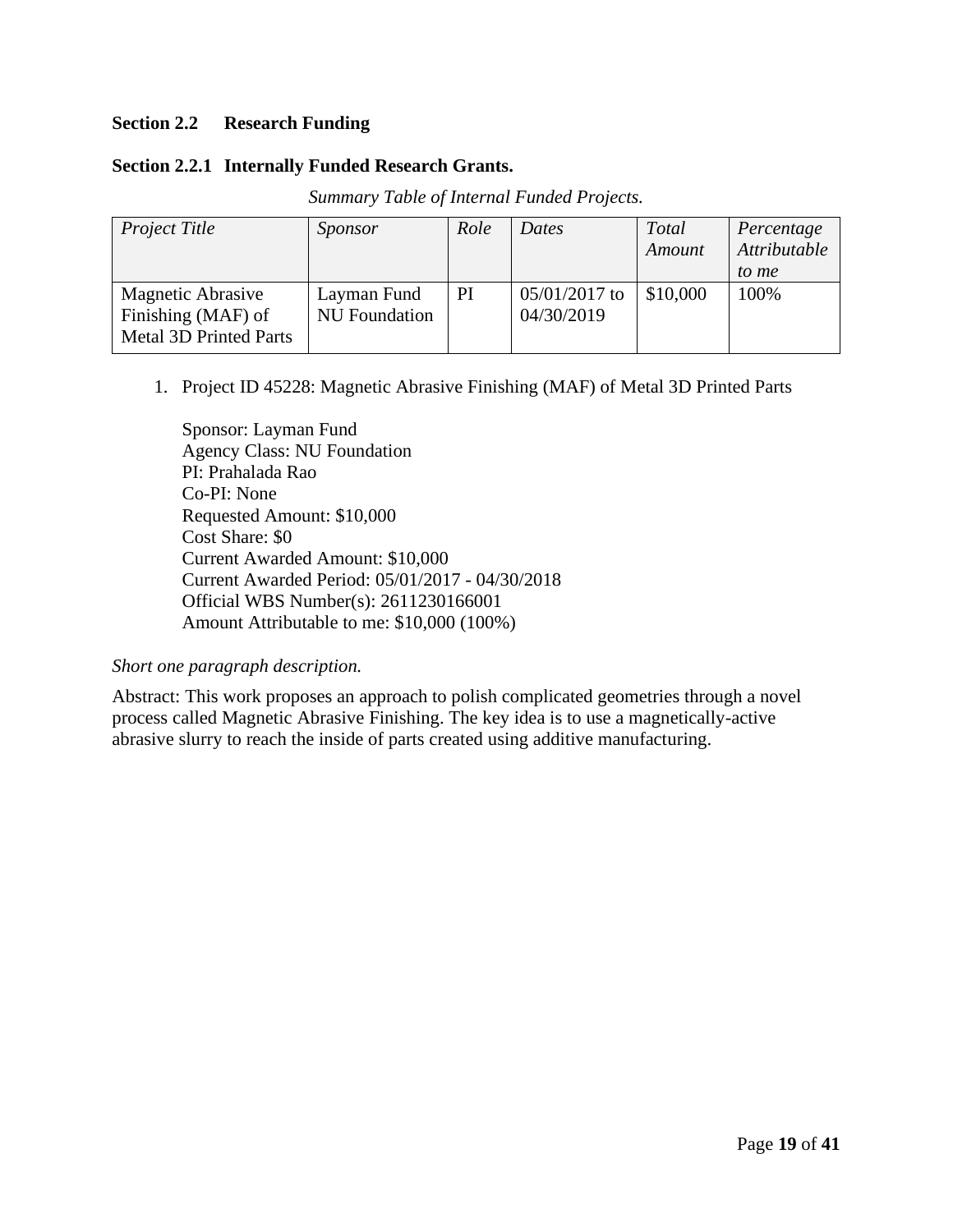# **Section 2.2.2 Externally Funded Research Grants**

| Project Title                                                                                                                                                                                                                                   | Sponsor                            | Role (PI<br>or Co-<br>PI)                                                        | Dates                          | Total<br>Amount | Percentage<br>Attributed<br>to me |
|-------------------------------------------------------------------------------------------------------------------------------------------------------------------------------------------------------------------------------------------------|------------------------------------|----------------------------------------------------------------------------------|--------------------------------|-----------------|-----------------------------------|
| PFI TT: PFI-TT: Ultrafast<br><b>Thermal Simulation of Metal</b><br><b>Additive Manufacturing</b>                                                                                                                                                | National<br>Science<br>Foundation  | PI                                                                               | 06/15/2021<br>06/14/2023       | 250,000         | 100%                              |
| STTR: Intelligent Additive<br>Manufacturing - Metals.<br>Phase 1                                                                                                                                                                                | <b>Office of Naval</b><br>Research | PI                                                                               | 06/08/2020<br>12/08/2020       | \$9,996         | 100%                              |
| Understanding the thermal<br>physics and metallurgy of<br>big area additive<br>manufacturing.                                                                                                                                                   | Department of<br>Energy            | PI                                                                               | 09/01/2020<br>08/31/2023       | \$670,000       | 50%                               |
| AI Institute: Planning: AI-<br>enabled Secure and<br><b>Responsive Smart</b><br>Manufacturing                                                                                                                                                   | National<br>Science<br>Foundation  | PI                                                                               | 09/01/2020<br>08/31/2021       | \$49,951        | 100%                              |
| RII Track-4: Understanding<br>the Fundamental Thermal<br>National<br>Physics in Metal Additive<br>Science<br>Manufacturing and its<br>Foundation<br>Influence on Part<br>Microstructure and<br>Distortion.                                      |                                    | PI                                                                               | 02/01/2020<br>to<br>01/31/2022 | \$148,629       | 100%                              |
| MRI: Acquisition of an X-<br>Ray Computed Tomography<br>National<br>System at the University of<br>Science<br>Nebraska-Lincoln for<br>Foundation<br><b>Advancing Multidisciplinary</b><br>Research and Education in<br>the Great Plains Region. |                                    | Co-PI<br>(I was<br>the main<br>writer,<br>and<br>initiator<br>for this<br>award) | 09/01/2018<br>to<br>08/31/2020 | \$562,803       | 20%                               |
| Tethon3D,<br>Omaha,<br>A Novel DLP 3D Printer<br>Nebraska<br>Optimized for Ceramics and<br>Nebraska<br>Metals<br>Department of<br>Economic<br>Development                                                                                       |                                    | $Co-PI$                                                                          | 08/01/2018<br>to<br>01/31/2020 | \$50,000        | 50%                               |

*For each project a short, one paragraph description of the project is provided after the table*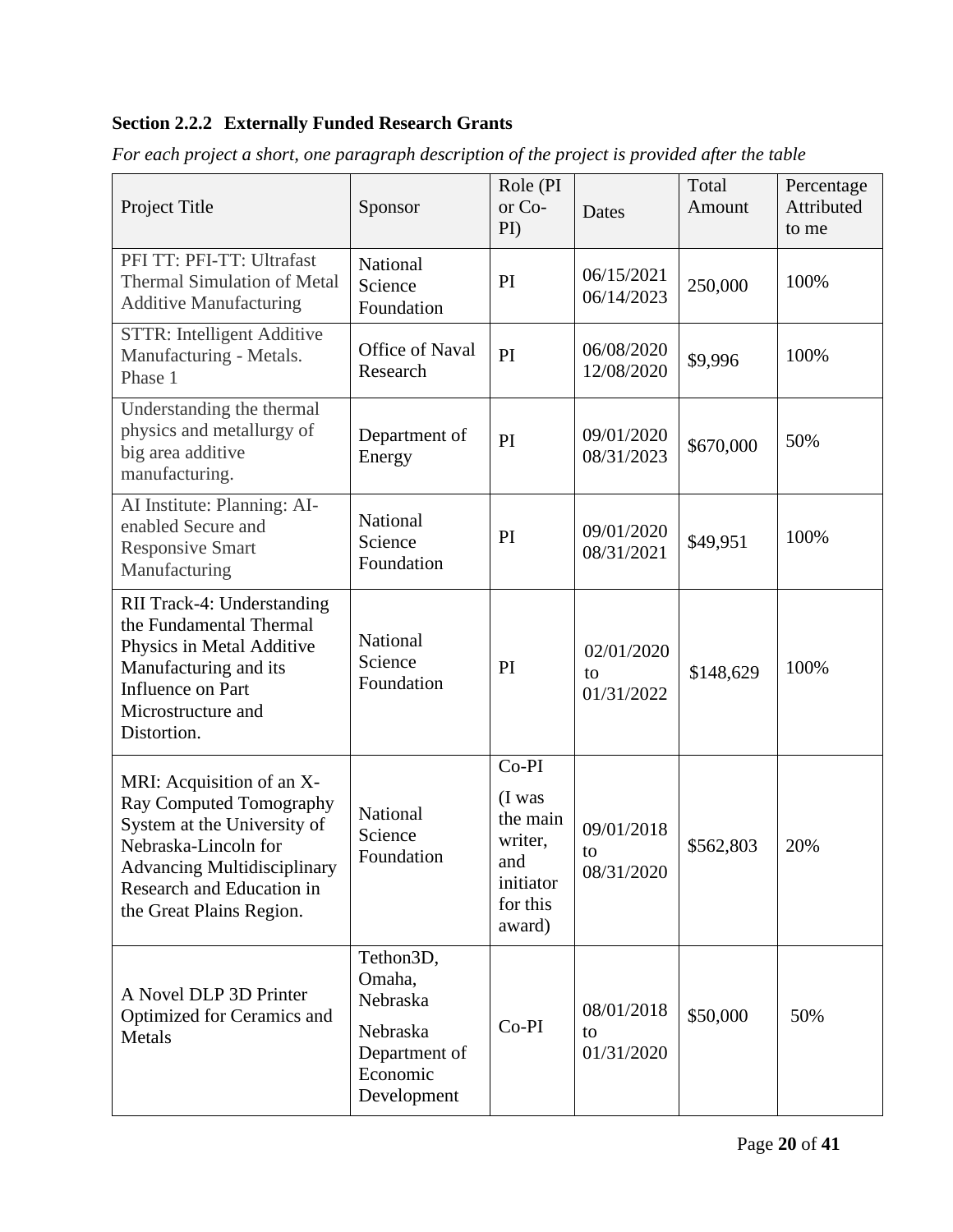| Project Title                                                                                                                                                                        | Sponsor                           | Role (PI<br>or Co-<br>$\rm{PD}$ | Dates                          | Total<br>Amount | Percentage<br>Attributed<br>to me             |
|--------------------------------------------------------------------------------------------------------------------------------------------------------------------------------------|-----------------------------------|---------------------------------|--------------------------------|-----------------|-----------------------------------------------|
| <b>CAREER: Smart Additive</b><br>Manufacturing -<br><b>Fundamental Research in</b><br>Sensing, Data Science, and<br>Modeling Toward Zero Part<br>Defects                             | National<br>Science<br>Foundation | PI                              | 04/01/2018<br>to<br>09/30/2023 | \$508,000       | 100%                                          |
| Supplement: NSF INTERN:<br><b>CAREER: Smart Additive</b><br>Manufacturing -<br>Fundamental Research in<br>Sensing, Data Science, and<br>Modeling toward Zero part<br>defects.        | National<br>Science<br>Foundation | PI                              | 10/01/2019<br>to<br>04/01/2020 | \$35,895        | 100%                                          |
| Supplement: NSF INTERN:<br><b>CAREER: Smart Additive</b><br>Manufacturing -<br><b>Fundamental Research in</b><br>Sensing, Data Science, and<br>Modeling toward Zero part<br>defects. | National<br>Science<br>Foundation | PI                              | 09/01/2019<br>to<br>03/01/2020 | \$35,836        | 100%                                          |
| <b>Big Data Analytics</b><br>Supplement to NSF<br><b>CAREER</b>                                                                                                                      | National<br>Science<br>Foundation | PI                              | 04/01/2020<br>to<br>03/31/2021 | \$70,000        | 100%                                          |
| CPS: Medium: Cyber-<br><b>Enabled Online Quality</b><br><b>Assurance for Scalable</b><br><b>Additive Bio-Manufacturing</b>                                                           | National<br>Science<br>Foundation | PI                              | 09/01/2017<br>to<br>08/31/2021 | \$208,000       | 100%                                          |
| <b>Biosensor Data Fusion for</b><br>Real-Time Monitoring of<br>Global Neurophysiological<br>Function                                                                                 | National<br>Science<br>Foundation | PI                              | 04/27/2016<br>to<br>08/31/2019 | \$222,970       | 100%                                          |
| <b>External Funding</b>                                                                                                                                                              |                                   |                                 |                                |                 | \$2,011,838 (My Share)<br>\$2,822,082 (Total) |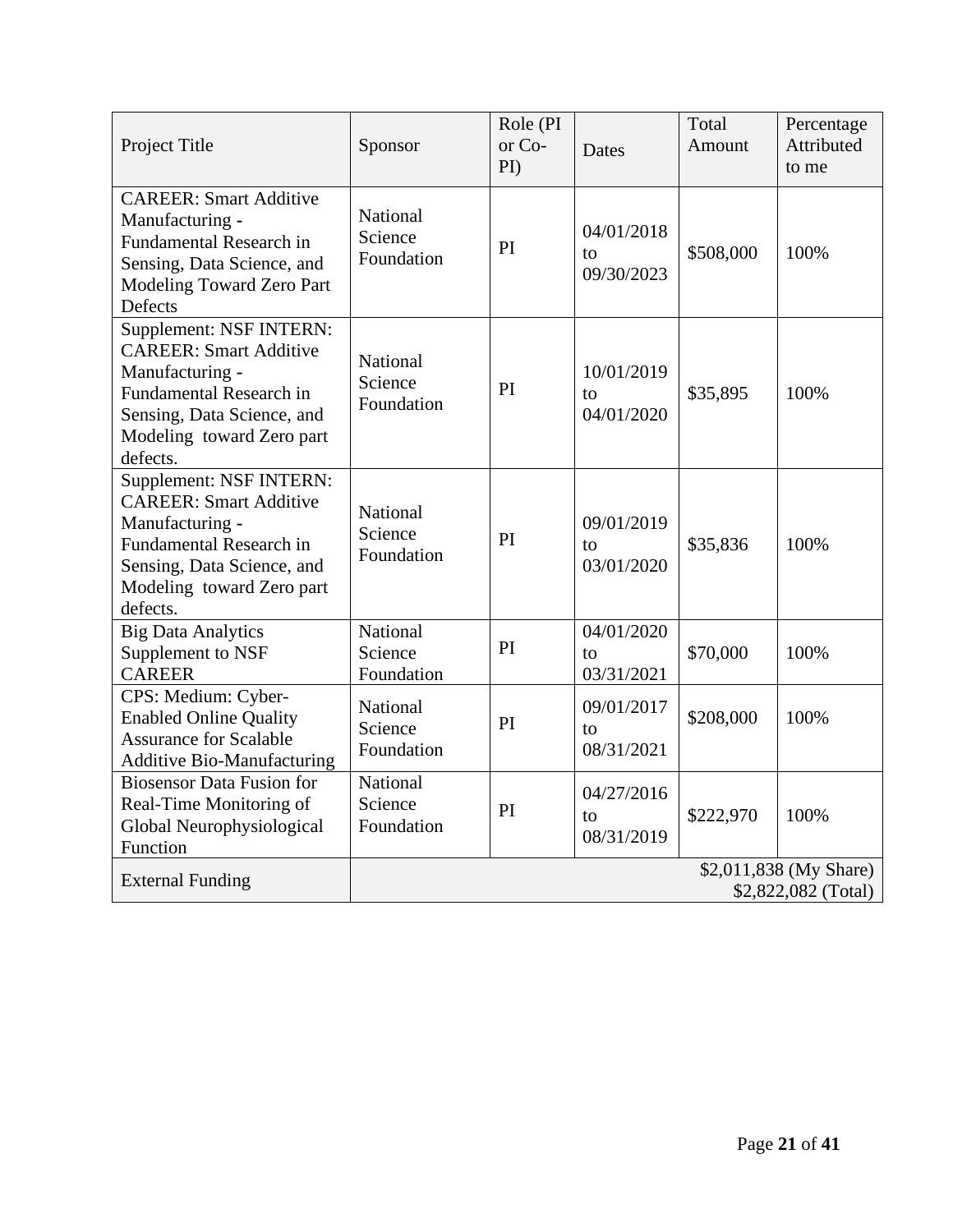- 1.
- 2. Project ID 51677: STTR: Intelligent Additive Manufacturing Metals Lead PI (UNL): Dr. Prahalada Rao Requested Period: 06/08/2020 - 12/08/2020 Sponsor: R3 Digital Sciences Inc Funding Agency: DOD-Office of Naval Research Submitted On: 02/05/2020 Requested Amount: \$9,996 Cost Share Requested: \$0 Amount Attributable to me: 100% Percentage F&A Credit: 100%  *Abstract*

The objective of this work is to detect AM defects using in-situ sensor data. The UNL commitment to this project is to characterize the samples received by the industry sponsor using X-ray Computed Tomography.

3. AI Institute: Planning: AI-enabled Secure and Responsive Smart Manufacturing

Funding Agency: National Science Foundation Lead PI (UNL): Dr. Prahalada Rao Requested Period: 09/01/2020 - 08/31/2022 Submitted On: 01/21/2020 Requested Amount: \$50,000 Cost Share Requested: \$0 Amount Attributable to me: 100% Percentage F&A Credit: 100%

# *Abstract*

Propelled by emerging technology, such as 3D printing, high-fidelity sensing, artificial intelligence, and networking, advanced manufacturing is on the cusp of a Fourth Industrial revolution, captured by the term Industry 4.0 or Smart Manufacturing. Given its potential to reinvigorate American industry, Smart Manufacturing is explicitly designated as a research priority area in the 2014 White House Report on Advanced Manufacturing. However, challenges abound in realizing the smart manufacturing paradigm.

Rapidly reconfigurable production systems envisaged in smart manufacturing are inherently tied to acquisition of large amounts of continuous streaming data from machines and automated robots on the shop floor, as well as from entities dispersed in the supply-logistics chain, using heterogeneous sensors. The data has to be transmitted over wireless channels with tight latency and security guarantees, and seamlessly coupled with real-time analysis to allow precise trouble-shooting, coordination, and monitoring. The inescapable conclusion is that to enable smart manufacturing, a tight integration – and, in fact, cross-layer optimization – of manufacturing technologies, robotics and control, networking protocols such as 5G, and machine learning paradigms such as inference on the edge is needed. If ably harnessed, such seamless integration of manufacturing, data, analytics, control, and network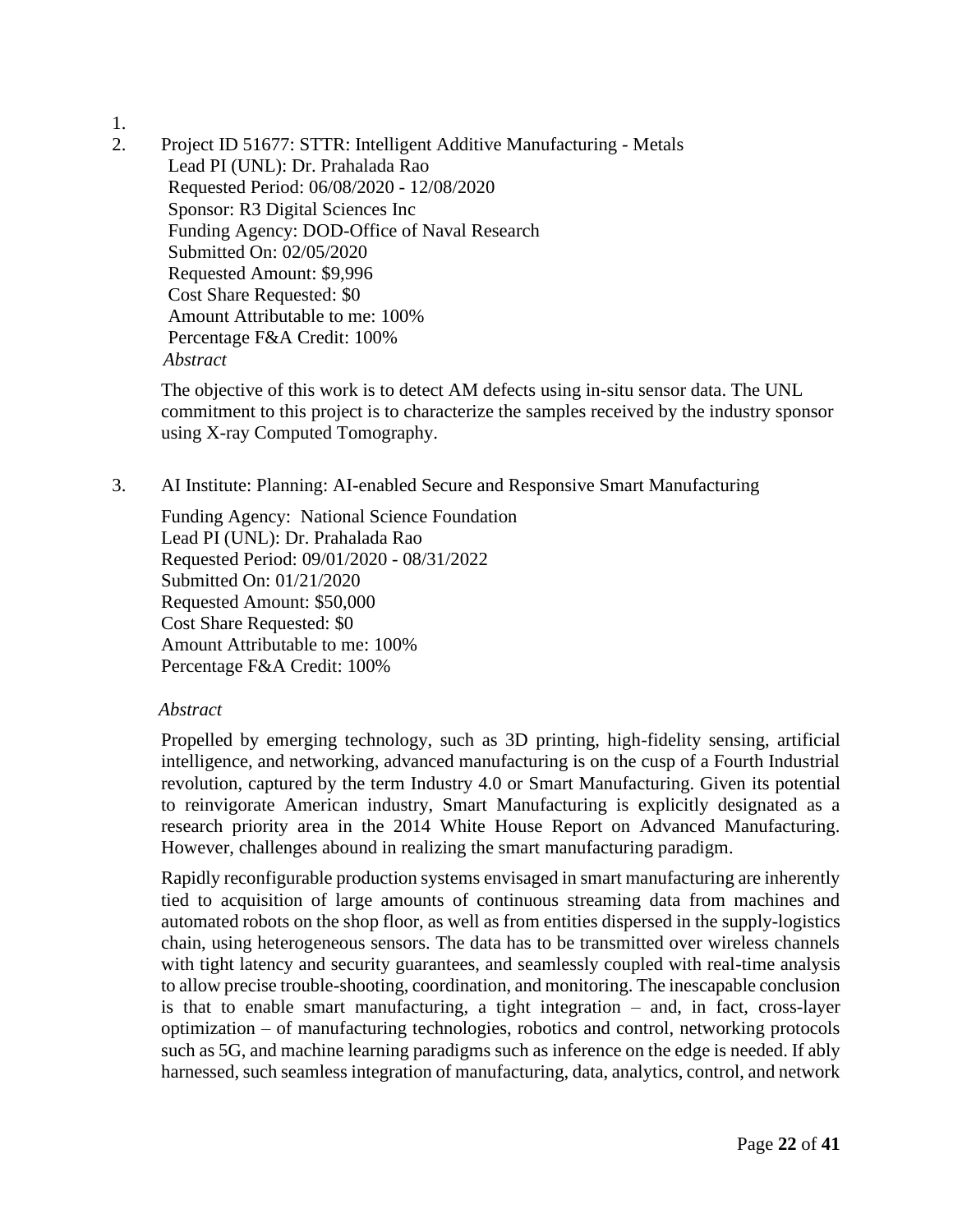will fundamentally alter the landscape of manufacturing. Achieving this vision is the goal of the institute envisaged in this planning grant.

4. Understanding the Thermal Physics and Metallurgy of Metal Big Area Additive Manufacturing

Funding Agency: Department of Energy Lead PI: Dr. Prahalada Rao Requested Period: 09/01/2020 - 08/31/2023 Submitted On: 05/21/2020 Requested Amount: \$670,000 Cost Share Requested: \$0 Amount Attributable to me: 50% Percentage F&A Credit: 50%

#### *Abstract*

The research goal of this EPSCoR-DOE partnership is to mitigate defects in parts made using a new type of additive manufacturing (AM) process called metal Big Area Additive Manufacturing (m-BAAM). To realize this goal, the PIs will detect and correct defects in the part as it is being printed by combining fundamental knowledge of the thermal physics and metallurgy of m-BAAM with in-process sensor data.

Developed at the DOE-funded Manufacturing Demonstration Facility at Oak Ridge National Laboratory, the m-BAAM process involves one or more robots working together to produce a part by fusing metal wire layer-by-layer using arc welding. The process can print large metal parts such as turbine blades, which is not possible using other AM processes. In addition, m-BAAM production rates are more than ten times faster than other AM processes while requiring one-tenth of the material cost.

Despite their potential to become a critical force multiplier in the energy generation industry, m-BAAM parts may fail to print accurately due to retention of heat and uneven cooling. Overheating and anomalous cooling rates in turn can cause inconsistencies in the microstructure, leading to sudden failure when used in safety-critical applications. In other words, flaw formation in m-BAAM parts is governed by the *thermal history* – intensity and spatial distribution of heat inside the part during printing. The thermal history is a complex function of the part shape and process settings such as welding energy, path taken by the welding torch for deposition (tool path), wire feed rate, among others.

Consequently, to ensure consistent part quality, it is essential to understand, predict, and control the causal effect of process parameters and part shape on thermal history. Existing proprietary finite-element based computational tools to predict thermal history are relatively slow, expensive, and require expert knowledge. Thus, developing fast, inexpensive, accurate, and easy to use thermal simulation tools and establishing automated process correction to prevent flaws are urgent priorities for m-BAAM researchers.

To address these needs, the PIs will realize three objectives:

- 1. Predict the temperature distribution of m-BAAM parts using the graph theory approach, which predicts the thermal history of AM parts ten times faster than finite element models and with an error of less than 10 percent.
- 2. Predict microstructure of m-BAAM parts using the temperature distribution and cooling rate estimated using graph theory coupled with the metallurgical phase transformation behavior of the material.
- 3. Correct process faults in m-BAAM using model-based feed-forward control.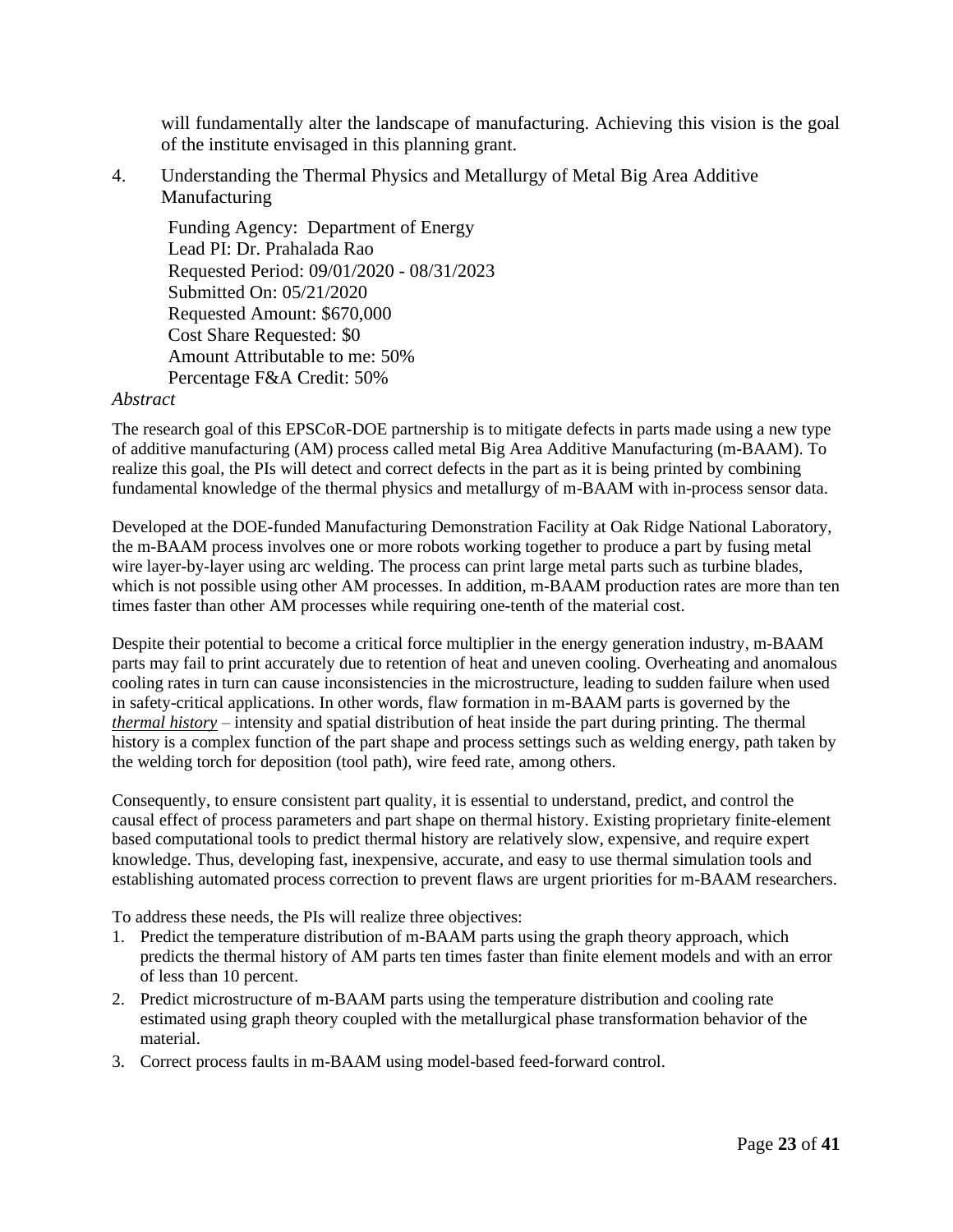By using knowledge of the fundamental thermal physics, as opposed to trail-and-error empirical studies, this work will accelerate the time-to-market of m-BAAM parts, which are envisioned to become a critical force multiplier in the manufacturing and energy infrastructure of the nation.

5. RII Track-4: Understanding the Fundamental Thermal Physics in Metal Additive Manufacturing and its Influence on Part Microstructure and Distortion.

Funding Agency: NSF Lead PI: Dr. Prahalada Rao Requested Period: 02/01/2020 - 01/31/2022 Submitted On: 03/21/2019 Requested Amount: \$148,629 Cost Share Requested: \$0 Amount Attributable to me: 100% Percentage F&A Credit: 100% *Abstract*

This is an EPSCor NSF Track-4 Fellowship grant. Only two proposals are allowed per university. The objective of this fellowship is to test the hypothesis that the instantaneous spatiotemporal distribution of temperature generated in a metal AM part as it is being deposited layer-upon-layer is predicted by invoking the novel theory of heat dissipation on planar graphs (spectral graph theory) with an accuracy comparable to existing finite element techniques but within a fraction of the computation time (less than 1/10th). To realize this objective, this fellowship provides the PI access to the Open Architecture Laser Powder Bed Fusion metal AM system at the Edison Welding Institute (EWI). This system has eight different sensors and allows the in-situ measurement of thermal signatures at scales ranging from 5 micrometer to 400 micrometers.

Access to this unique apparatus will allow the my group to measure the instantaneous temperature distribution in a part and track changes in its shape with unprecedented precision. Using data obtained from experiments on the open architecture metal AM system at EWI, the PI will: (1) explain and an quantify the causal factors governing the temperature distribution in metal AM parts and link it to part quality; (2) achieve near real-time prediction of the temperature distribution, which will significantly reduce the experimental tests needed to optimize the part geometry and process parameters; and (3) establish the digital twin concept for qualification of metal AM parts by augmenting in-situ sensor data with physical process models. This work will result in experimentally validated, physicsbased tools to aid rapid optimization of process settings and part geometry, which in turn will shorten time-to-market for AM parts and reduce scrap rates by up to 80%.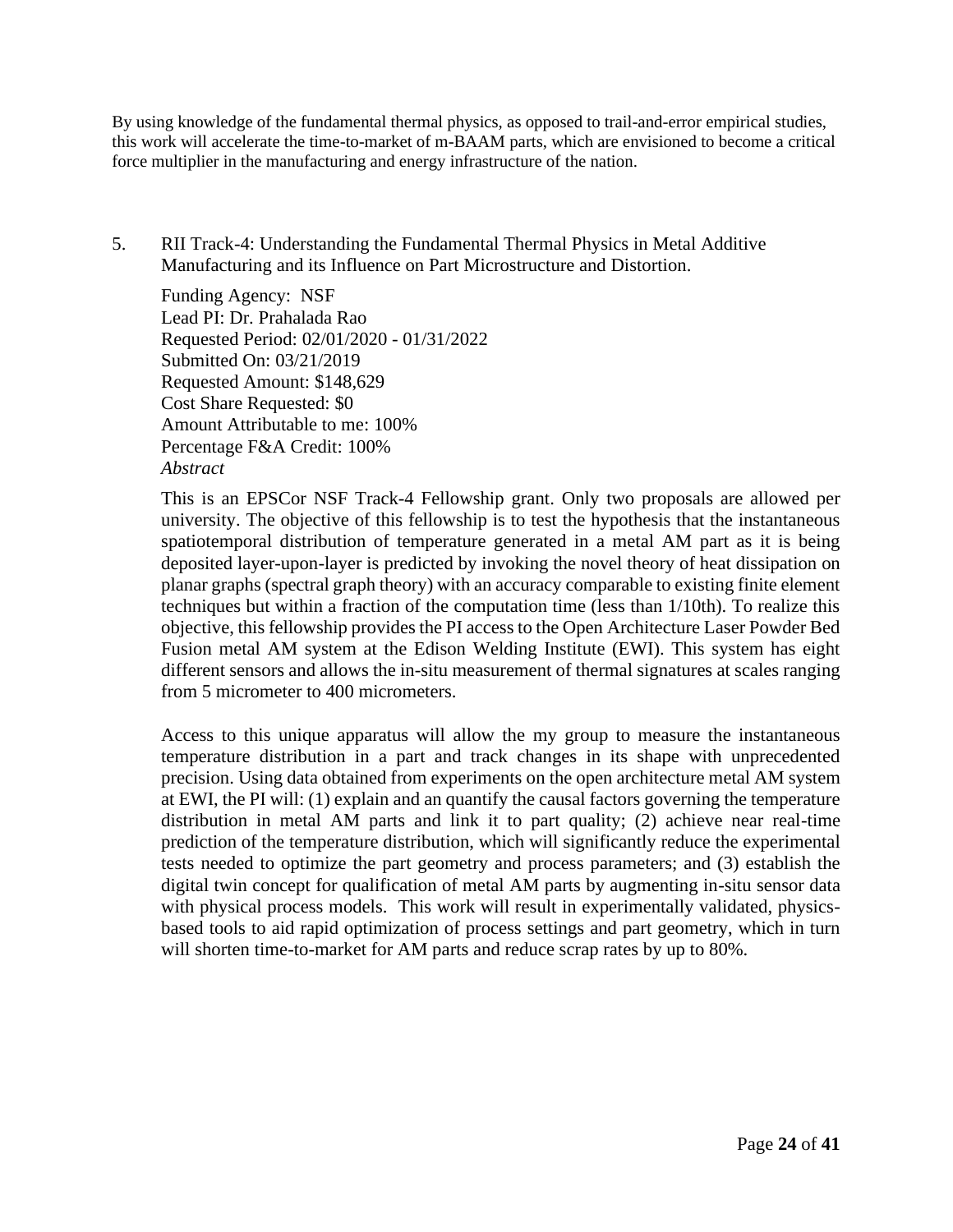6. MRI: Acquisition of an X-Ray Computed Tomography System at the University of Nebraska-Lincoln for Advancing Multidisciplinary Research and Education in the Great Plains Region.

Funding Agency: NSF Lead PI: Dr. Joseph Turner Co-PI: Dr. Prahalada Rao, Dr. Jeffrey E. Shield, Dr. Yong-Feng Lu, Dr. Jinying Zhu Requested Period: 08/01/2019 - 07/31/2021 Submitted On: 01/22/2019 Requested Amount: \$562,803 Cost Share Requested: \$241,202 Amount Attributable to me: N/A. Percentage F&A Credit: 20% (split equally amongst 5 PIs)

This is an NSF Major Research Instrumentation Grant. Only two proposals are allowed per university. Please contact Dr. Joseph Turner, and Dr. Jeffrey Shield, who will attest to my yeoman role in writing a major part of the grant, streamlining the focus areas, scoping the equipment, getting external reviews, followed by multiple rounds of revisions.

# *Abstract*

This Major Research Instrumentation (MRI) award supports the acquisition of an X-ray Computed Tomography (XCT) instrument at the University of Nebraska-Lincoln (UNL) that will enable new fundamental research on next-generation manufactured components. Performance demands on future components in nearly all fields associated with national security and wellbeing – whether aerospace, infrastructure, or biomedical – will require the use of new designs that take advantage of the latest advances in materials and manufacturing. In order to understand, model, and exploit these cutting-edge manufacturing processes in depth, foundational quantitative information of a component is necessary with respect to external and internal geometry, surface characteristics, and the presence of flaws, such as voids. The XCT is critical for this need because of its inherent nondestructive approach to analyzing the functional and safety-critical aspects of a sample. This award directly benefits materials engineering research conducted by more than 100 faculty, staff researchers, graduate students, and undergraduate students at UNL. In addition, placement of the instrument in a shared research core facility ensures its accessibility to academic and industry researchers across the Great Plains region.

The XCT will provide fundamental insight into the 3D internal and external structure of a wide range of organic and inorganic materials from centimeter to micrometer scales. The information obtained from XCT analysis will advance understanding of the processstructure relationship in several multi-disciplinary domains, including 1) additive manufacturing for which the process-material interactions during manufacturing are studied with respect to the quality of the final part; 2) material science for laser-engineered functionalized surfaces for which surface characteristics from laser-processing are quantified relative to their impact on phenomena such as hydrophobicity and anti-icing; , and 3) materials for next-generation infrastructure for which structural components made from concrete and steel are studied with respect to their aging and sustainable manufacturing.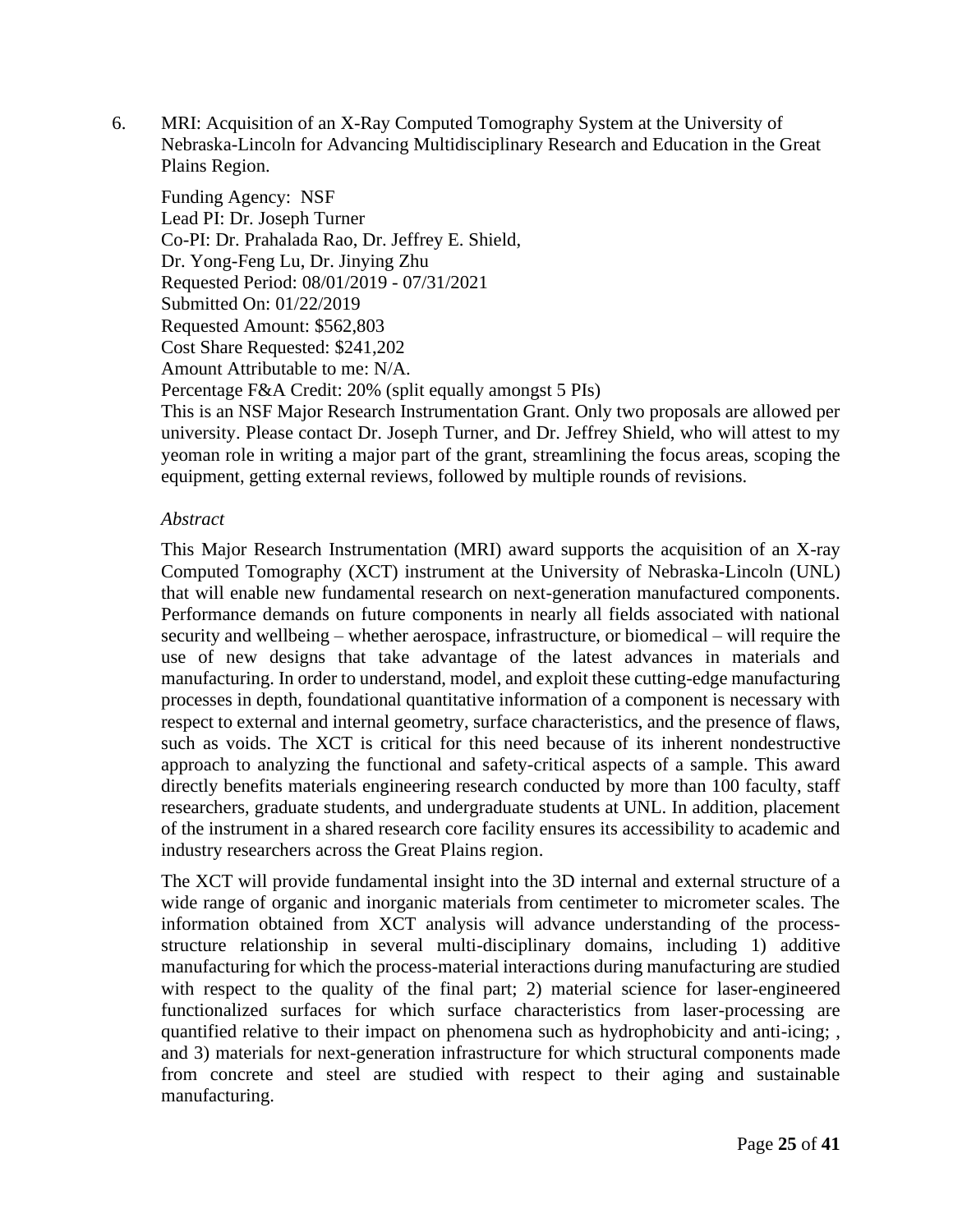# 7. A Novel DLP 3D Printer Optimized for Ceramics and Metals

Sponsor: Tethon3D, Omaha, Nebraska. Funding Agency: Nebraska Department of Economic Development Dates of Project: 08/01/2018 - 07/31/2019 Lead PI: Bai Cui, Ph.D. Co PI: Prahalada Rao, Ph.D. WBS Number(s): 2611230213001 Sponsor Amount: \$50,000 Cost share amount: \$0 Total Amount: \$50,000 Amount Attributable to me: \$25,000 (50%)

# *Abstract*

The objective of this work is to design, build and test a prototype digital mask projection stereolithography-based additive manufacturing machine for Tethon 3D. The printer is made specifically optimized for ceramic and metal-impregnated ceramic resins. Tethon 3D will develop a preliminary design of the printer hardware and software, substantially build the prototype and will co-assemble the functional prototype with help of Dr. Bai Cui and Dr. Prahalada Rao.

Dr. Bai Cui's Tasks

- 1. Define the resin vat heater settings by resin viscosity tests
- 2. Define UV curing depth and timing duration
- 3. Test the prototype

Dr. Prahalada Rao's Tasks

- 1. Design the printer monitoring sensor for temperature
- 2. Design the printer visual monitoring and QC sensor
- 3. Test the prototype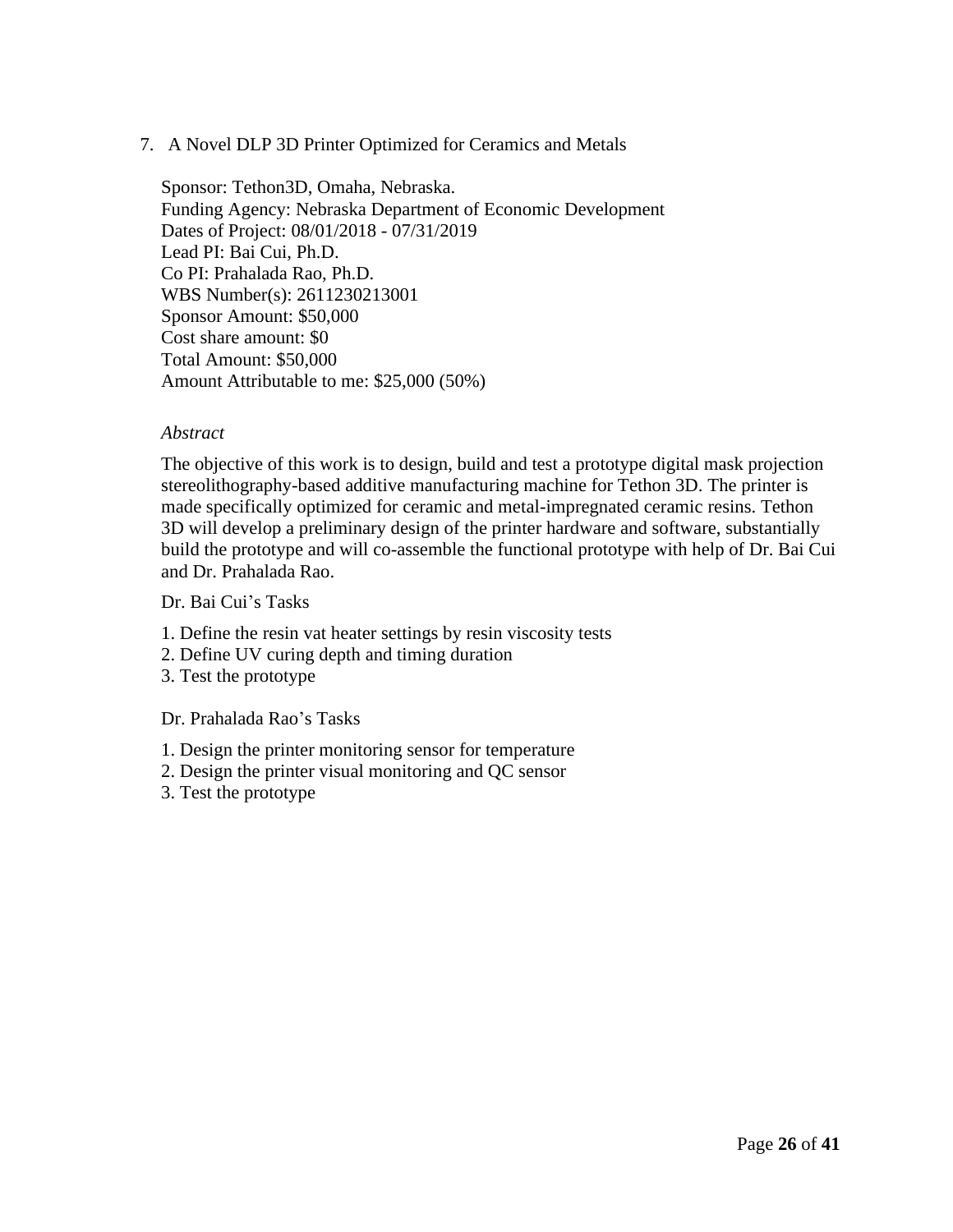8. CAREER: Smart Additive Manufacturing **-** Fundamental Research in Sensing, Data Science, and Modeling Toward Zero Part Defects

Funding Agency: National Science Foundation Dates of Project: 04/01/2018 - 03/31/2023 PI: Prahalada Rao, Ph.D. WBS Number(s): 2511230054001 Sponsor Amount: \$500,000 Cost share amount: \$0 Total Amount: \$500,000 Amount Attributable to me: \$500,000 (100%)

#### *Abstract*

Smart Manufacturing strives to monitor every aspect of the manufacturing enterprise - from the individual machine-level to the factory-level - using data gathered from multiple sensors. Resulting efficiencies can reduce product defects and manufacturing costs by over 25 percent. When coupled with Additive Manufacturing, Smart Manufacturing promises to transform U.S. industry. For example, 20 pounds of raw material are currently required to make a one-pound part for the aerospace industry using subtractive machining. Additive Manufacturing can reduce this so-called buy-to-fly ratio of 20:1 to 2:1, while simultaneously reducing lead time from six months to one week. Despite these advantages, industries are hesitant to adopt Additive Manufacturing due to process inconsistency - parts may have undetected defects, such as porosity, that make them unsafe for use in mission-critical applications.

A potential solution to this problem is a concept called Smart Additive Manufacturing, which melds the ideas of Smart Manufacturing with Additive Manufacturing. Through this Faculty Early Career Development Program (CAREER) award, in-process sensor data will be utilized to understand the mechanisms of defect formation occurring during the Laser Powder Bed Fusion Additive Manufacturing process. Advanced data analysis approaches that incorporate the new fundamental understanding of defect evolution will be leveraged to realize a robust correct-as-you-build methodology. This foundational work will find application across many manufacturing sectors including aerospace and defense. The award will also facilitate a discovery-based learning approach to engage learners in hands-on exploration of Additive Manufacturing at multiple levels. A research collaboration with Navajo Technical University will be initiated to further broaden project impact and train the advanced manufacturing workforce of the future.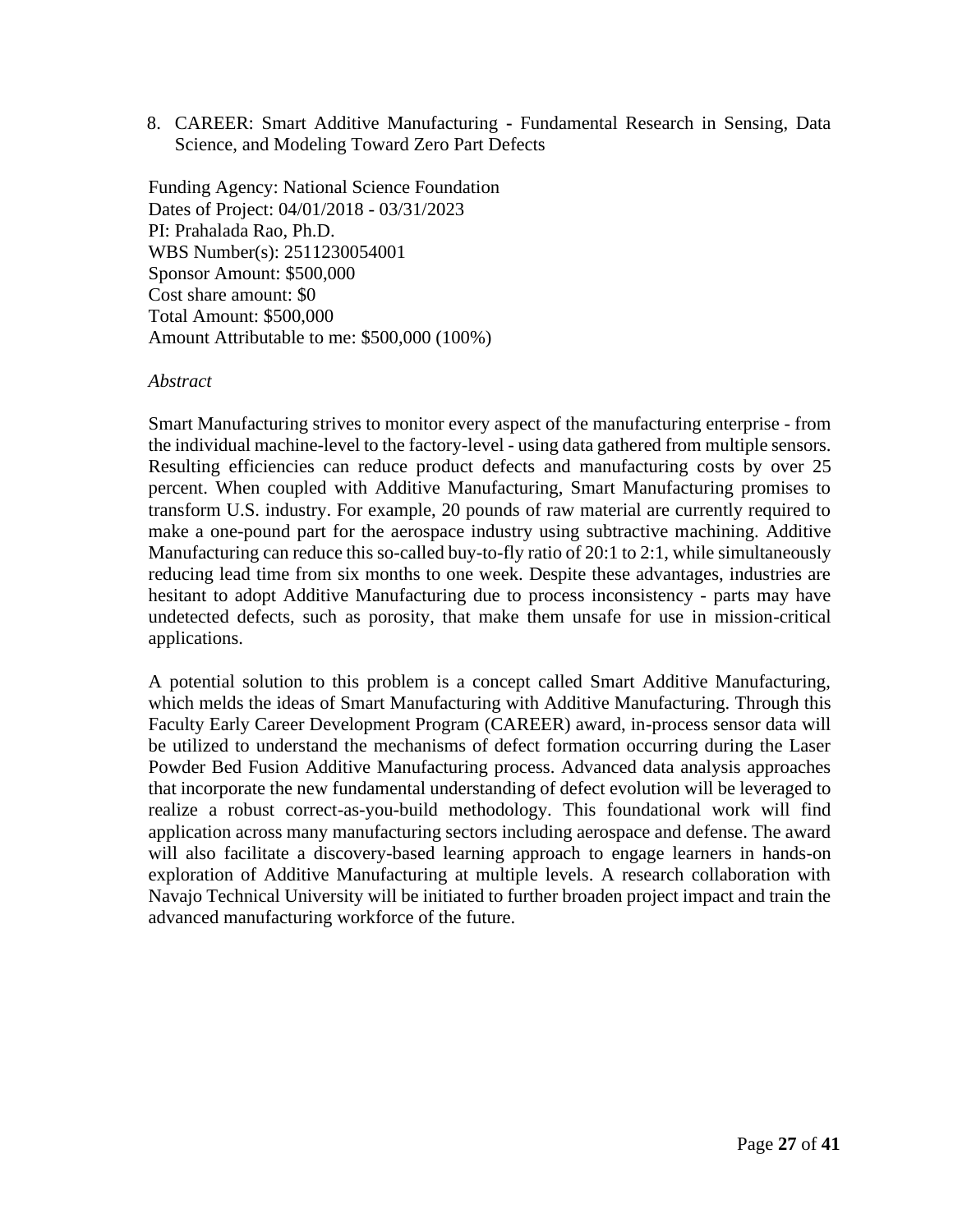8.1 Supplement to CAREER: Smart Additive Manufacturing **-** Fundamental Research in Sensing, Data Science, and Modeling Toward Zero Part Defects NSF 18-102 Dear Colleague Letter: Non-Academic Research Internships for Graduate Students (INTERN) Supplemental Funding Opportunity

Funding Agency: National Science Foundation Dates of Project: 08/15/2019 - 02/15/2020 PI: Prahalada Rao, Ph.D. Form WBS Number (from page 4): 2511230054001 WBS Number(s): 2511230054003 Sponsor Proposal Number: CMMI 1934022 Sponsor Amount: \$35,836 Cost share amount: \$0 Total Amount: \$35,836 Amount Attributable to me: \$35,836 (100%)

#### *Abstract*

This supplement award to my CAREER grant is for my Ph.D. student Mr. Reza Yavari to complete a 6 month-long internship at Edison Welding Institute (EWI), Columbus, Ohio. The intent to carry out hands-on experiments and obtain real-world experimental data on EWI's sensor instrumented laser powder bed fusion (LPBF) apparatus.

The grant pays the student's stipend and lodging at EWI. My student and I wrote a formal 3-page proposal with support of Mr. Paul Boulware, Senior Engineer at EWI. The proposal.

There are two proposed activities for the project.

*Activity 1. Hands-on training on the laser powder bed fusion (LPBF) setup at EWI and calibration of sensors.*

Mr. Boulware will train Reza to operate EWI's unique Open Architecture LPBF platform and establish a standard procedure to acquire and store the data from the various sensors in the machine.

*Activity 2. Acquisition of in-situ thermal and metrology data to understand the link between process parameters, part geometry, heat distribution, and metal AM part quality.*  Activity 2 is the key to the success of the research objective and is centered on experiments to be conducted on the LPBF platform at EWI. At the end of Activity 2, in-situ thermal and optical data will be acquired for 45 samples built with titanium alloy Ti6Al4V, an important metal in the aerospace and biomedical industries.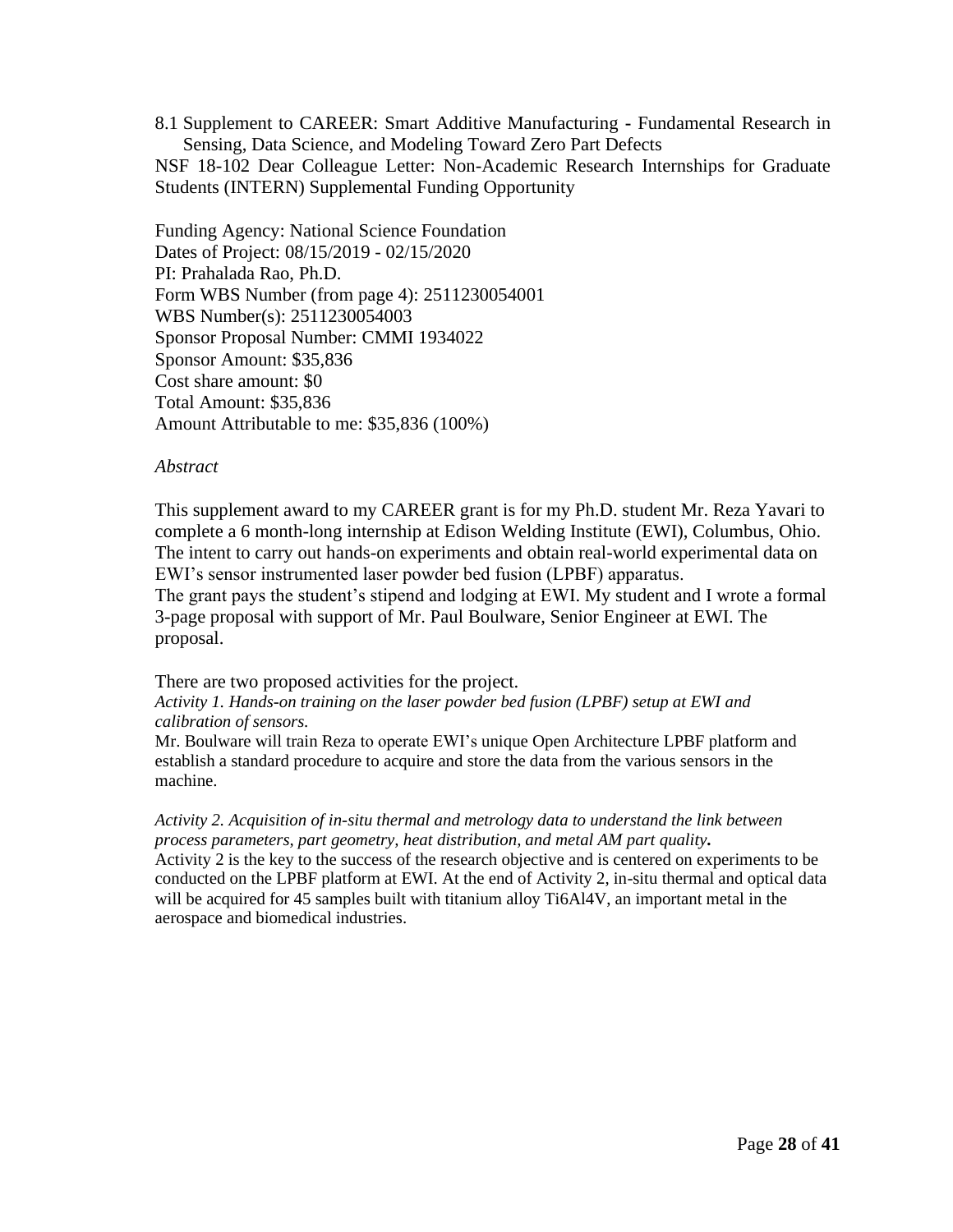8.2. Supplement to CAREER: Smart Additive Manufacturing **-** Fundamental Research in Sensing, Data Science, and Modeling Toward Zero Part Defects NSF 18-102 Dear Colleague Letter: Non-Academic Research Internships for Graduate Students (INTERN) Supplemental Funding Opportunity

Funding Agency: National Science Foundation Dates of Project: 10/01/2019 - 04/01/2020 PI: Prahalada Rao, Ph.D. Form WBS Number (from page 4): 2511230054001 WBS Number(s): 2511230054003 Sponsor Proposal Number: CMMI 1933868 Sponsor Amount: \$35,895 Cost share amount: \$0 Total Amount: \$35,895 Amount Attributable to me: \$35,895 (100%)

#### Abstract

This supplement award to my CAREER grant is for my Ph.D. student Mr. Aniruddha Gaikwad to complete a 6 month-long internship at Lawrence Livermore National Laboratory (LLNL). The intent to facilitate the work of Dr. Brian Giera at LLNL and learn state-of-the-art machine learning techniques for monitoring of additive manufacturing processes. The grant pays the student's stipend and lodging at LLNL My student and I wrote a formal 3-page proposal with support of Dr. Brian Giera.

During this internship Anirudha will work closely with Dr. Brian Giera to conduct experiments on the custom-built AM apparatus at LLNL which has been instrumented with multiple expensive sensors, such as pyrometers and high-speed imaging cameras. Data from this high-resolution sensing system, which is not available at any other academic institution in the U.S.

Further, Aniruddha work on the implementation of his approach on the Integrated Additive-Subtractive Manufacturing (IASM) hybrid AM machine which currently being developed at LLNL. Currently, my group is collaborating on a project with Dr. Brain Giera to develop computer vision and machine learning algorithms to monitor the quality of single-tracks made using laser powder bed fusion AM process. The computational facilities at LLNL (for physical modeling), and the opportunity to acquire data through practical experimentation would provide the student with a well-rounded expertise in AM, which would be invaluable for his future career in AM industry.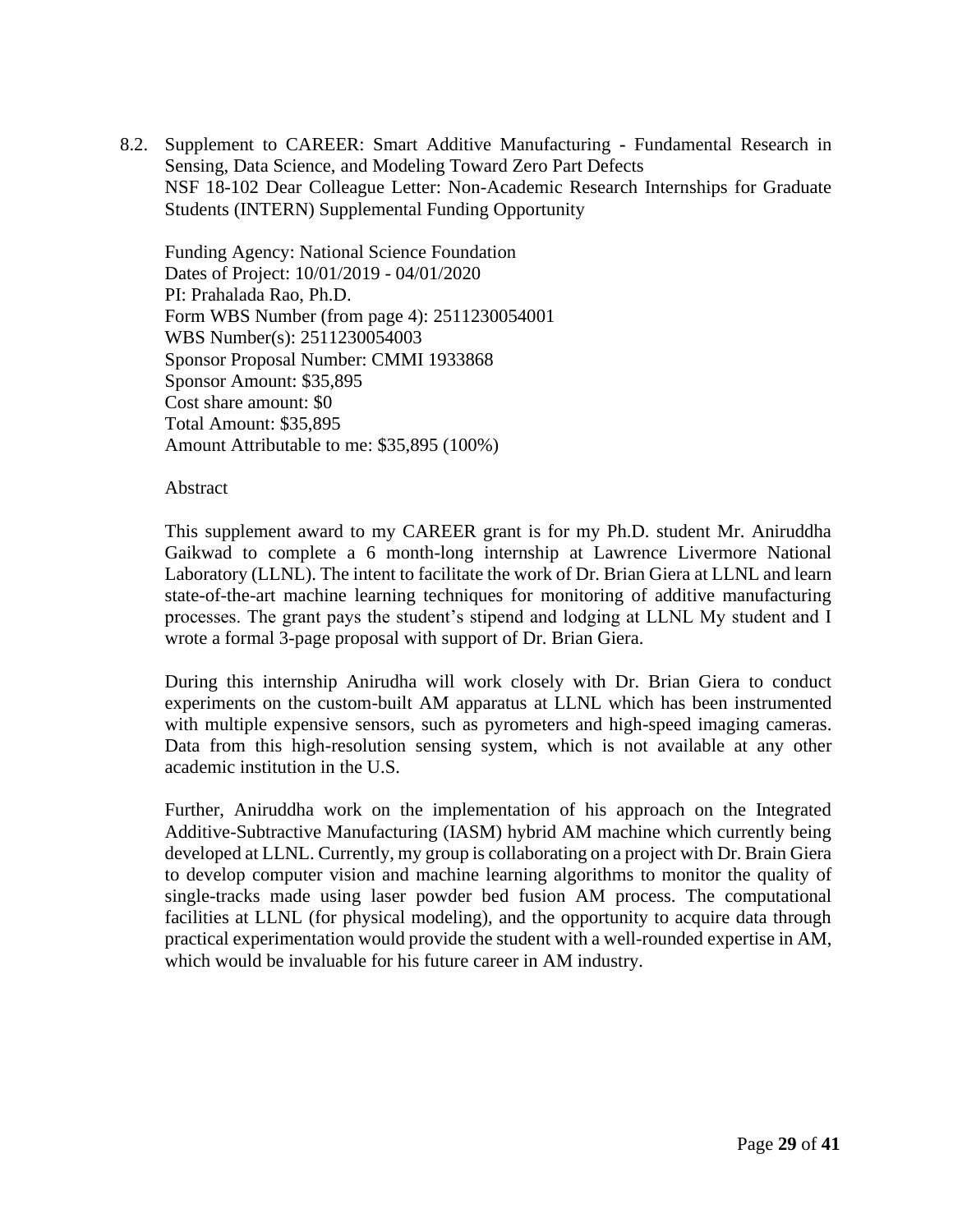9. CPS: Medium: Cyber-Enabled Online Quality Assurance for Scalable Additive Bio-Manufacturing Funding Agency: National Science Foundation Dates of Project: 09/01/2017 - 08/31/2021 PI: Prahalada Rao, Ph.D. Co-PI: None WBS Number(s): 2511230053001 Sponsor Amount: \$208,000 Cost share amount: \$0 Total Amount: \$208,000 Amount Attributable to me: \$208,000 (100%)

#### *Abstract*

Close to one million lives could be saved each year in the United States alone by organ transplantation if a sufficient number of organs were available, potentially preventing 35% of all deaths in the nation. In contrast, due to critical shortages of organs, only about 28,000 organ transplants are performed each year, with a waiting list of 120,000 people. A promising potential solution to this shortage is the high quality and production-scale 3D printing of human organs by bio-additive manufacturing (Bio-AM). However, as articulated in the 2016 NSF workshop on Additive Manufacturing for Healthcare, the current use of Bio-AM is impeded by poor organ quality, resulting in part from inadequate process monitoring and lack of integrated process control strategies. As a result, despite enormous strides, it is still not possible to scale Bio-AM to the stringent quality standards mandated for organ transplants. The goal of the project is to reliably produce viable 3D printed biological constructs (mini-tissues). The central approach is to couple in-situ heterogeneous sensor-based monitoring and real-time closed-loop process control approaches for ensuring the reliable printing of biological constructs.

The work involves the following four objectives: (1) using experimentation and modeling to understand the causal effect of process-material interactions on specific Bio-AM defects, (2) employing sensors to detect incipient defects during printing, (3) diagnosing the root causes of detected defects by analyzing sensor data using real-time decision-theoretic models, and (4) preventing propagation of defects through closed-loop process control.

The investigation will contribute: (1) fundamental understanding of the causal bio-physical process interactions that govern the quality of printed biological tissue constructs through empirical investigation and sensor-based data analytics, (2) new mathematical models for predicting the layer quality by taking into consideration the complex and dynamic tissue maturation phenomena, (3) real-time and computationally efficient decision-making for accurate classification of defects from sensor data, and (4) a two-stage, real-time, closedloop quality control approach for preventing propagation of defects by executing smart corrective actions during the printing process.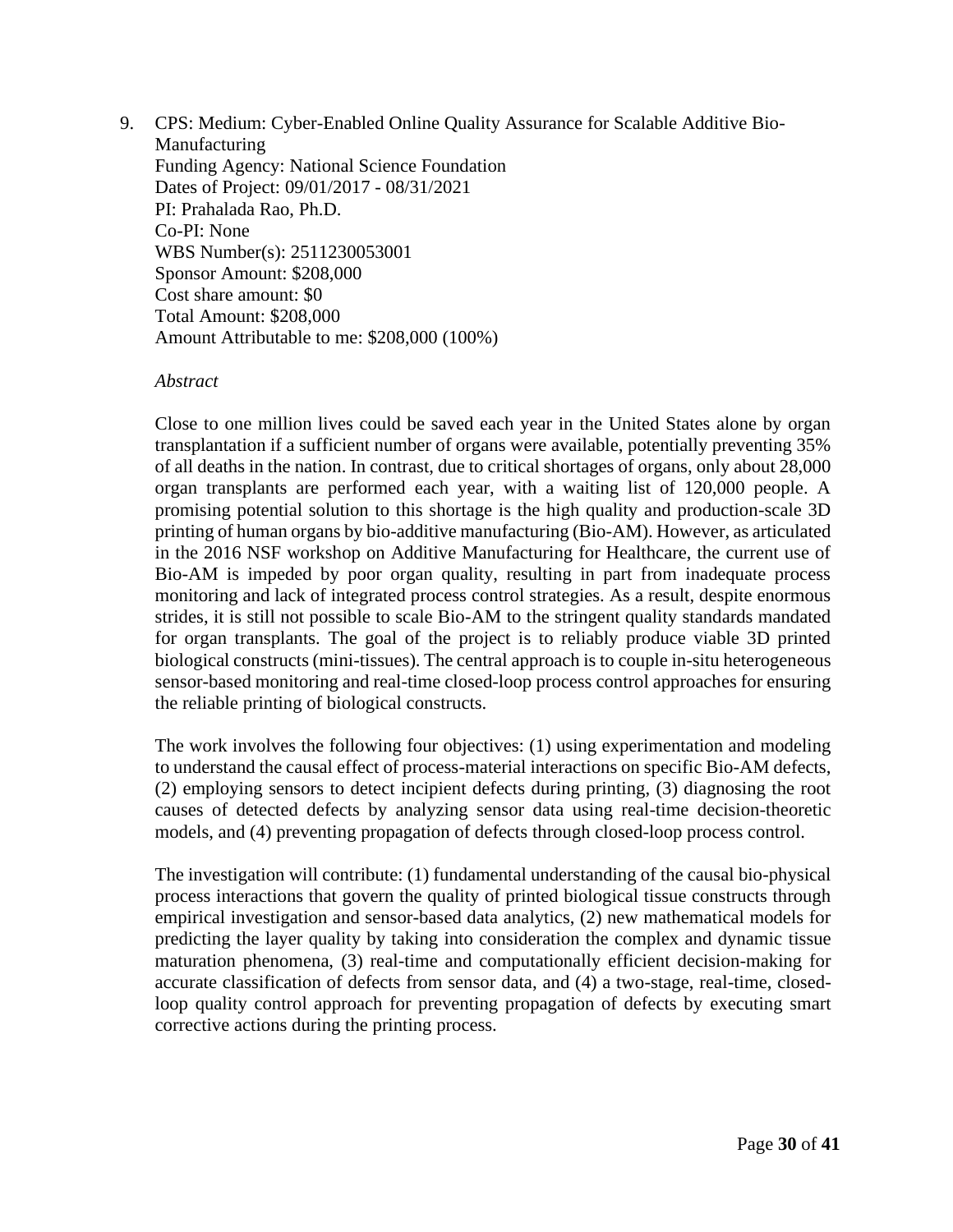10. Biosensor Data Fusion for Real-Time Monitoring of Global Neurophysiological Function Funding Agency: National Science Foundation Sponsor: N/A Dates of Project: 04/27/2016 - 08/31/2019 PI: Prahalada Rao, Ph.D. Co-PI: None WBS Number(s): 2511230047004 Sponsor Amount: \$225,970 Cost share amount: \$0 Total Amount: \$225,970 Amount Attributable to me: \$225,970 (100%)

#### *Abstract*

Real-time detection of acute changes in neurophysiological state, such as epileptic seizures, lapses in cognitive ability, acute stress, etc., can ultimately serve to prevent accidents in highrisk occupations that require unwavering focus. Such professions include hazardous cargo trucking, heavy machinery operation, security and defense, air traffic control, etc. Indeed, technology for acquiring rich biosensor data streams that capture brain function, e.g., electroencephalography, are becoming increasingly portable and noninvasive. These developments present an opportunity for implementing not only real-time monitoring, but also providing pre-emptive alerts (e.g., smart phone displays), which can be used to indicate degradation in physiological states.

This research has direct applications in biomedical settings - for instance, epilepsy, is one of the most common neurological disorders afflicting over 50 million people worldwide, including 3 million people in the U.S. In about 25 percent of these patients, epileptic seizures are not controlled using available medications. Being able to detect (or predict) the onset of epileptic seizures would significantly enhance the patient's quality of life. In a proof-ofconcept study, the novel analytical approaches by the research team detected the onset of epileptic seizures within 2.5 seconds. In contrast, existing approaches have a detection delay exceeding 7 seconds. From a broader perspective, the findings of this research can transform the status quo in real-time monitoring of neurophysiological function. The multidisciplinary research team will strive to provide state-of-the-art research and training opportunities for a diverse group of students that bridges the gap from engineering to the life and brain sciences.

The research team will develop a sensor data fusion approach based on graph theoretic topological mapping to combine data acquired from multiple biosensors for neurophysiological change point detection. Unlike existing approaches, which rely on complex signal pre-processing, the graph theoretic approach eschews these computationally demanding steps and is therefore more viable in a practical setting. The research team will exploit this framework using a data library of high-resolution neurophysiological recordings acquired from end users in realistic settings that induce shifts in global functional states (e.g., acute stress, cognitive exhaustion, and fatigue and so on). The research team will integrate automated decision-making approaches in the overall schema to synthesize the information and provide easily interpretable feedback to the end user (e.g., displays on a smart device). Furthermore, the PIs will customize biosensors to accommodate the patient's lifestyle.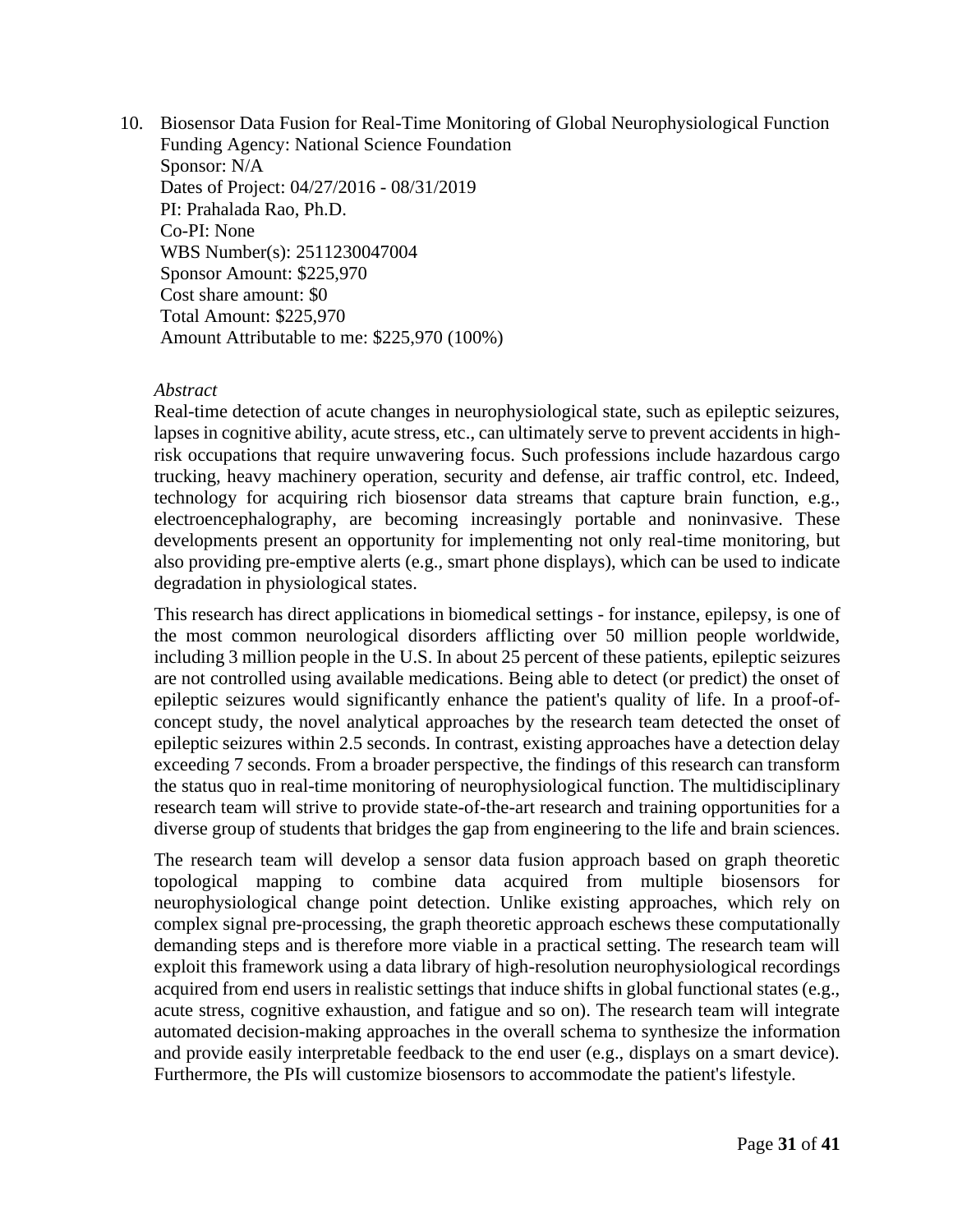| Project Title                          | Sponsor    | Role | <b>Dates</b>           | Total Amount          | Percentage         |
|----------------------------------------|------------|------|------------------------|-----------------------|--------------------|
|                                        |            |      |                        |                       | Attributable to me |
| Advanced                               | Department | PI   | 01/01/2019             | \$137,573             | 50%                |
| Manufacturing                          | of Energy  |      | to                     |                       |                    |
| <b>Summer Institute</b>                |            |      | 12/31/2019             |                       |                    |
| (Continuing Grant,                     |            |      |                        |                       |                    |
| Funding Renewed)                       |            |      |                        |                       |                    |
| Advanced                               | Department | PI   | 03/01/2018             | \$118,000             | 50%                |
| Manufacturing                          | of Energy  |      |                        |                       |                    |
| Summer Institute                       |            |      | 08/31/2018             |                       |                    |
| <b>Funding for Teaching Activities</b> |            |      |                        | \$127, 786 (my share) |                    |
|                                        |            |      | Co-PI: Dr. Jeff Shield |                       |                    |
|                                        |            |      | \$255, 573 (total)     |                       |                    |

**Section 2.3 Other (Non-Research) Funding Record** 

1. Project ID 46591: Advanced Manufacturing Summer Institute (Continuation, Funding Renewed) Funding Agency: Department of Energy Sponsor: American Indian Higher Education Consortium Dates of Project: 01/01/2019 - 12/31/2019 PI: Prahalada Rao, Ph.D. Co-PI: Jeffrey E. Shield, Ph.D. WBS Number(s): 2611230194001 Cost share amount: \$0 Total Amount: \$137,573 Amount Attributable to me: \$68,786 (50%)

> Dates of Project: 06/01/2018 - 08/31/2018 Cost share amount: \$0 Total Amount: \$118,000 Amount Attributable to me: \$59,000 (50%)

# Abstract.

The PIs propose a Summer Institute for Advanced Manufacturing (AMSI) under the aegis of American Indian Higher Education Consortium (AIHEC), Navajo Technical University (NTU), and University of Nebraska-Lincoln (UNL). The 8-week summer institute held at UNL trained 20 students from tribal institutions affiliated with the AIHEC.

The goal is to induce a rigorous understanding of design, manufacturing, programming, and quality assurance in the specific context of advanced manufacturing. Specifically, the idea is to use additive manufacturing (AM)/3D printing of drones and autonomous vehicles (robots) as a conduit to build these concepts. The summer institute will be guided by Dr. Jeff Shield and Dr. Prahalada Rao (UNL); and Mr. Harold Scott Halliday (NTU)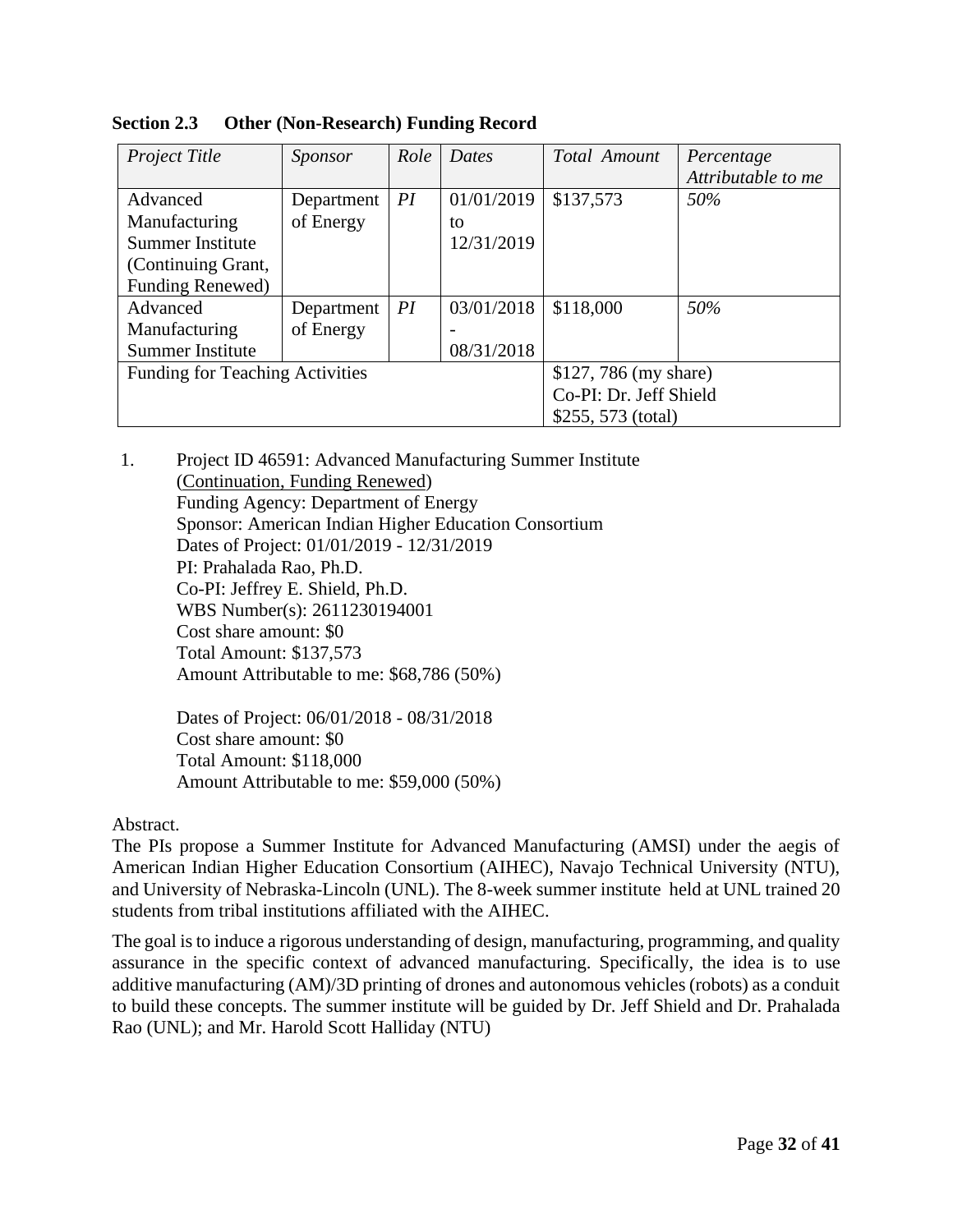# **Section 2.4 Research Patents and Awards**

**Section 2.4.1** Numbered list of Patents, including title, list of all inventors, date of publication and patent number

- 1. Simulating Heat Flux in Additive Manufacturing. Assignees: R. Yavari, K. Cole, P. Rao, Patent Filed September 13<sup>th</sup>, 2019. Application Number 62/730876
- 2. Thermal Modeling of Additive Manufacturing using Graph Theory. Assignees: J. Severson, R. Yavari, P. Rao, K. Cole, Patent Filed October 2020, Application Number 63/090,617
- 3. Thermal modeling of additive manufacturing using progressive horizontal subsections, Patent Filed July 1, 2020, Assignees: R. Yavari, K. Cole, P. Rao. Application Number 63/147,674
- 4. Systems and methods for combining thermal simulations with sensor data to detect flaws and malicious cyber intrusions in additive manufacturing, Patent Filed: 9/20/2021 Assignees: R. Yavari, P. Rao, K. Cole, A. Riensche, Application Number 63/242,860.
- 5. Thermal modeling of additive manufacturing using discrete green's functions and spectral graph theory for computationally efficient thermal modeling, Provisional Patent Filed, 9/21/2021, Assignees: R. Yavari, P. Rao, K. Cole, A. Riensche.

**Section 2.4.2** Numbered list of all National and International Research Awards and Recognition

- 1. Best Paper Award, with K. Bastani and Z. Kong, IISE Transactions, 2018 for paper entitled, *An Online Sparse Estimation-based Classification (OSEC) Approach for Real-time Monitoring in Advanced Manufacturing Process from Heterogeneous Sensor Data*. IIE Transactions, Quality and Reliability Engineering, 48(7), pp. 579-598, 2016.
- 2. Best Paper Award (Honorable Mention), 2017, with K. Case, Z. Kong, S. Bukkapatnam, O. Beyca for paper entitled *A Graph-Theoretic Approach for Quantification Of Surface Morphology and Its Application To Chemical Mechanical Planarization (CMP) Process*. IIE Transactions, Quality and Reliability Engineering, 47(10), pp. 1-24, 2015.
- 3. Society of Manufacturing Engineers, Yoram Koren Outstanding Young Manufacturing Engineer Award, 2017
- 4. Finalist, IISE Manufacturing and Design Division's Young Investigator Award, 2016
- **Section 2.4.3** Numbered list of all Regional and Local Research Awards and Recognition
	- 1. UNL Faculty Research and Creative Activity Award, 2019
	- 2. Nominated by Oklahoma State University for the Institute of Industrial and Systems Engineers (IISE) Pritsker Dissertation Award, 2014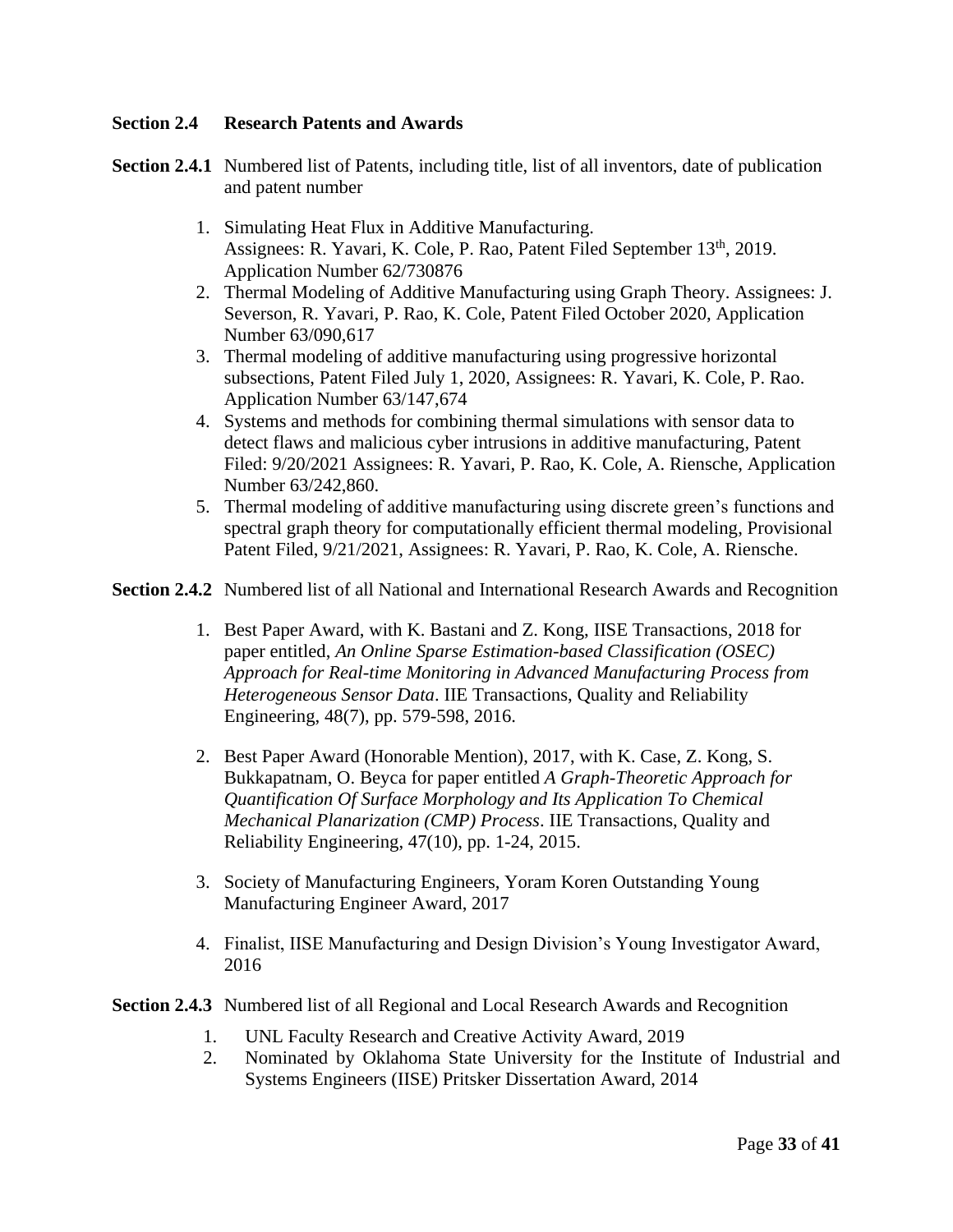- 3. Department Nominee, University-wide Dissertation Award, Oklahoma State University, 2014
- 4. Finalist, IIE, John L. Imhoff graduate fellowship, 2010
- 5. Outstanding Research Assistant, Alpha Pi Mu, Oklahoma State University chapter, 2009
- 6. Finalist, IIE Graduate thesis (Master's) award, 2007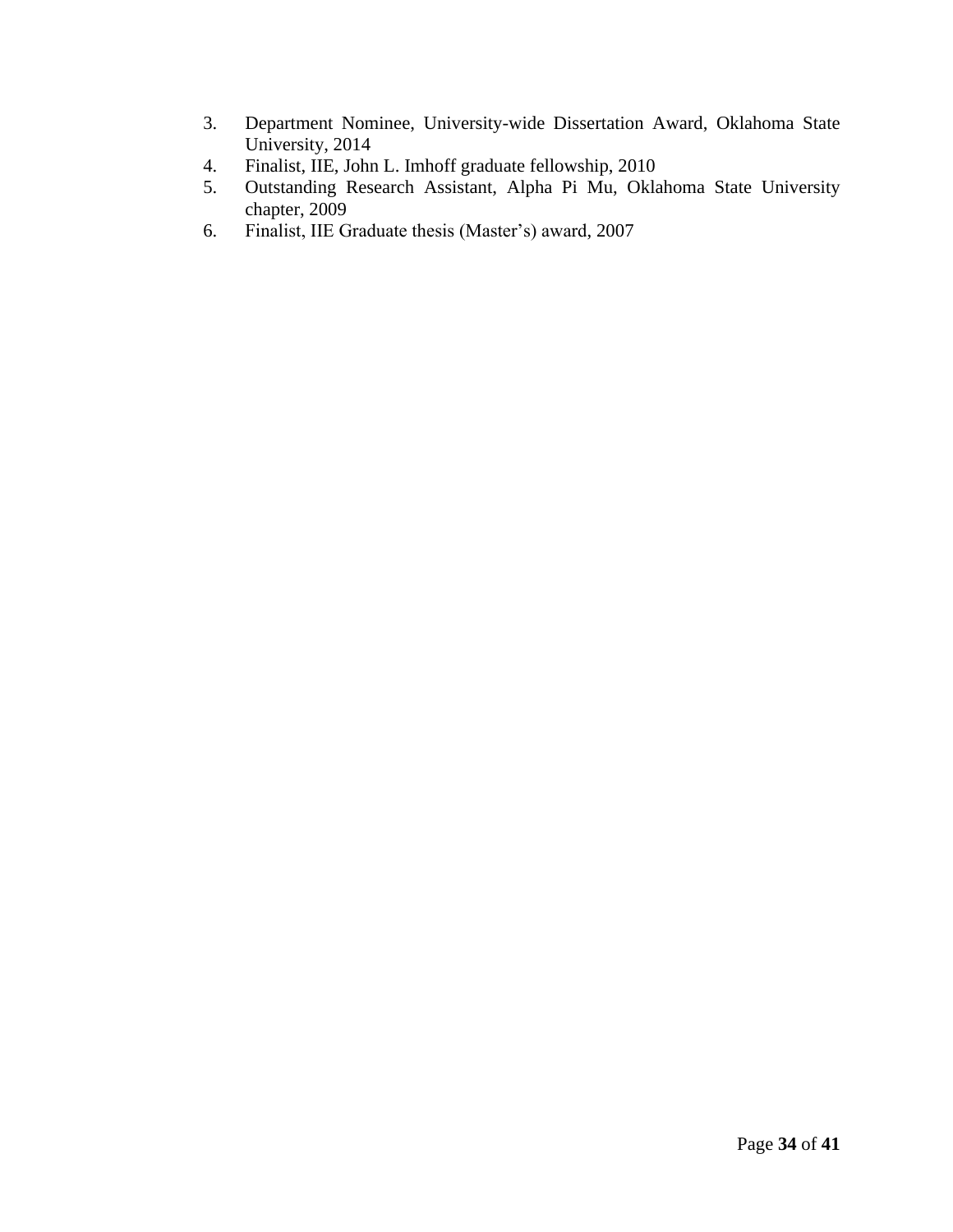# **Section 3 Student Advising**

#### **Section 3.1 PhD Students**

#### **Section 3.1.1 PhD students supervised to completion**

- 1. Mohammad Montazeri Co-supervisor: None. Dissertation Title: Smart Additive Manufacturing: In-Process Sensing and Data Analytics for Online Defect Detection in Metal Additive Manufacturing Processes. Percentage Funding provided by me: 100% Defense Date: 30<sup>th</sup> Aug. 2019 at 11 am, location Nebraska Hall W131. Current Employment: Novartis, Cambridge, MA
- 2. Mohammad Samie Tootooni, Ph.D. Degree completed at Binghamton University. Co-supervisor: None. Dissertation Title: Sensor Based Monitoring of Multidimensional Complex Systems Using Spectral Graph Theory. Percentage Funding provided by me: 100% Defense Date: June 21<sup>st</sup>, 2016 (Binghamton University). Current Employment: Tenure-track Assistant Professor at Loyola University, Chicago

3. Roozbeh Salary, Ph.D. Degree Completed at Binghamton University Primary Supervisor: Dr. Mark Poliks I was the co-supervisor for Roozbeh, but had to relinquish my role after moving to UNL. However, we published 3 papers between 2016-2019. Percentage Funding provided by me: 0% Graduation Date: June, 2018 (Binghamton University). Current Employment: Tenure-track Assistant Professor in Engineering Division at Marshall University, West Virginia.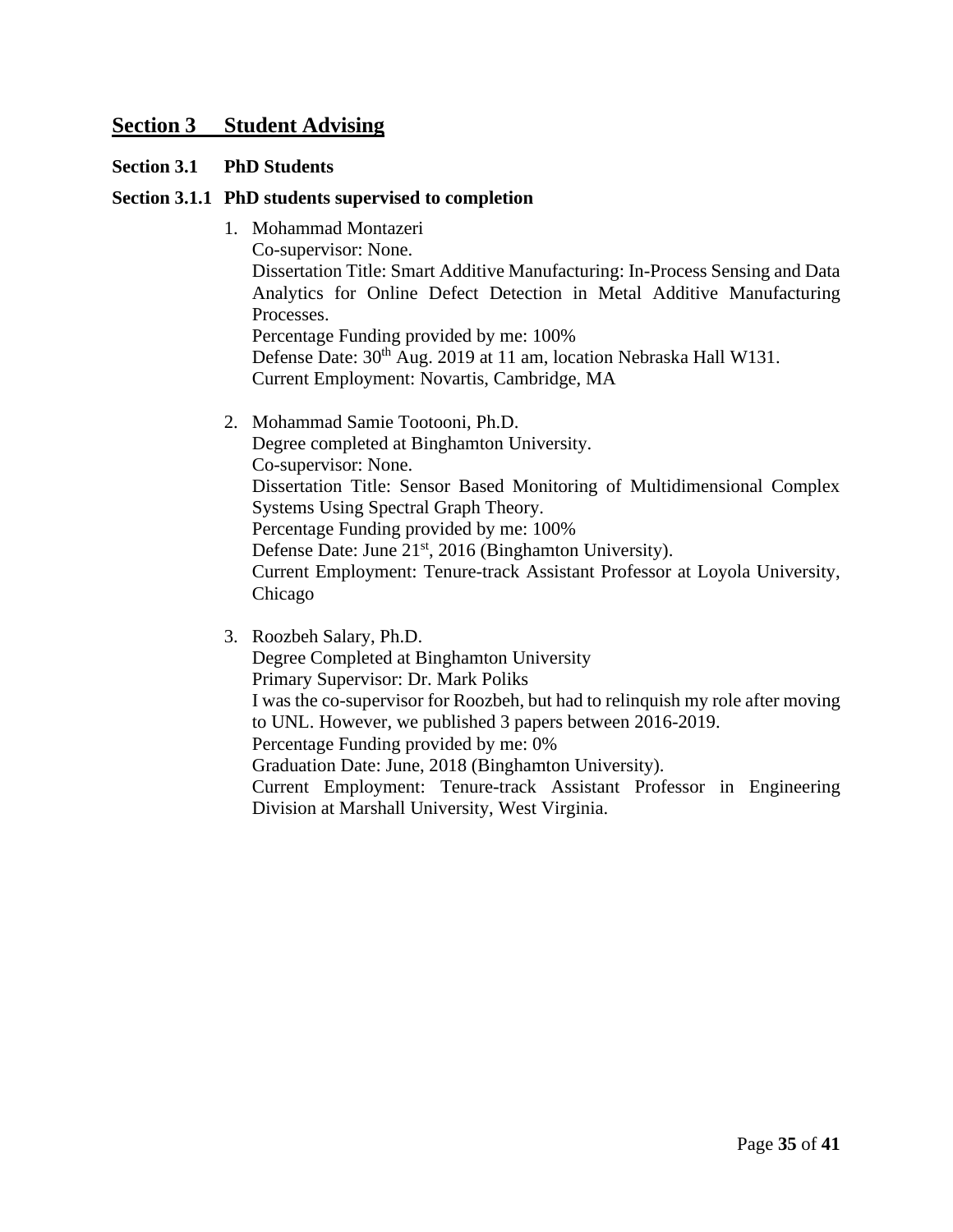### **Section 3.1.2 PhD students currently in progress.**

- 1. Ben Bevans Percentage Funding provided by me: 100% Expected Graduation Date: August 2023.
- 2. Alexander Reinsche Percentage Funding provided by me: 100% Expected Graduation Date: August 2023.
- 3. M. Reza Yavari Admitted to Candidacy, 22nd August, 2019. Percentage Funding provided by me: 100% Expected Graduation Date: May 2021.
- 4. Leandro Castro Expected Graduation Date: August 2022
- 5. Aniruddha C. Gaikwad Admitted to Materials Science Ph.D. program, December 2018. Percentage funding provided by me: 100% Expected Graduation Date: December 2021.
- 6. Samuel E. Gerdes Admitted to Materials Science Ph.D. program, August 2019. Percentage funding provided by me: 100% Expected Graduation Date: December 2022.
- 7. Ziyad Smoqi

Admitted to Materials Science Ph.D. program, August 2019. Percentage funding provided by me: 50%. Rest of the funding by MME department TA-ship. Expected Graduation Date: May 2021.

8. Jacob Williams

Ph.D. study with me in August 2017. Funding terminated in December 2018. Co-supervisor: Dr. Ashok Samal, Computer Science. Percentage Funding provided by me: 100% (August 2017 – December 2018) Expected Graduation Date: N/A.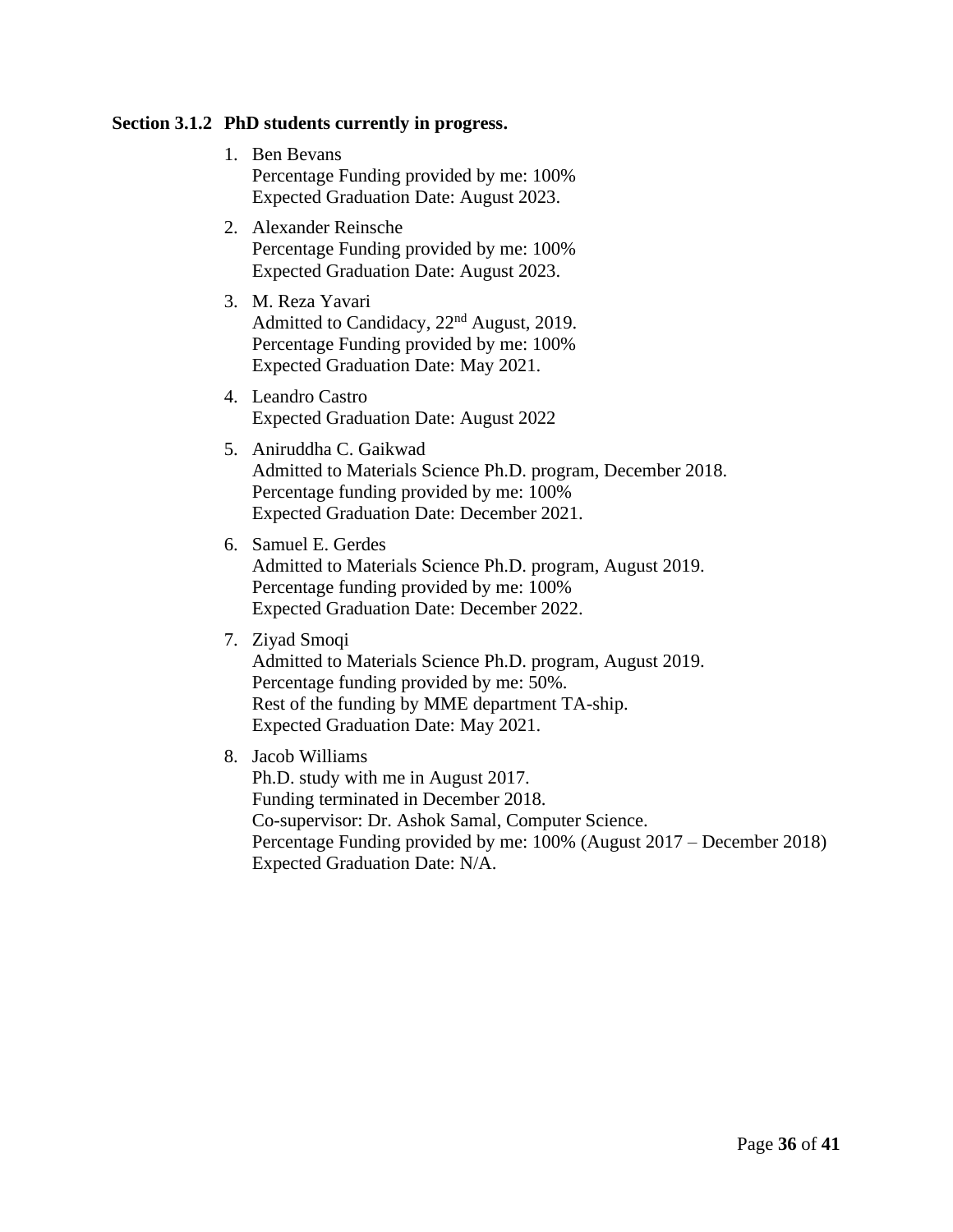# **Section 3.2 MS Students (Thesis Option)**

- 1. Aniruddha Gaikwad (University of Nebraska-Lincoln) *Design Rules for Additive Manufacturing.* Admitted to Materials Science Ph.D. program, January 2019. Percentage funding provided by me: 100% Graduation Date: M.S. Thesis Defended January, 23<sup>rd</sup>, 2019.
- 2. Jordan Severson (University of Nebraska-Lincoln) *Thermal Modeling in Directed Energy Deposition using Graph Theory* Percentage funding provided by me: 100%. Thesis Defense Date: May 2020. Graduation Data: April 2020 Currently with Boeing, St. Louis.
- 3. Ashley D'Souza (Binghamton University) *Thesis Title: Experimental Evolutionary Optimization of Geometric Integrity in Fused Filament Fabrication Additive Manufacturing Process (Binghamton University)* Percentage Funding provided by me: 100% Graduation Date: May 3rd, 2016 Current Employment: Manufacturing Engineer at AMETEK Haydon Kirk Motion Solutions, Waterbury, Connecticut, CT.

# **Section 3.3 Undergraduate Students**

- 1. Ben Bevans, Mechanical Engineering, University of Nebraska, Funded through UNL UCARE. Spring 2017 – Current. John Woollam Scholar 2019.
- 2. Grant King, Mechanical Engineering, University of Nebraska, University of Nebraska, Funded through UNL UCARE and NSF REU supplemental funding (\$8,000). Spring 2017 – Present. John Wollam Scholar 2019.
- 3. Sam Gerdes, Biosystems Engineering, University of Nebraska, University of Nebraska, Funded through UNL UCARE and NSF REU supplemental funding (\$8,000). Spring 2017 – August 2019.
- 4. Joseph Broadway, Mechanical Engineering, University of Nebraska, Funded through UNL UCARE. Spring 2018 – Spring 2019.
- 5. August McLenehan, Mechanical Engineering, University of Nebraska, Funded through UNL UCARE. Summer 2018.
- 6. Emily Curtis, Mechanical Engineering, University of Nebraska. Fall 2016.
- 7. Ryan Donovan, Mechanical Engineering, Binghamton, Funded through NSF REU supplemental funding (\$5,000). Credit Hours: N/A. 2015-2016.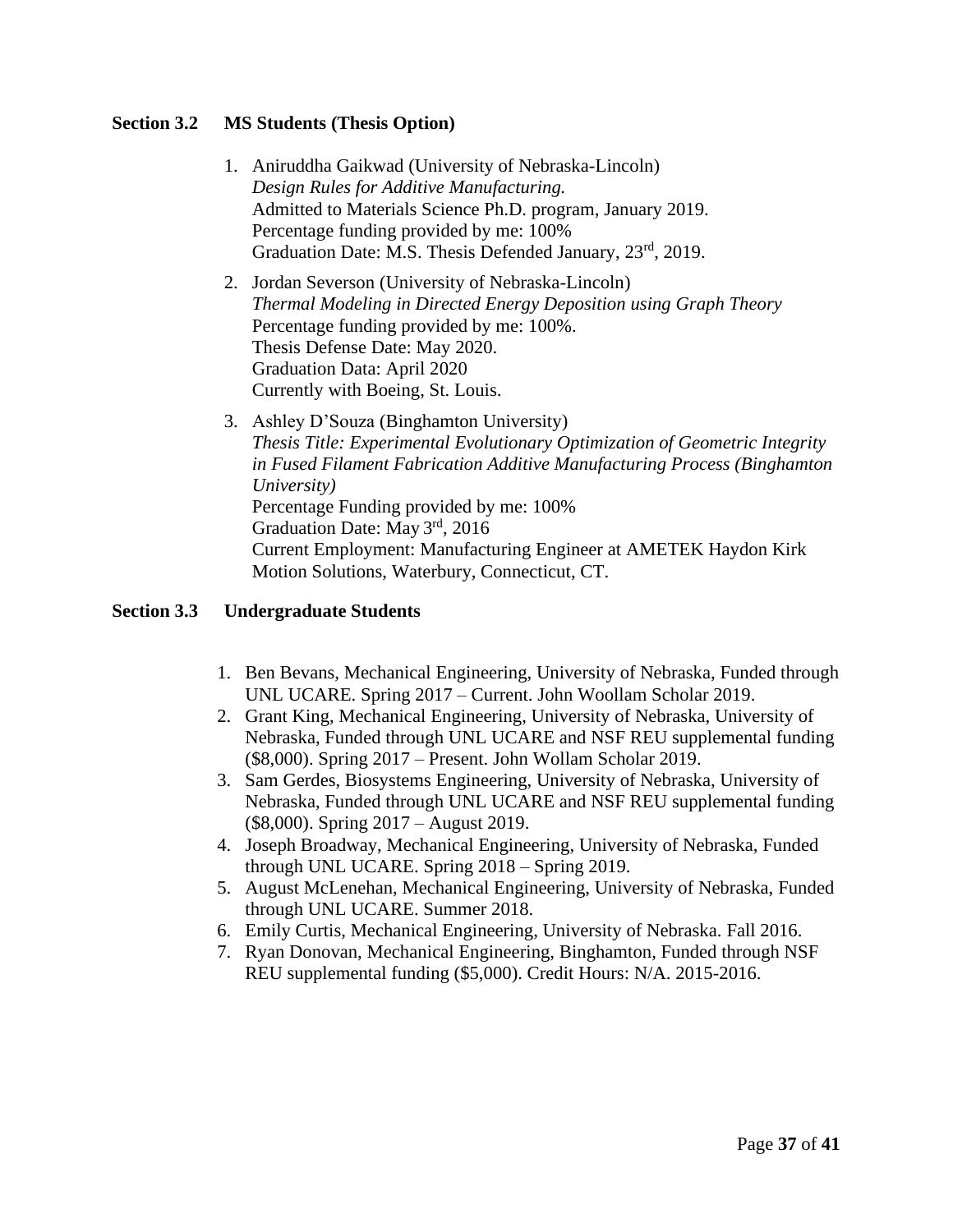# **Section 4 Service**

# **Section 4.1 Journal Editorships or Associate Editorships**

- 1. Scientific Advisory Board, Additive Manufacturing, Modeling Systems and 3D Prototyping,  $10^{th}$  Applied Human Factors and Ergonomics Conf., July  $24^{th} - 28^{th}$ , 2019 Washington DC.
- 2. Associate Editor, Transactions of the Institution of Industrial and Systems Engineers, Journal of Quality and Reliability, August 2018 – Present
- 3. Associate Editor, Transaction of the Institution of Industrial and Systems Engineers, Journal of Design and Manufacturing, January 2019 – Present
- 4. Associate Editor, International Journal of Rapid Manufacturing, August 2014-Present
- 5. Associate Editor, International Journal of Rapid Manufacturing, Special Issue, Cyber Manufacturing -Emerging Frontiers in Sensing, Modelling and Control.
- 6. Member of the Editorial Review Board, Journal of Manufacturing Systems, Society of Manufacturing Engineers. Summer 2017 – Summer 2019.

# **Section 4.2 Numbered list of selection Journals for which papers were reviewed**

- 1. Transactions of the American Society of Mechanical Engineers, Journal of Manufacturing Science and Engineering
- 2. Transactions of the Institute of Industrial and System Engineers, Journal of Quality and Reliability; and Journal of Manufacturing and Design
- 3. Transactions of the Institute of Electrical and Electronics Engineers (numerous journals), including Transactions of Automation Science and Engineering; Semiconductor Manufacturing; Sensors.
- 4. Additive Manufacturing Journal
- 5. Society of Manufacturing Engineers (SME), Journal of Manufacturing Systems; and Journal of Manufacturing Processes.
- 6. Materials and Design
- 7. Materials Science and Engineering (A)

# **Section 4.3 Leadership Positions in International and National Organizations**

- 1. Symposium Organizer, Quality Assurance in Additive Manufacturing ̶ Sensing, Analytics, and Control, ASME, Manufacturing Science and Engineering Conference, Since 2014.
- 2. Symposium Organizer, Cyber physical Systems, Advances in Cyber Physical Systems ̶ Stochastic Modeling, and Sensor Networks in Advanced Manufacturing, ASME Manufacturing Science and Engineering Conference, Since 2014
- 3. Session Organizer, Big Data Analytics in Additive Manufacturing, Solid Freeform Fabrication Symposium, Since 2018.
- 4. Referee, Best Paper Competition, Institute of Industrial and Systems Engineers Annual Conference, Since, 2015.
- 5. Organizer, Best Paper Competition, Quality, Statistics, and Reliability (QSR) Division, Institute for Operations Research and Management Science World Meeting, Houston, Texas, 2017.
- 6. Invited Panelist, Future Academician Session, Quality, Statistics, and Reliability (QSR) Division, Institute for Operations Research and Management Science World Meeting, Houston, Texas, 2017.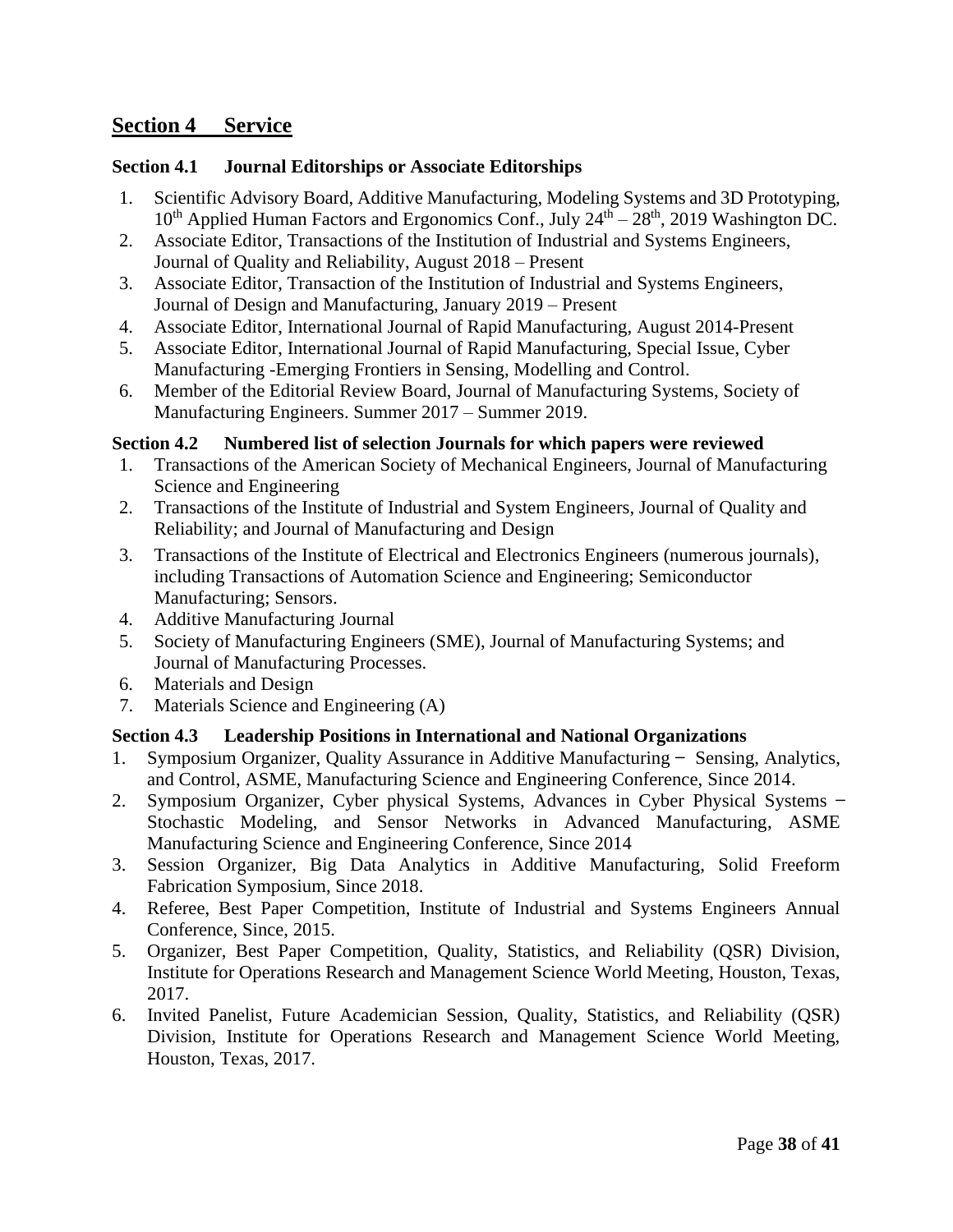- 7. Referee, Best Paper Competition, Quality, Statistics, and Reliability (QSR) Division, Institute for Operations Research and Management Science World Meeting, Nashiville, TN, 2016.
- 8. Panelist and Referee, Best Student Paper Competition, Quality, Statistics, and Reliability (QSR) Division, Institute for Operations Research and Management Science World Meeting, Philadelphia, PA, 2015.
- 9. Track Organizer, Quality and Reliability Engineering, Institute of Industrial and Systems Engineers, 2015, Nashville, TN.

# **Section 4.4 Leadership Positions in Regional and Local Organizations.**

1. Invited Guest Speaker and Science Fair Judge, Greater Nebraska Science and Engineering Fair (GNSEF), Nebraska City High School, Saturday, March 25, 2017. Sponsor: Dr. Pam Rademacher (GNSEF Director).

# **Section 4.5 Memberships in Professional Organizations**

- 1. American Society of Mechanical Engineers (ASME, Since 2014)
- 2. Institute of Industrial and Systems Engineers (IISE, Since 2003)
- 3. Institute for Operations Research and Management Science (INFORMS, Since 2005)

# **Section 4.6 Numbered list of Research Review panels and dates of service**

- 1. Invited Panelist and Presenter, National Science Foundation, Workshop on Smart Manufacturing Systems, Cyber Physical Systems Conference, Organizers: Drs. K. Barton and M.Sibin. Washington DC, Nov. 16<sup>th</sup>, 2018.
- 2. Panelist for Proposal Review, National Science Foundation, Division of Cyber Physical Systems, July 2018
- 3. Panelist for Proposal Review, National Science Foundation, Advanced Manufacturing, July 2020.
- 4. Proposal review Panelist for Department of Energy and NASA, Fall 2020
- 5. Panelist for Proposal Review, National Science Foundation, Service Manufacturing and Operations Research (SMOR), now called Operations Engineering (OE), July 2016.
- 6. Panelist for Proposal Review, National Science Foundation, Summer 2020
- 7. Ad-hoc Panelist for European Research Foundation, Summer 2020.
- 8. Young Reviewers' Panel, ASME MSEC, 2015, Charlotte, NC.

**Section 4.7** Numbered list of leadership positions on internal committees.

- 1. Organizing Committee: Great Plains Additive Manufacturing Symposium. May 2018.
- 2. Biomedical Engineering Tenure-track Faculty Search Committee 2018-2019, requested and permitted to be excused from duties due to health-related reasons.
- 3. Spring 2020 search committee for Mechanical and Manufacturing track-track faculty position.
- 4. Spring 2020 search committee for Electrical and Computer Engineering track-track faculty position in robotics and automation, systems integration.

# **Section 4.8 Other Service Accomplishments**

- 1. Faculty Adviser for VEXRobotics Student Group (Since 2017)
- 2. Faculty Adviser WarGamers Club (Since 2017)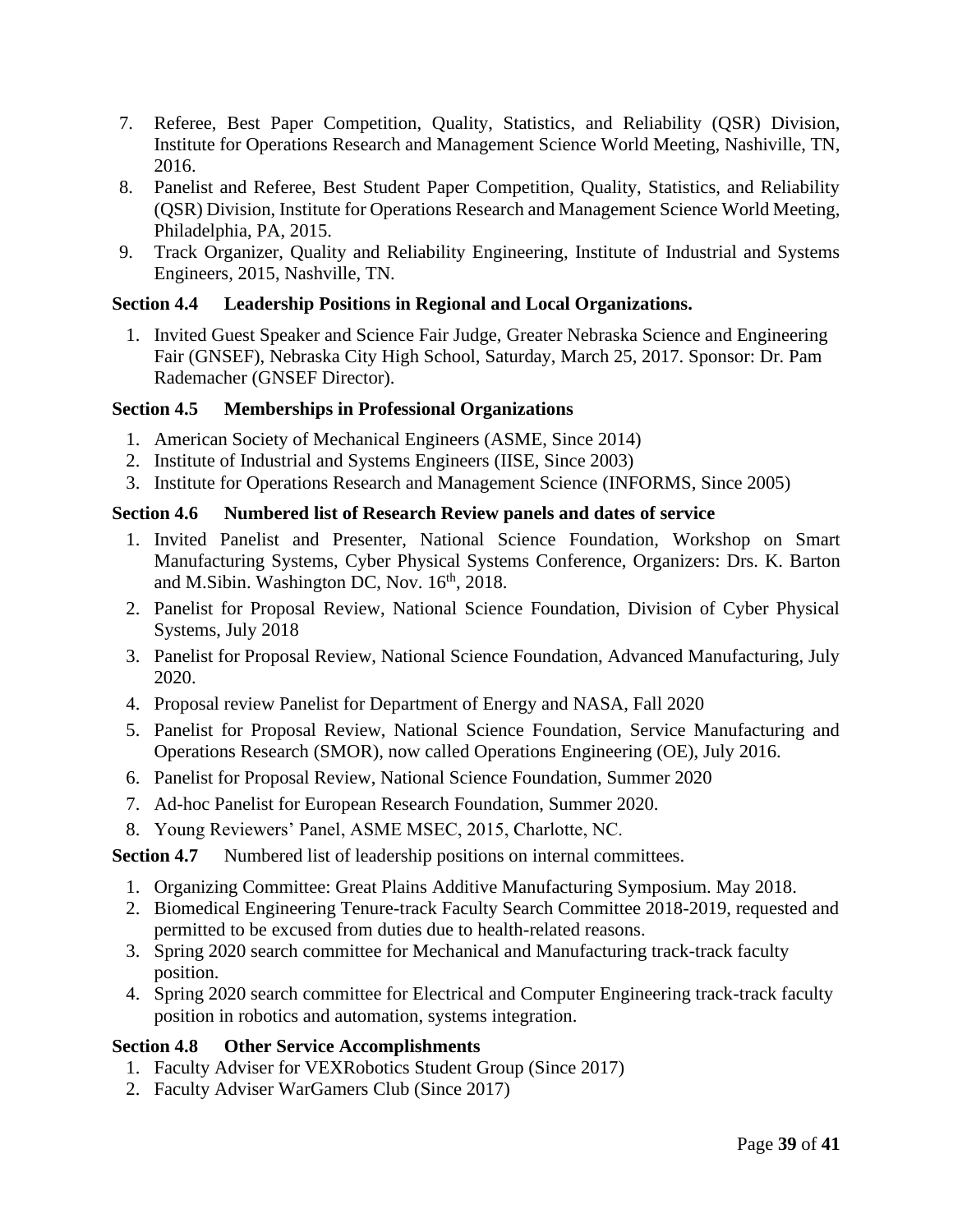# **Section 5 Other Accomplishments**

# **Section 5.1 Professional Development**

- Listed in Academic Keys Who's Who in Engineering Academia, 2015
- Invited to attend the Junior Faculty Colloquium: IISE, Nashville, TN, 2015
- Invited to attend the Future Academician Colloquium: INFORMS, Phoenix, AZ, 2012
- ASQ Certified Quality Process Analyst (CQPA), 2005
- APICS Certified in Supply Chain Management (CSM) Module I, 2004